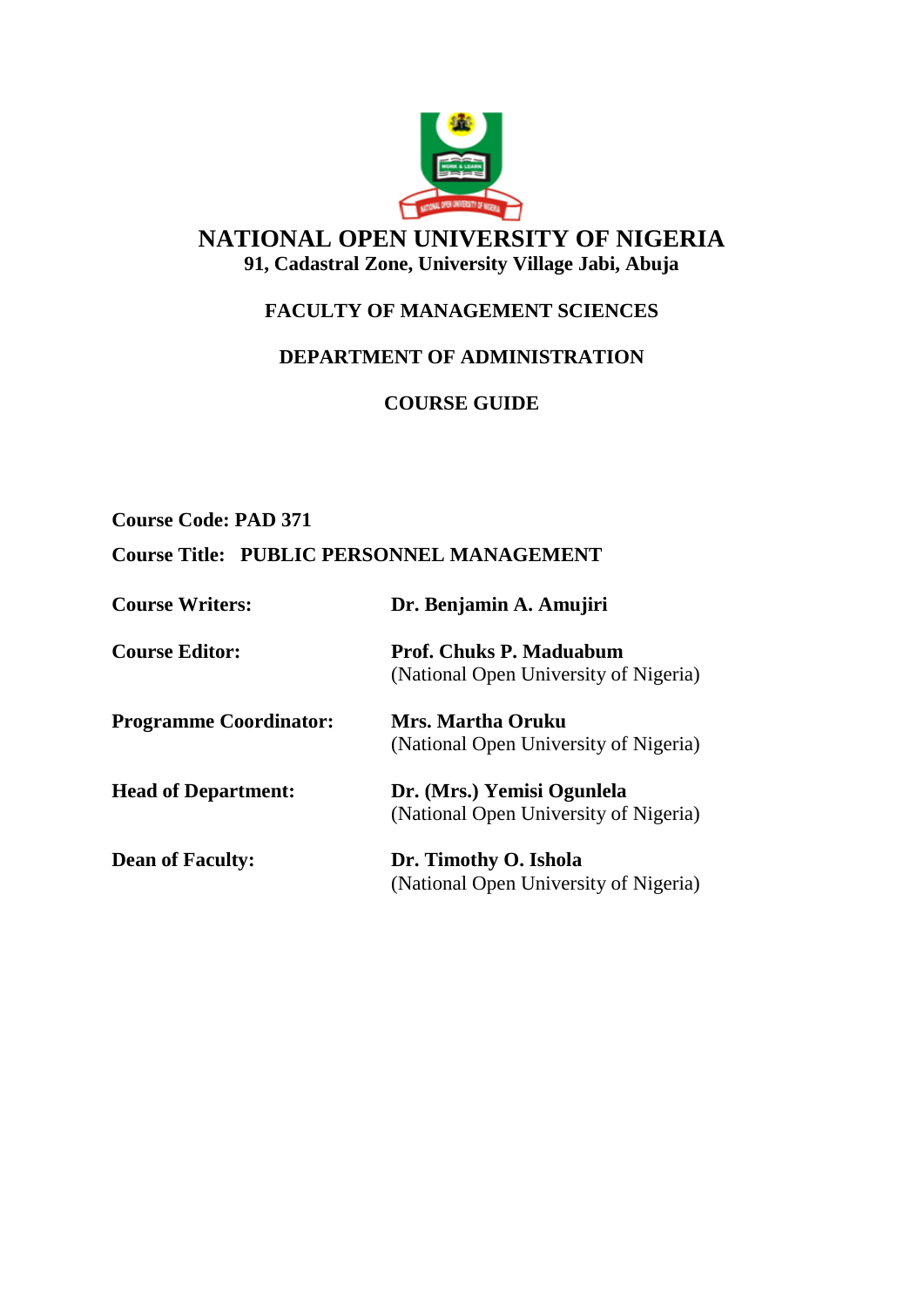National Open University of Nigeria **Headquarters** University Village Plot 91 Cadastral Zone NamdiAzikiwe Expressway Jabi, Abuja.

Lagos Office 14/16 Ahmadu Bello Way Victoria Island, Lagos

e-mail: [centralinfo@noun.edu.ng](mailto:centralinfo@noun.edu.ng) URL: [www.nou.edu.ng](http://www.nou.edu.ng/)

Published by NOUN Press

©2017

ISBN:

All Rights Reserved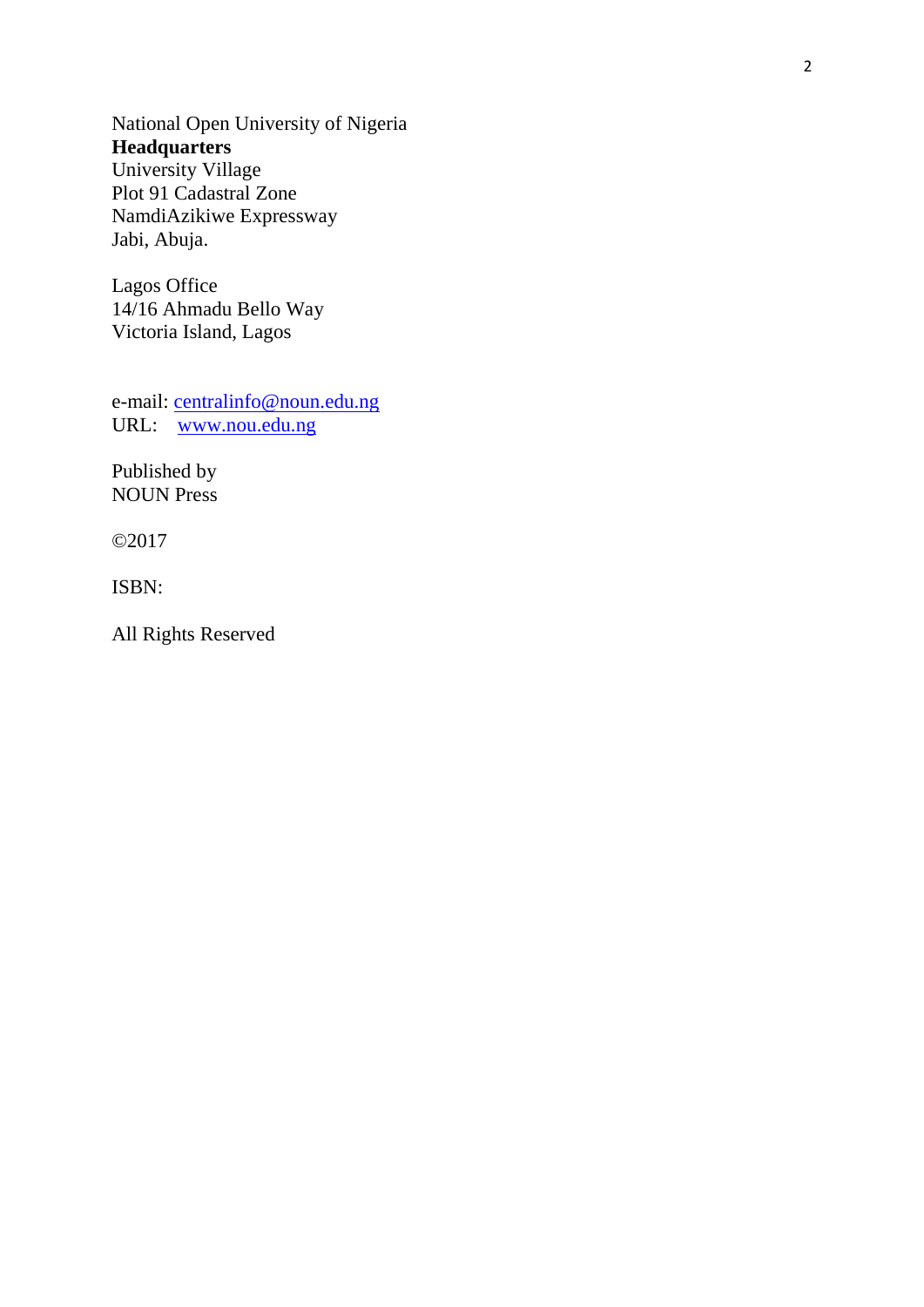#### **MODULE ONE**

# **UNIT 1: EVOLUTION AND HISTORY OF PUBLIC PERSONNEL MANAGEMENT**

2.0Objectives 3.0Main Contents 3.1Historical Perspectives 3.2Public Personnel After Independence 3.3Meaning of Public Personnel Management 4.0Conclusion 5.0Summary 6.0Tutor Marked Assignment 7.0Reference and other Resources

#### **1.0 Introduction**

1.0 Introduction

Organizations today face many challenges in the management of their human resources. Every month brings media report on organizational reengineering, restructuring, outsourcing, rightsizing, downsizing, rationalization, retrenchment etc. most of these change-management strategies have implications for public personnel management. Public personnel management is part of the process of management in general. It is a constituent element in the complex business of piloting any public establishment. Public personnel management is both a function (something which is done) and a discipline (a body of knowledge). The purpose of the course is to provide a clear understanding of development in the field of human resources management that those managing public establishment will certainly and increasingly face.

### **2.0 Objectives**

By the end of this unit, the students should be able to:

- i. Trace the origin of public personnel management.
- ii. Discuss public personnel after independence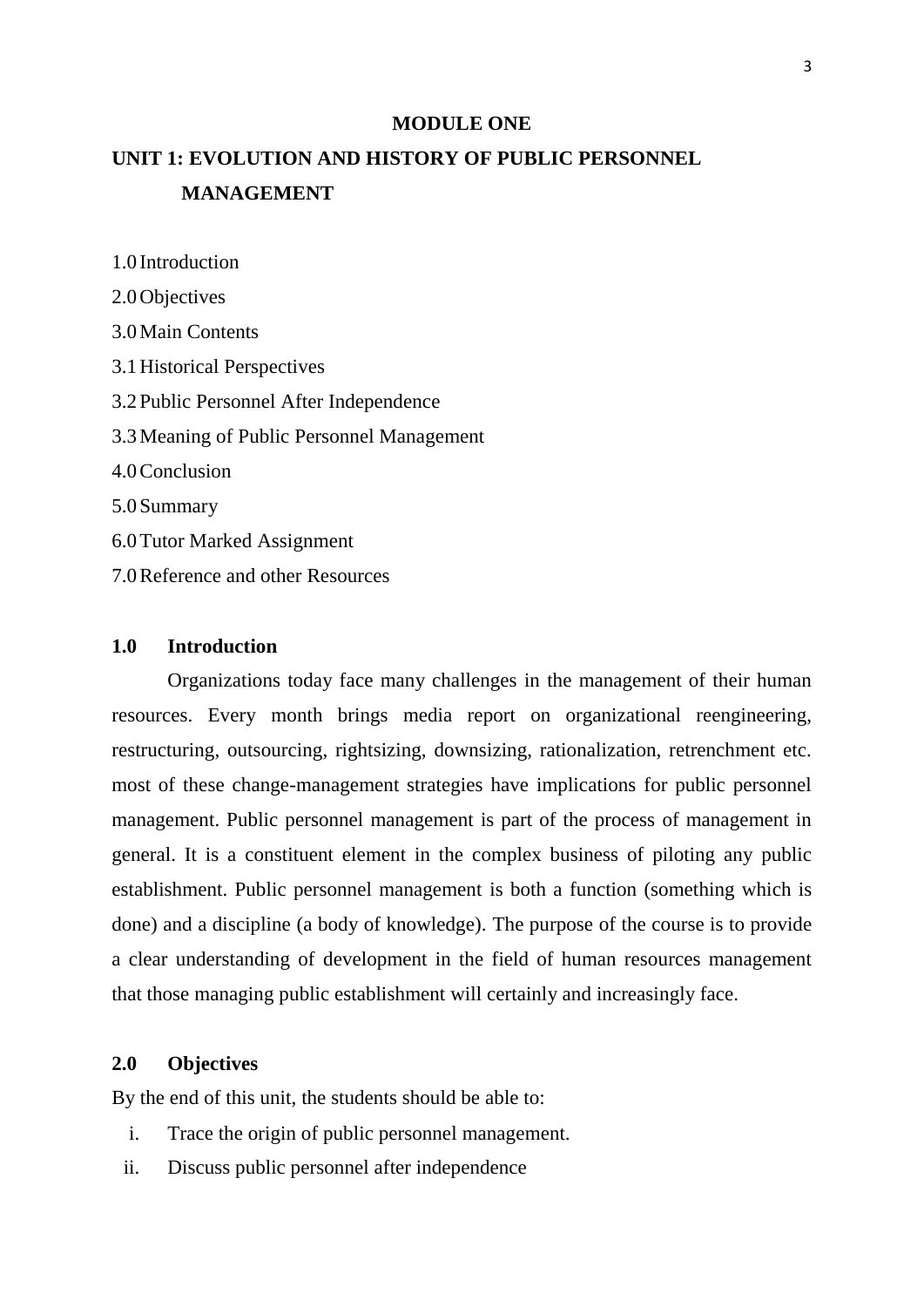iii. Explain the meaning of public personnel management.

#### **3.0 Main content**

#### **3.1 Historical Perspectives:**

The concept of public personnel management in Nigeria is historically colonial in nature and operations. The British Colonial Administrators ruled Nigeria for several years, established the public service and bequeathed colonial legacies to Nigeria after independence in 1960 and republican status in 1963.

Historically, the British colonial rule was militocratic in nature under the unified civil service system established by them in 1900. Under this system, the natives were regarded as "staff officers" while the British subjects were "line officers". Okoli F.C. and Onah Fab (2002) observes that "the colonial civil service was a machinery by the British to consolidate their administration of the colonies. They continued that it started as a tool of conquests and grew into a Task Force to pacify native areas and make treaties with chiefs and natural rulers with the aim of coerce hostile and competing tribes to live together, in peace.

Infact, the system of personnel management was exploitative, authoritative and de-humanizing. Supo Adeolakun (1996) opines that the British system of public personnel management was based on "forced labour management" classified two ways:

- i. By mandatory demands that people provide services such as construction of roads, government houses, schools etc (period and piecemeal slavery)
- ii. By introduction of taxes which forced the labour population to work in order to obtain money for taxes (modernized share cropper system).

The personnel structure of the colonial public service was organized and placed the colonial masters at advantages hierarchically. The number one citizen in Nigeria was known as the "Governor General" who was accountable to the Colonial Secretary in London while the Secretary was accountable to the British cabinet and parliament. The chief secretary to the Governor General was regarded as the "Head of Public Service" who was solely responsible for coordination of departmental and political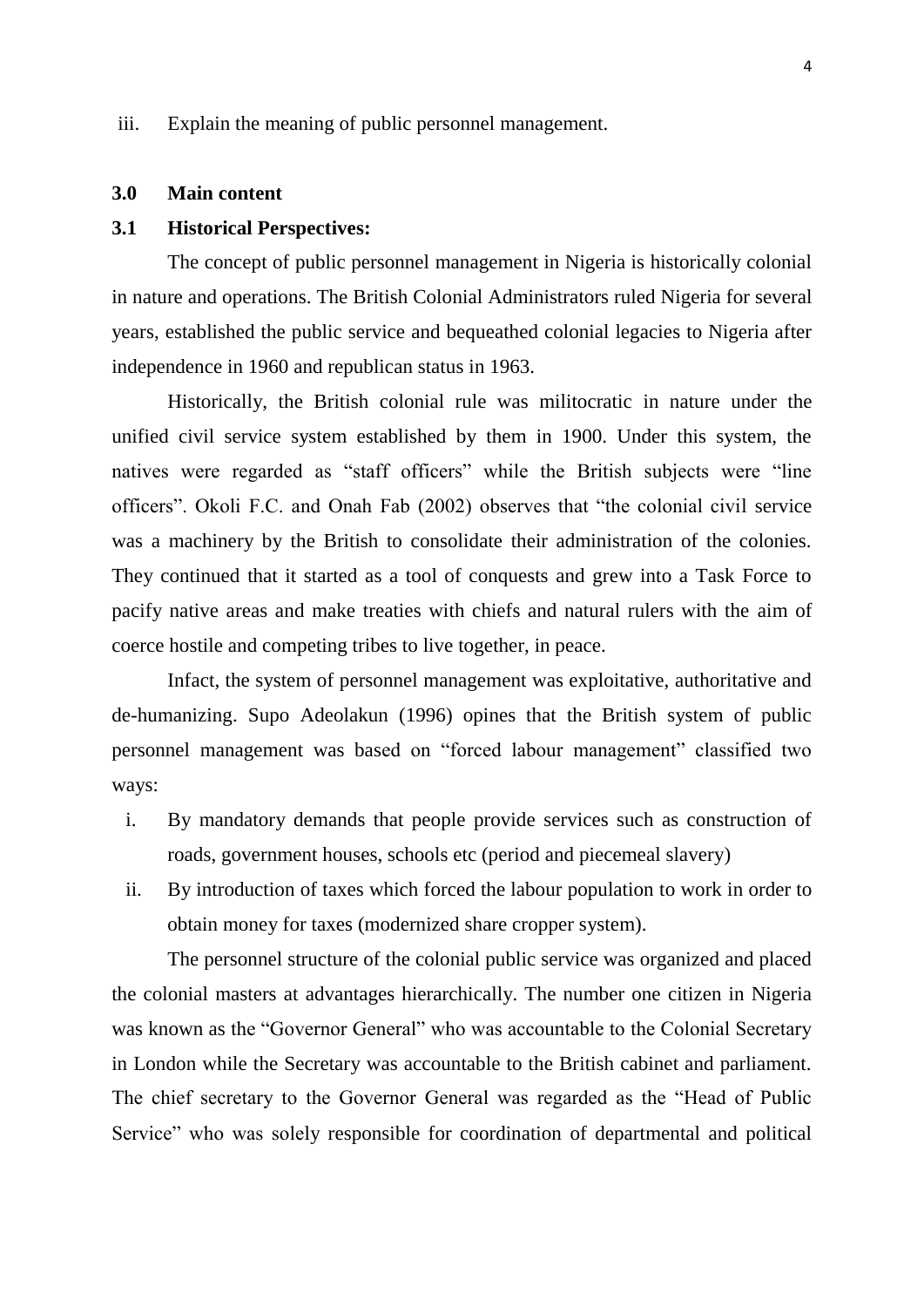administration including other responsibilities delegated to him by the Governor General.

Nicolson (1969) states that "the responsibility of filling all positions in the administrative grades rested with the colonial office while local personnel (Nigerians) were recruited to fill the junior posts in the clerical, semi-skilled and unskilled grades". Several departments such as specialists, education, public works, health, agriculture, technical and professional were established to promote effective colonial personnel management and achievement of colonial objectives. These departments helped the Head of Service for policy formulation and implementation.

There was shortage of manpower to administer colonial territories. This lead to the recruitment of traditional or native rulers for project execution. Building of roads and houses, and tax collection under the forced labour management. The Head of Service of the colonial administration established educational system for the training and development privileged children if traditional rulers in order to ameliorate the problem of personnel shortage. It should be noted that the educational system (Primary and Secondary schools) was not technical oriented but directed to produce clerical staff or colonial bureaucracies.

The colonial personnel management was characterized by warrant chiefs and riots in the South East (Aba Women Riot of 1921), exploitation, forced labour, discrimination of Nigerian elites, indiscipline and excessive corruption among the colonial bureaucrats like the court clerks, interpreters, and including the traditional rulers. Though, the colonial system was a huge success in the northern region, promoted law and order, effective and efficient public service in the area; but it was not fashioned for Nigerian"s interest.

### **3.2 Public Personnel After Independence**

Before Nigeria's independence in 1960, the process of regionalization of the public service in 1954 and Nigerianization in 1957 has started. This process followed the appointment of a Nigerianization officer and parliamentary committee on Nigerianization in 1957 and 1958 respectively. The term "Nigerianization" according to Okoli and Onah (2002) is a period of apprenticeship and staff development. It is a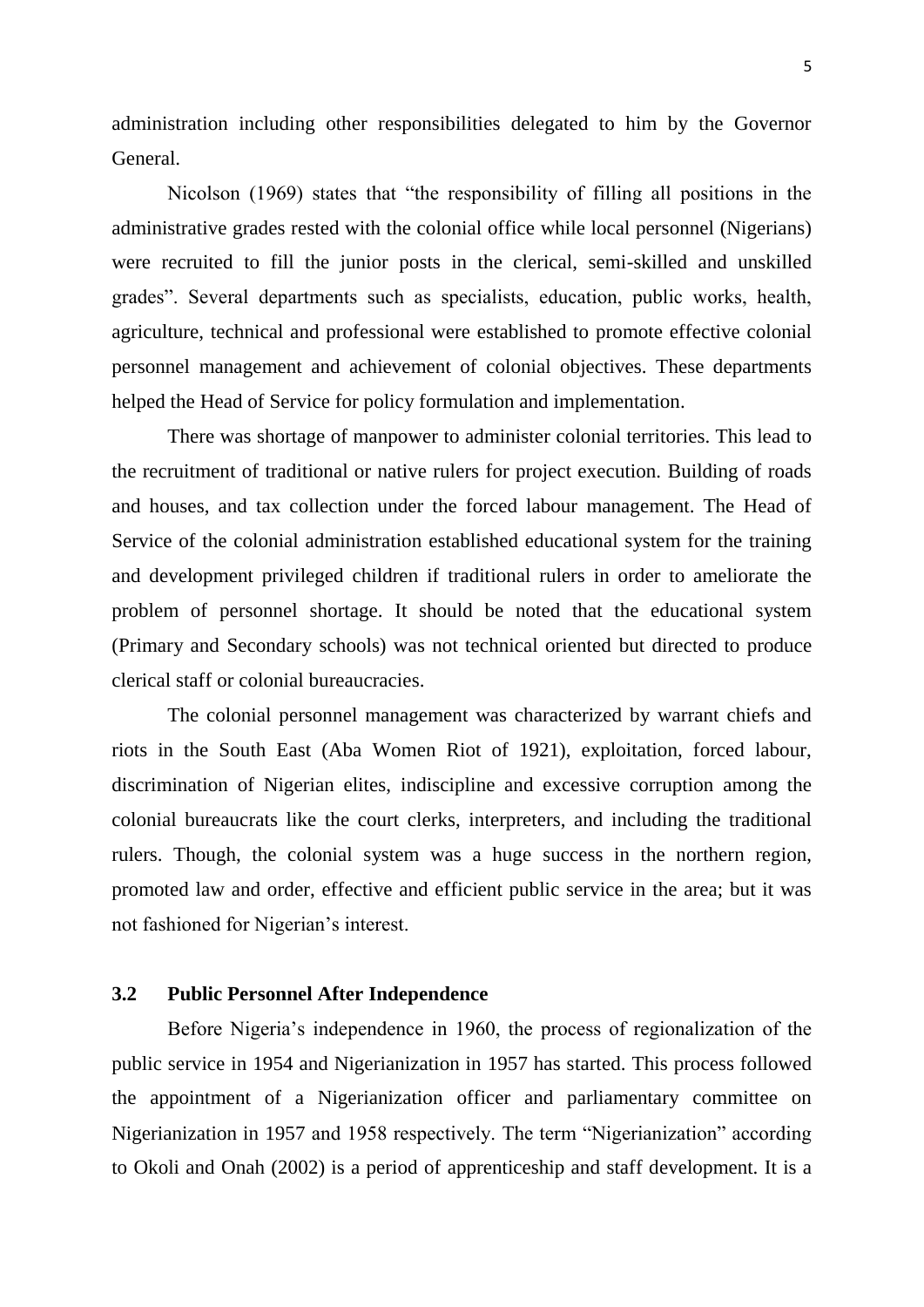6

process of transferring the colonial civil service into a Nigeria one. That is, the process of replacing expatriate officers by indigenous ones through "a planned infusion of Nigerians into the senior service" by means of an accelerated programme of recruitment, training, supernumerary appointments and promotions.

The shortage of qualified manpower in the northern region provoked the adoption of the policy of Northernization in order to recruit expatriates into the civil service on contact terms where Northerners are not available for recruitment. Also, for effective Nigerianization, fair play, natural justice and national integration, northerners were recruited into senior positions even when they are not qualified educationally. This spirit of northern accommodation lowered the standards and performance of public service, over-promoted young Nigerian public servants to management positions and limited the career prospects of new entrants. It is necessary to state that by 1960, the public service had been Nigerianzied whereas only twentysix Nigerian were senior public officers as at 1939.

After independence, the public service was characterized of political instability, military dictatorship and several reforms. The military has ruled Nigeria for 30 years of 49 years of the country"s independence. The military officers are men in khakhi who governs the affairs of the country through militocratic pronouncements (Decrees). They are not constitutionally empowered to rule, hence the constitution is suspended indefinitely in order to legalize their rulership. It is an aberration for the military to be in government through a coup-detat.

Adebayo Augustus (1997) opines that the military debit account includes autocratic and dictatorial decision making process, appointments in the civil service against all the norms and ethics, and against all the rules and regulations, overconcentration of authority, counter-productive and inefficient, impairment of discipline thereby destroying the spirit of comradeship in the civil service including personal unsuitability of the military officers.

In fact, the presence of the military in Nigeria politics contributed to a large extent the demise of a public oriented service that is efficient, friendly, accountable, responsive and responsible to the people. Insubordination of public officers, indiscriminate arrest and detention of labour leaders, proscription of trade unions,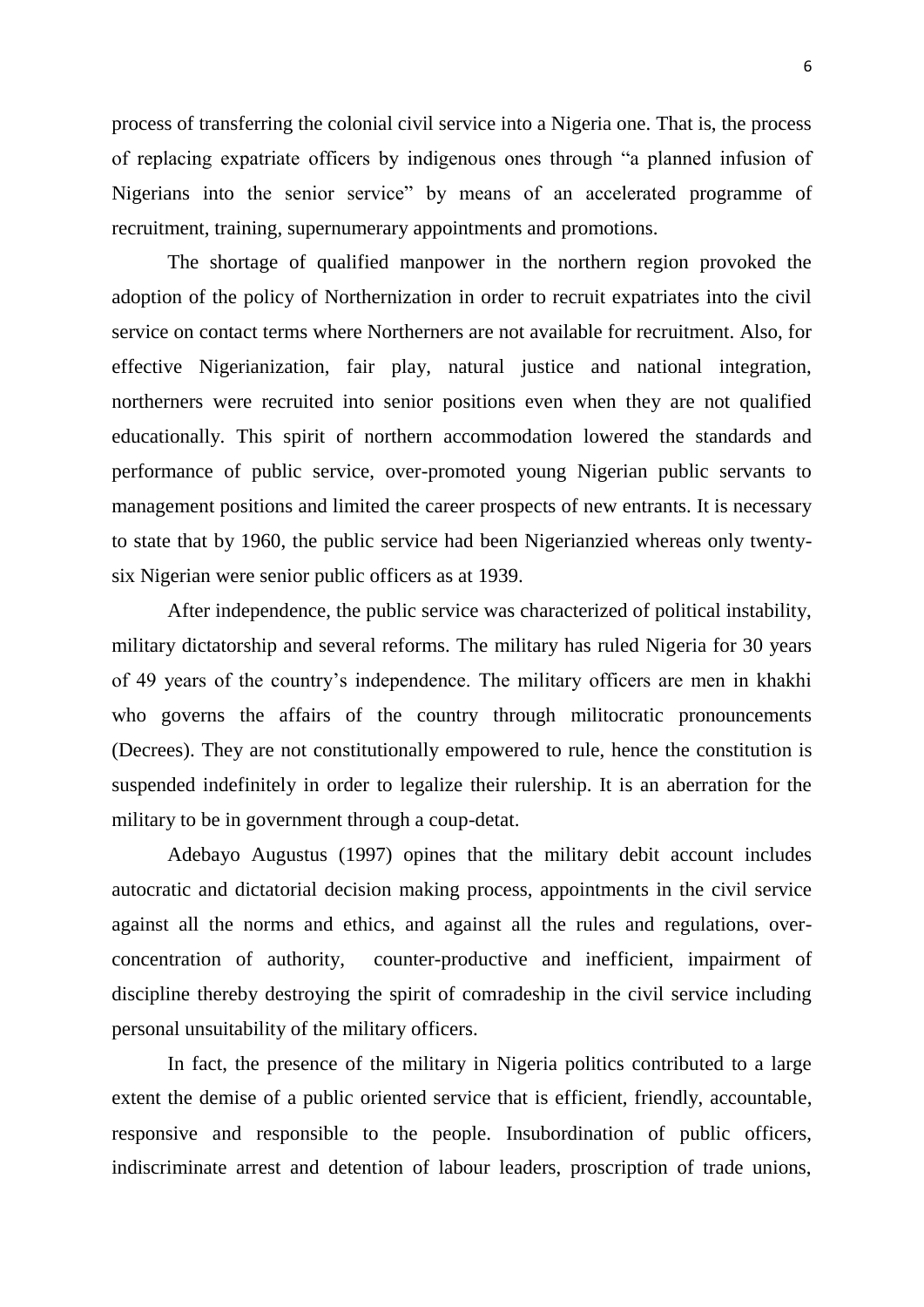excessive corrupt practices, mismanagement and abortion of the public service rules, regulations and procedures are hallmarks of militocracy.

The public service continued to deteriorate despite its growth in functions, size, resources and the increasing complexity of the society. Its over-bureacratization, tradition-bound and unchanging prompted the introduction of several civil service reforms in Nigeria by successive governments. These reforms include Tudor Davis Commission (1945), Harraign Commission (1946), Foot Commission (1948), the Hewn Committee (1959), Gorsuch Commission (1954), the Mbanefo Salaries and Wages Commission (1959), the Morgan Commission (1963), the Elwood Grading Team (1964), the Adebo Salaries and Wages Review Commission (1971), the Udoji Public Service Review Commission (1972,) the Dotun Philips Review Panel (1988), the Allison Ayinda Civil Service Reform (1997) and the Obasanjo Civil Service Reforms (1999-2007).

These reforms in the civil service speaks volume of the need for efficient and motivating public service that is  $21<sup>st</sup>$  century oriented. It is worthy of mentioning that of tall the reforms, the 1988 reforms was a watershed, comprehensive and different from other reforms on the following grounds:

- i. Enhanced professionalization of the civil service
- ii. Rationalization of authority and responsibility at the top level of a ministry by making the minister the Chief Executive and Accounting Officer of his ministry instead of the permanent secretary.
- iii. Installation of a strong scheme of checks and balances to prevent abuse of power
- iv. Enhancement and strengthening of the economic and financial management apparatus of the presidency by placing the Central Bank of Nigeria and the Planning and Budget office directly under the president.

The problem of efficient public service and the quest for efficient public personnel management in Nigeria continued unabated. No wonder that President Obasanjo, in 2005 civil service day celebration declared that he was disappointed with the poor performance and outdated method and system of the civil service which he inherited in 1999, hence, his administration found it necessary to institute a very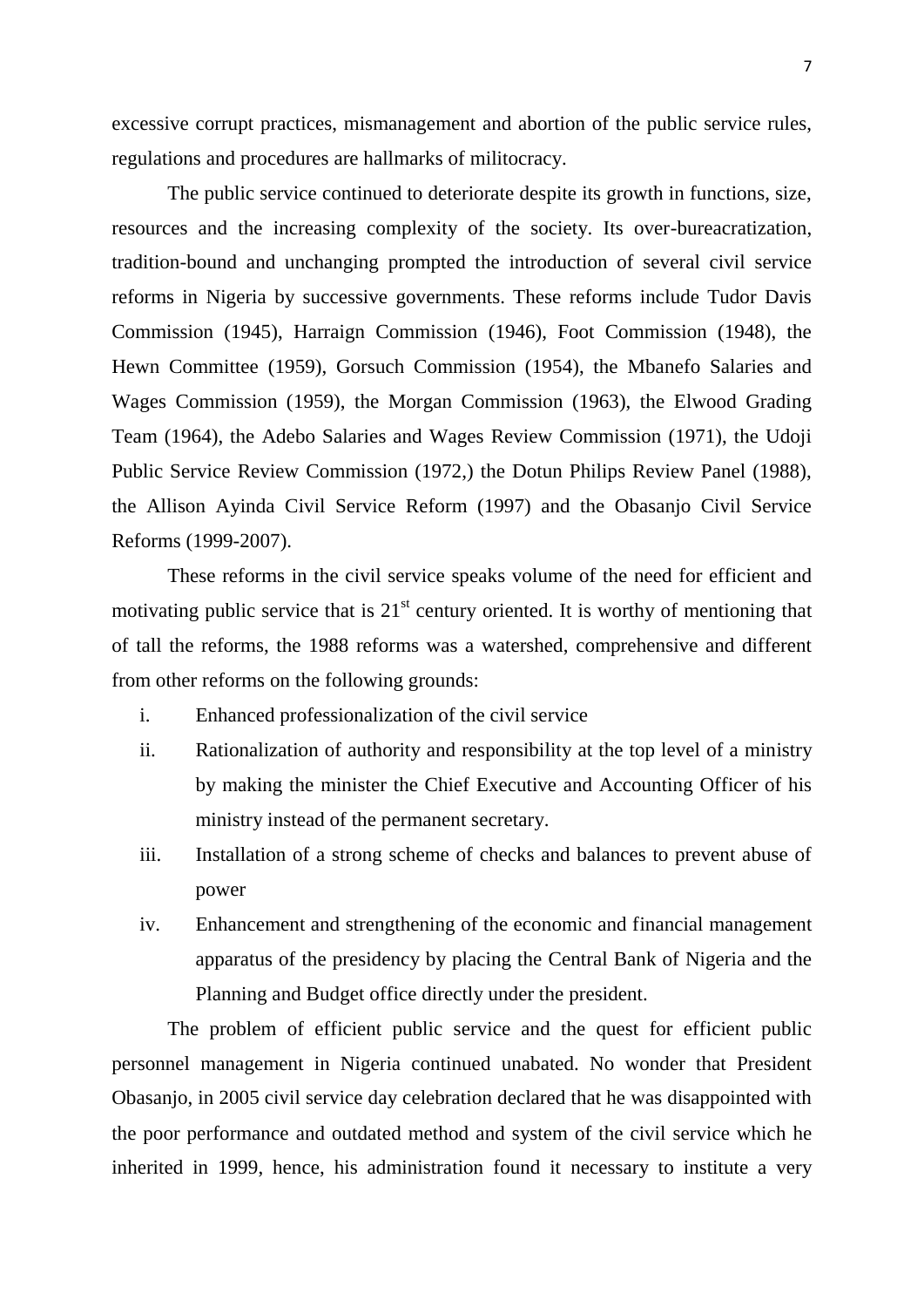comprehensive reform aimed at the total transformation of the civil and public services in Nigeria. He continued that "today"s civil and public service needs to rediscover the time-honoured in-built system of training, retraining, and adaptive skills in consonance with modern work practices and processes, a civil service that must move with contemporary times in terms of technology, information, service delivery and ideas. Its watchwords must be efficiency, effectiveness, competence, accountability and untainted commitment and service to the people. It must also rediscover its cherished tradition of service, loyalty and excellence and complement them with integrity, credibility, leadership, innovation and transparency in the management of scarce resources."

The civil service reforms under President Obasanjo include the monetization policy (2003), SERVICOM, DUE PROCESS mechanism (2005), Procurement Unit (2001) Pension Scheme (2004) and National Health Insurance Scheme (2005). Therefore, it is obvious that public personnel management has undergone several surgical operations for improved service delivery otherwise the Nation"s development would be eluded.

#### **3.3 Meaning of Public Personnel Management**

We will define management and public institutions before the meaning of public personnel management.

According to James Stoner (1977) management is the "process of planning, organizing, leading and controlling the efforts of organizational members and the use of other organizational goals". Richman and Farmer (1983) observes that management "involves strategy, innovation, initiating and brining about change, creating problem solving and decision making, actively seeking out alternatives and opportunities, reformulating goals and priorities, redeploying resource negotiating, resolving conflicts, dynamic or active leadership, diplomacy, statesmanship, and a high degree of risk-taking and entrepreneurship".

Public service institutions are according to Peter F. Drucker (1973) the "main pillars of a modern society, load-bearing members of the main structure. They have to perform if society and economy are to functions". Alloy Ejiogu (1994) defines public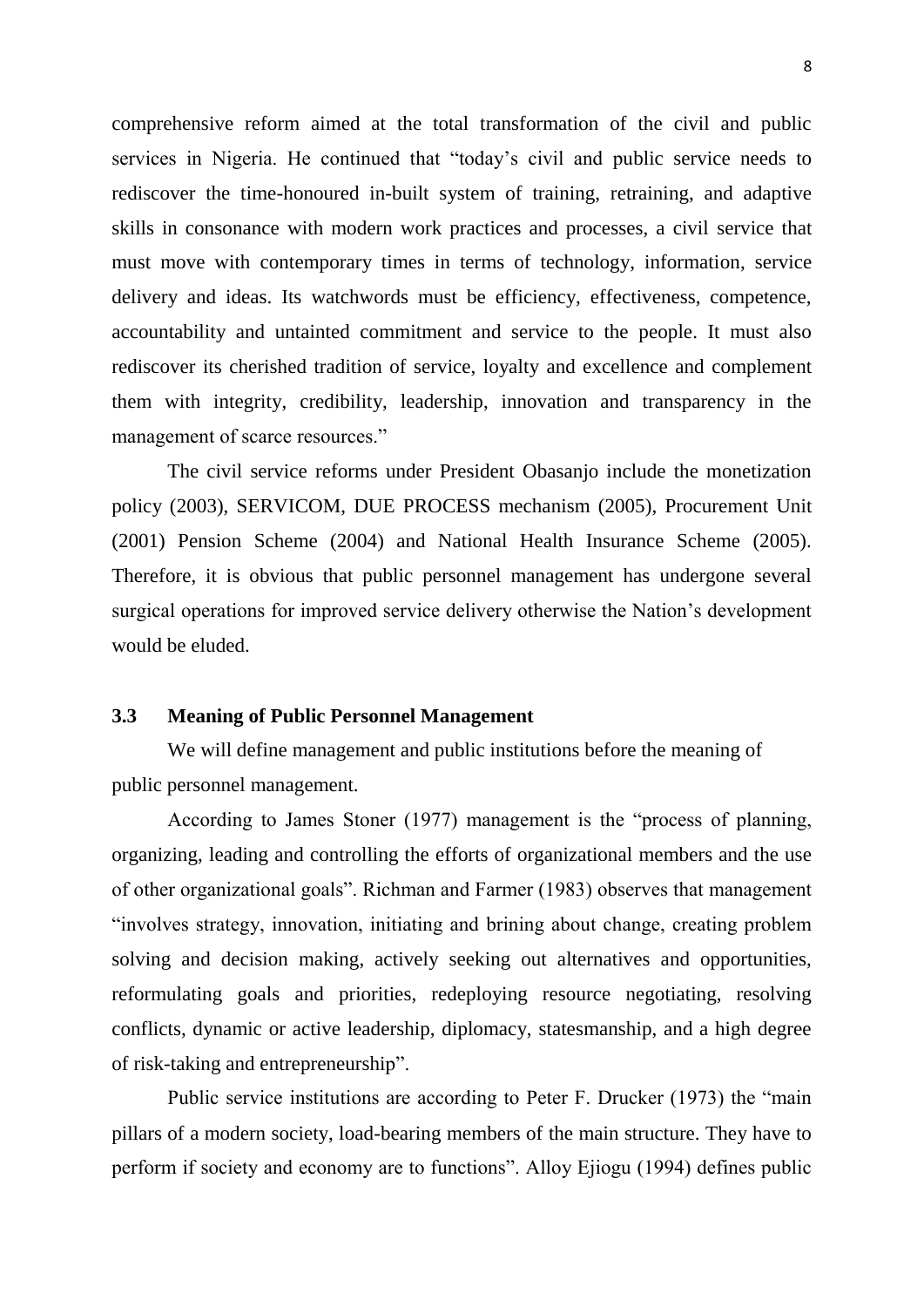service institutions as an indispensable part of our larger society. They include all government ministries, schools, colleges, universities, research institutions, government hospitals and allied institutions, as well as religious and charitable organizations.

To us, public service institutions refers to institutions of government and its agencies or organizations established, financed, controlled and managed by government in order to provide public goods or services for the benefits of the masses. Workers in this institutions are paid by the government.

The 1979 constitution of the Federal Republic of Nigeria, asserts that the public service of the Federation covers the following ten categories of public organizations: the federal civil service, the state civil services, local governments, statutory corporations of the federal and state governments, companies or enterprises with full or majority ownership by either the federal or state governments, authorities or commissions established by the Federal or State governments, educational institutions established or financed mainly by federal and or state governments, the policy force. The armed forces and the judiciary.

Adamolekun (1986) defines public personnel management as the management role that is concerned with people at work and their relationships within the organization. It involves personnel utilization, personnel motivation, and personnel protection.

Public personnel management is responsible for provision management and administration of people for services, psychological needs, material needs as well as creation of enabling environment for effective function and recreational activities of the people, and the sustenance of healthy ecosystem. We can also define public personnel management as the "process of recruitment and selection, manpower training and development, re-training and staff motivation, compensation, discipline and promotion of friendly labour relations through collective bargaining in public institutions.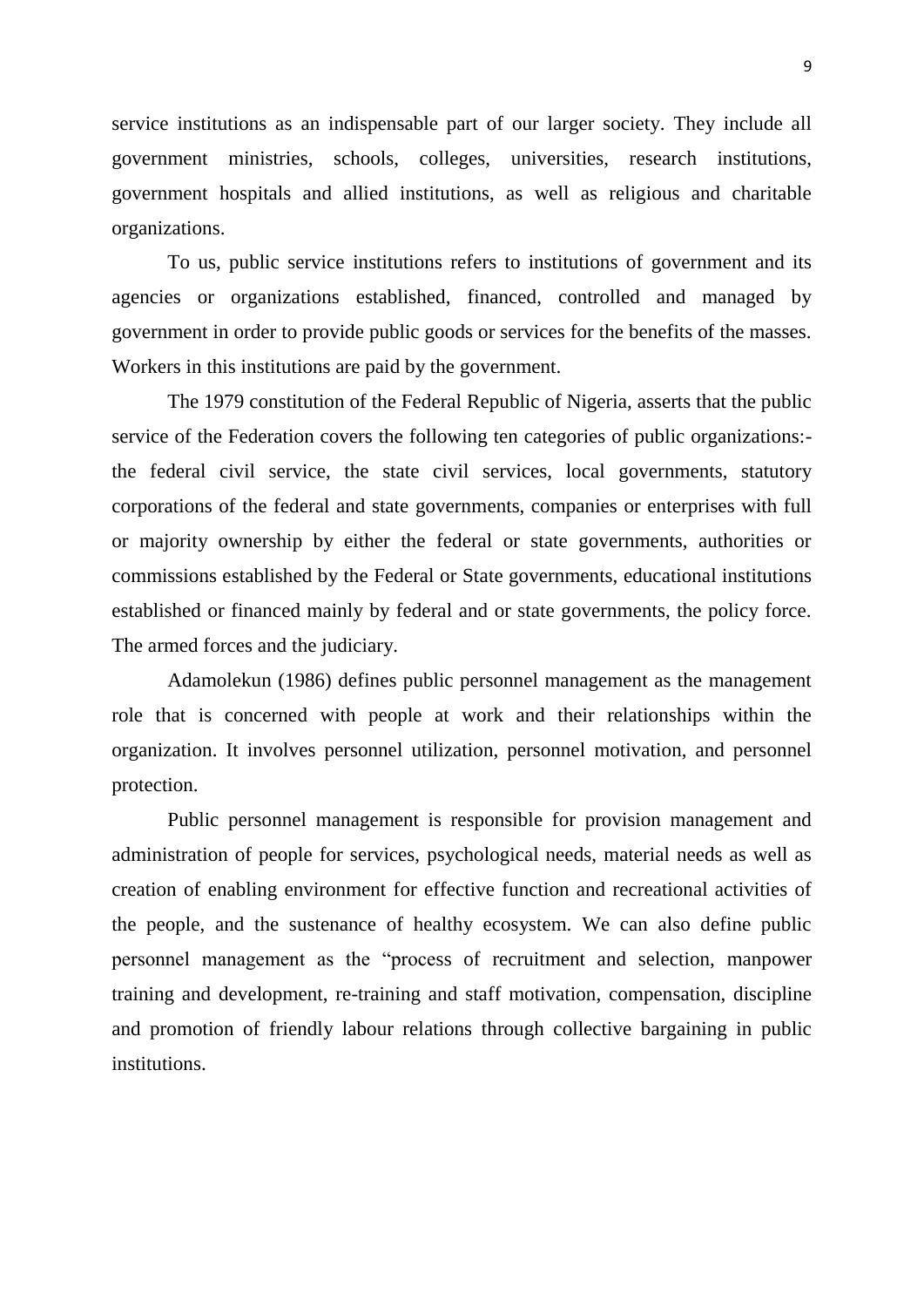#### **4.0 Conclusion**

In this unit, we have seen the evolution of public personnel management from precolonial through colonial to post-colonial era. The unit equally examined public personnel management after independence and equally gave a vivid explanation of the concept of public personnel management which contains its major activities.

### **5.0 Summary**

The unit has covered the evolution of public personnel management; the state of the concept as well as a comprehensive definition of public personnel management including its core task.

### **6.0 Tutor Marked Assignment**

- i. Attempt the origin of public personnel management
- ii. Discuss public personnel management after independence
- iii. Explain the meaning of public personnel management

### **7.0 Reference and other Resources**

- Ezalu, B.O. and Esiogu, L.N. (2016), Public Personnel Management (Human Capital Management Strategy in the  $21<sup>st</sup>$  Century) Enugu Chambers Books Ltd.
- Elippo, E.B. (1984) Personnel Management (Sixth Edition) McGraw Hill Book Company New York.

# **UNIT 2: GENERAL PRINCIPLES OF PUBLIC PERSONNEL MANAGEMENT**

- 1.0 Introduction
- 2.0Objectives
- 3.0Main Contents
- 3.1General principles of Public Personnel management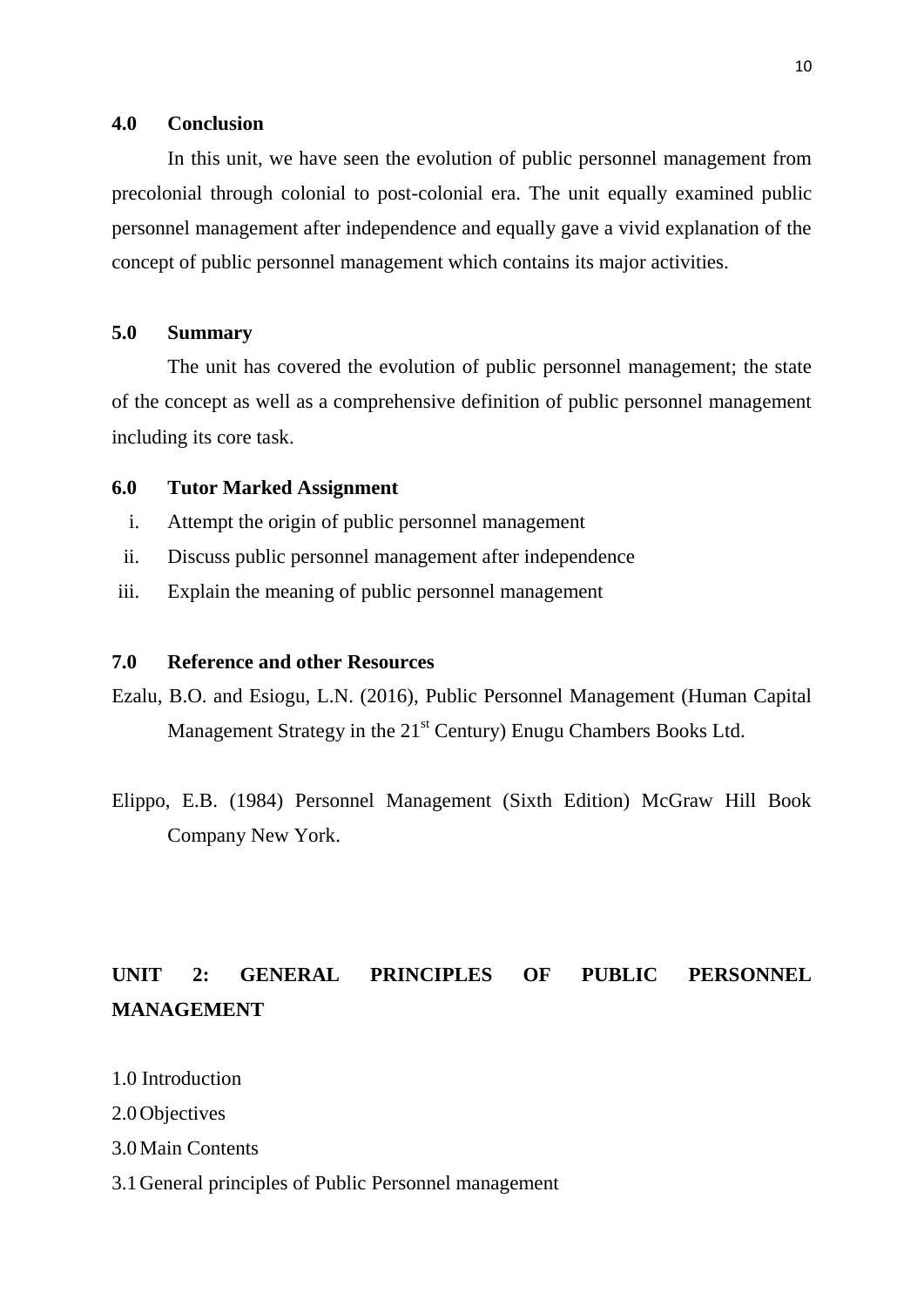4.0Conclusion 5.0Summary 6.0Tutor Marked Assignment 7.0Reference and other Resources

### **1.0 Introduction**

The need for effective human resources management is increasing on daily basis especially in a turbulent and unstable economy like Nigeria. According to Owen (1978) employees remains the organization"s greatest assets which he called "vital machines". Therefore, personnel of any organization should be managed effectively to achieve the following goals: -

- a. To utilize the skills and abilities of the workforce efficiently
- b. To provide well-trained and well-motivated workforce for the organization.
- c. To communicate sound personnel policy packages to all stakeholders.
- d. To promote ethical policies and productive behaviour in a work environment.
- e. To promote employee"s job satisfaction and self-actualization in a work environment.
- f. To aid achievement of established organizational goals
- g. To train, develop and maintain a quality workforce that will improve organizational performance.
- h. To promote industrial harmony through consultation, negotiations, compromise and collective bargaining with trade unions and other stakeholders.

### **2.0 Objectives**

By the end of this unit, the students will be able to perform the following tasks:

- i. Discuss the goals of public personnel management
- ii. List general principles of public personnel management
- iii. Explain fully, any six principles of public personnel management

### **3.0 Main content**

### **3.1 General principles of Public Personnel Management**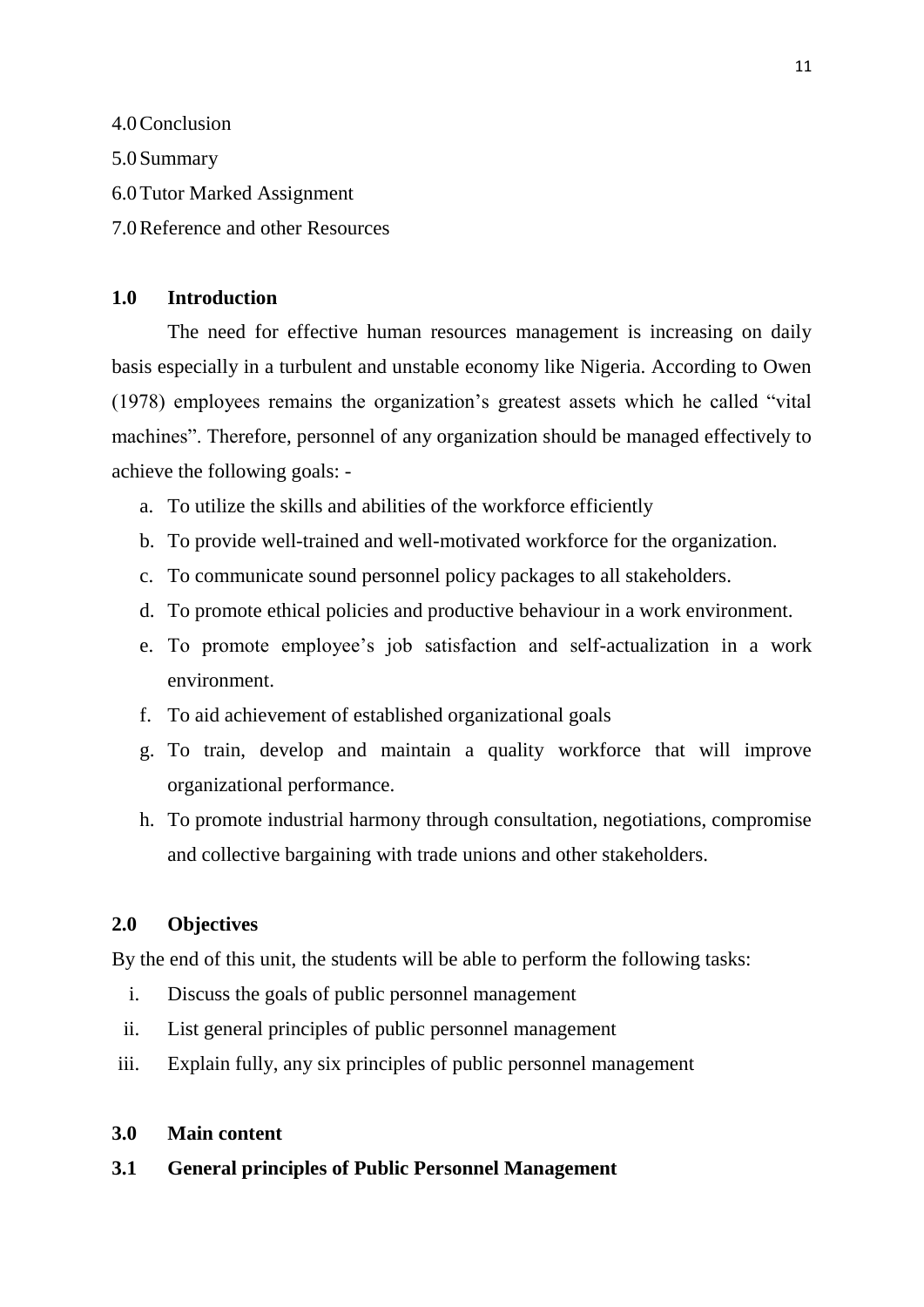- a. **Principle of Meritocracy:** This principle is of the view that recruitment, selection, promotion, training and discipline should be based on merit including management actions to discourage job dissatisfaction and industrial conflict. This means that ethnicity, religion, godfatherism and primordial relationships should not be considered in a work environment in order to encourage efficiency and productive behaviour among employees.
- b. **Principle of Democracy:** Personnel managers should endeavour to practice democratic principles in matters affecting employees. They should be openness, consultation and participation in decision making to encourage employee commitment to organizational goals.
- c. **Principle of Motivation:** Employees must be motivated in a work environment. This is because a motivated worker is a happy worker. Ingredients of job satisfaction should always be provided to ensure attainment of organizational goals.
- d. **Principle of Stability:** Principles of stability should be encouraged in a work environment to encourage employee efficiency, improved performance, specialization, consistency, continuity and predictability of actions.
- e. **Principle of Accountability:** Public accountability is a constitutional matter and should be adhered to strictly in public personnel management. Accountability is the rendering of stewardship by a public officer during or after holding an office, this means that employees and management should always endeavour to give account of their stewardship according to laid down rules and regulations.
- f. **Principle of Public Relations:** There should be official and personal interactions between managers, subordinates and other employees in a work environment. Infact, intimacy and public relations promotes cooperative behaviours, team spirit, comradeship, commitment and satisfaction of employee"s social and psychological needs.
- g. **Principle of Flexibility:** In a work environment, management should discourage rigid application of rulers and regulations in the discharge of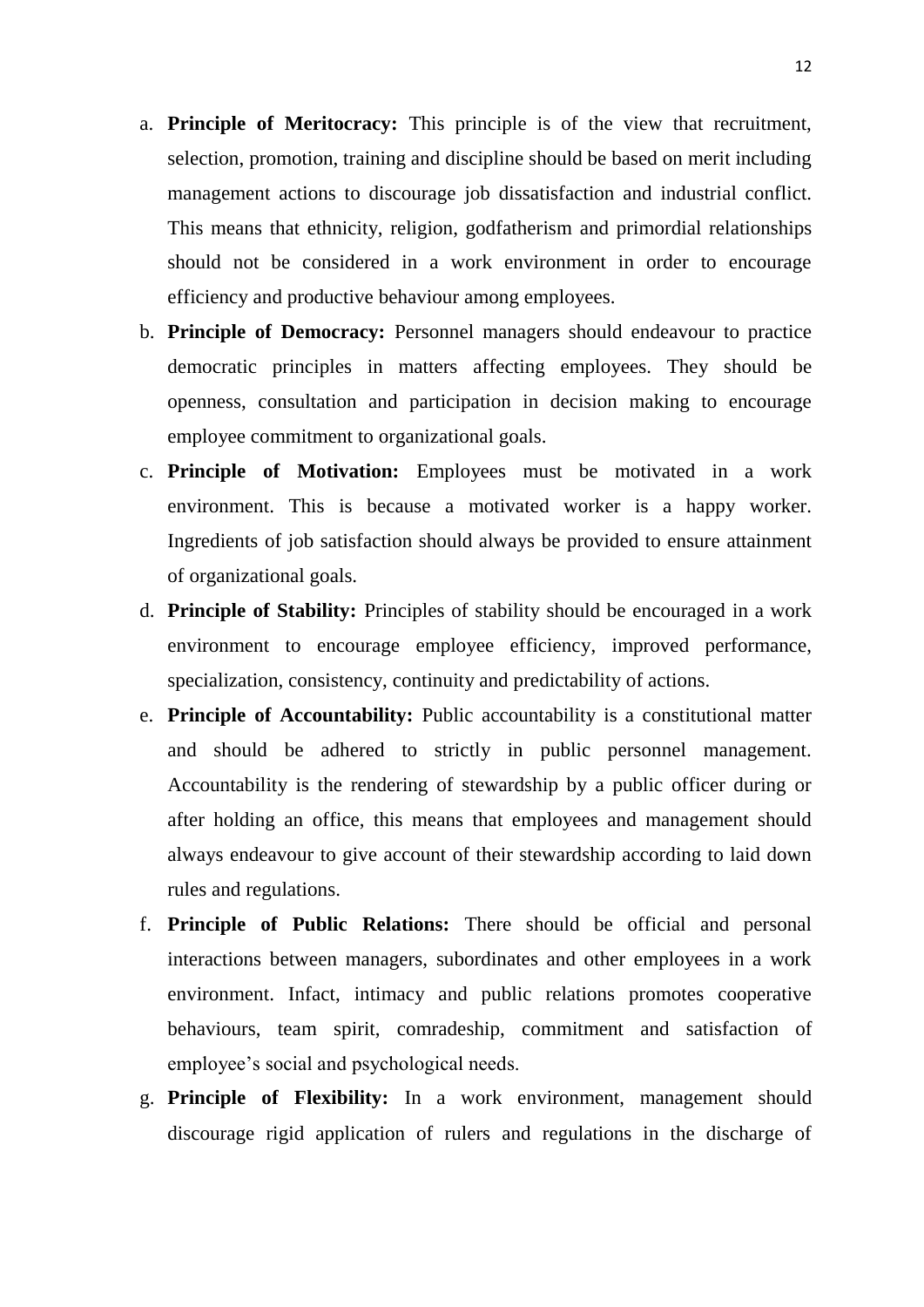employees responsibilities. This is to allow employee"s initiative, creativity and personal judgment in a dynamic environment.

- h. **Principle of Espirit De Corp:** This principle suggest that organizational goals can only be achieved in a work environment when there is cooperative behaviour, team spirit and team work among employees. Therefore, espirit de corp should be promoted.
- i. **Principle of Equity and Fair Play:** Principle of equity and fair play is very essential in personnel management. Management should promote equity, fairness and justice in dealing with employees. Employees should also be treated equally without discrimination while the "Ho Stove rule" should be applicable in employee discipline.
- j. **Principle of Leadership:** Effective and efficient leadership in a work environment should have legitimacy and enjoy the confidence of all stakeholders. The leader must posses leadership qualities and charisma.
- k. **Principle of Education and Training:** Management should promote the education, training and development of employees for the benefits of the organization and to ensure job satisfaction.
- l. **Principle of Competitive Examination:** This means that promotion and advancement in a work environment should be based on competitive written or oral examination.

#### **4.0 Conclusion**

The soundness and good working order of the body corporate depend on a certain number of conditions generally called principles. These concepts called principles constitutes major determinants of success or failure of any organization. It help to strengthen the body corporate or facilitates its functioning. The general principles of public personnel management are key indicators of successful management of human and material resources in any public establishment.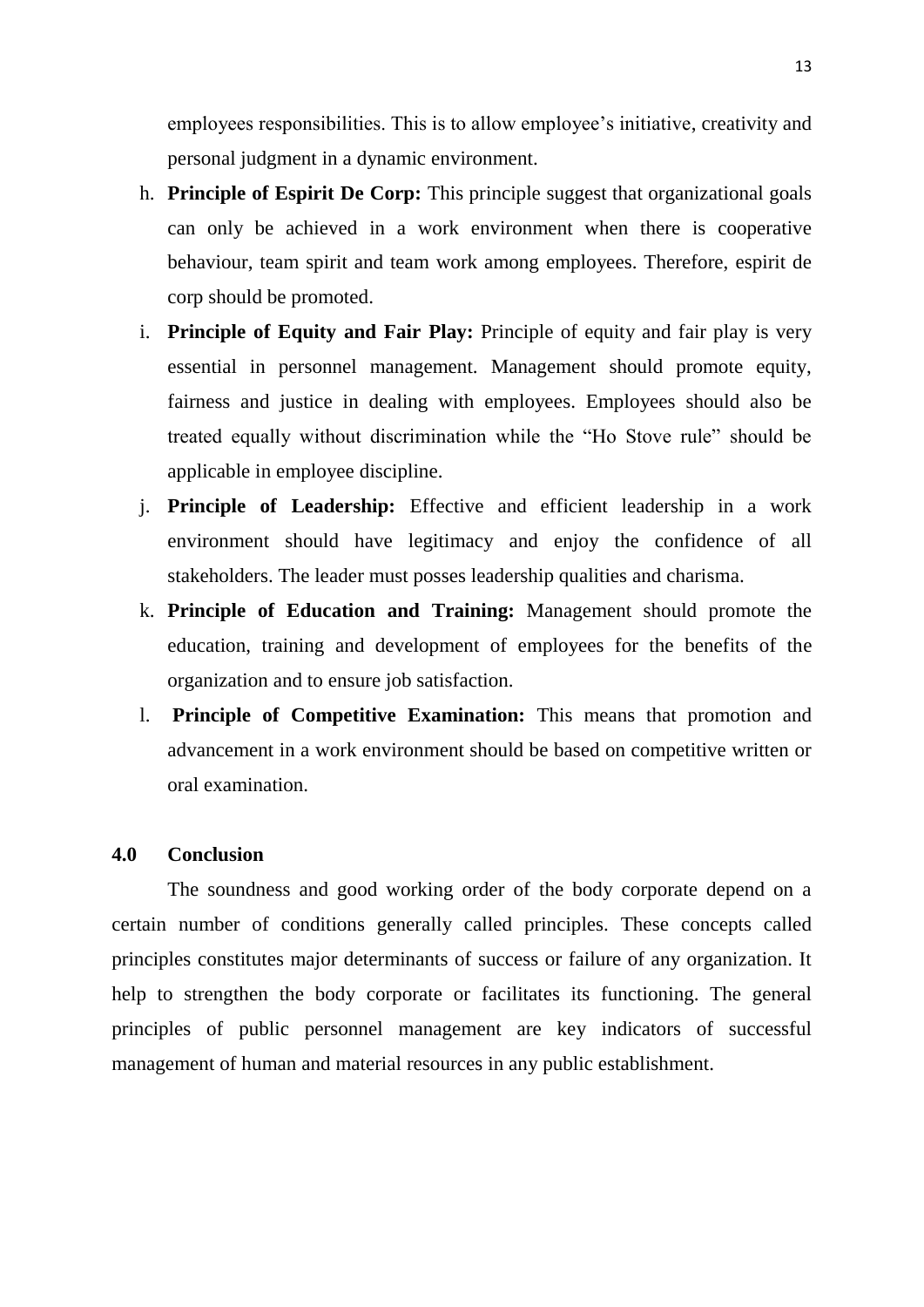#### **5.0 Summary**

In this unit, we have been able to examine the goals of public personnel management which includes effective utilization of skills and abilities of workforce, provision of conclusive working environments in order to elicit high productivity from workers etc. we equally examined the general principles of public personnel management like principles of meritocracy, democracy, motivation, stability, accountability, good leadership, fair play, equity etc. These principles have been discovered to be the key determinants of success of any organization if it is rationally and intelligently applied.

### **6.0 Tutor-Marked Assignment**

- i. What are the goals of public personnel management
- ii. List principles of public personnel management
- iii. Explain any six (6) principles of public personnel management.

#### **7.0 Reference and other resources**

- Ajakemo, B.C. and Aroh, E.C. (2005), Public Service System in Nigeria, Enugu Afrika Link Books.
- Cole, G.A. (1997), Personnel Management Theory and Practice London East Wills Educational
- Ezeali, B.O. and Esiagu, L.N. (2009), Public Personnel Management Onitsha, Chambers Books Ltd.
- Okoh, A.O. (1998), Personnel and Human Resource Management in Nigeria, Benin Amfntop Books.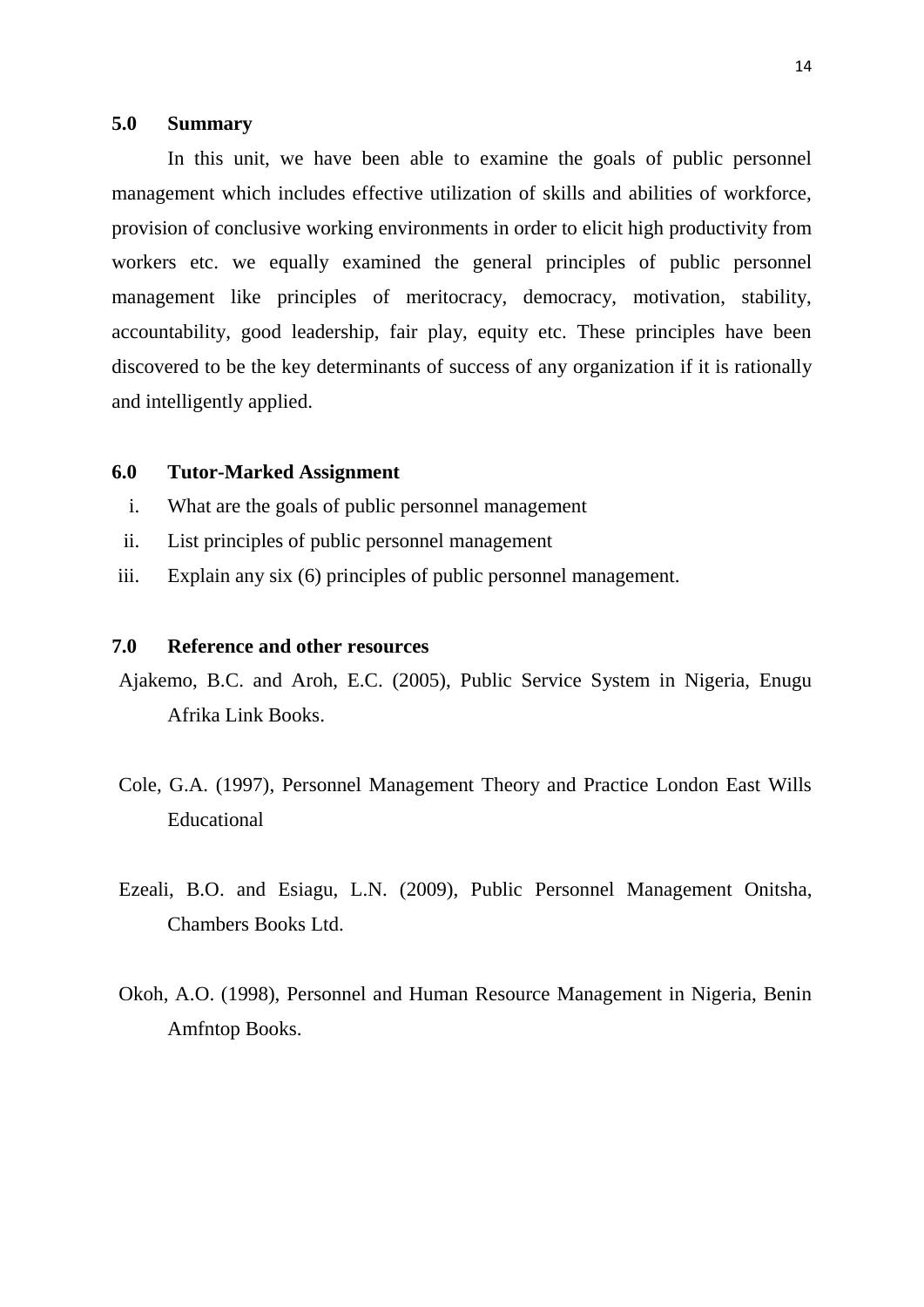### **UNIT 3: PERFORMANCE APPRAISAL IN PUBLIC SERVICE**

1.0 Introduction 2.0Objectives 3.0Main Contents 3.1Meaning of Performance Appraisal 3.2Objectives of Performance Appraisal 3.3Ethics of Appraisal 4.0Conclusion 5.0Summary 6.0Tutor Marked Assignment 7.0Reference and other Resources

### **1.0 Introduction**

It has long been accepted position that the appraisal of human performance is an activity essential to the well being of the society. Performance appraisal is commonplace in every day living. Sales men are paid on the basis of the number of living products or services they sell. People seldomly question the need for appraising individual performance. The real problem is to develop and improve valid and reliable appraisal procedures and to create greater understanding of the purposed and limitations of performance appraisal so that results derived from its application will not be misused.

The growth of formal organizations and recognition of their critical importance to a complex society have brought about the need for formal and systematic approaches to performance appraisal. In the first decade of the twentieth-century, criticism of casual, haphazard, unsystematic, highly personalized and esoteric plans for judging the worth of individuals to organizations brought about a wide variety of efforts to reform performance appraisal plans. These include federal and state civil service legislations on rating of personnel, such as the federal civil service classification Act of 1923, Taft-Hartly Labour Act of 1947, Fair labour standards of 1963, civil Rights Acts of 1964, and the more recent Equal Employment opportunity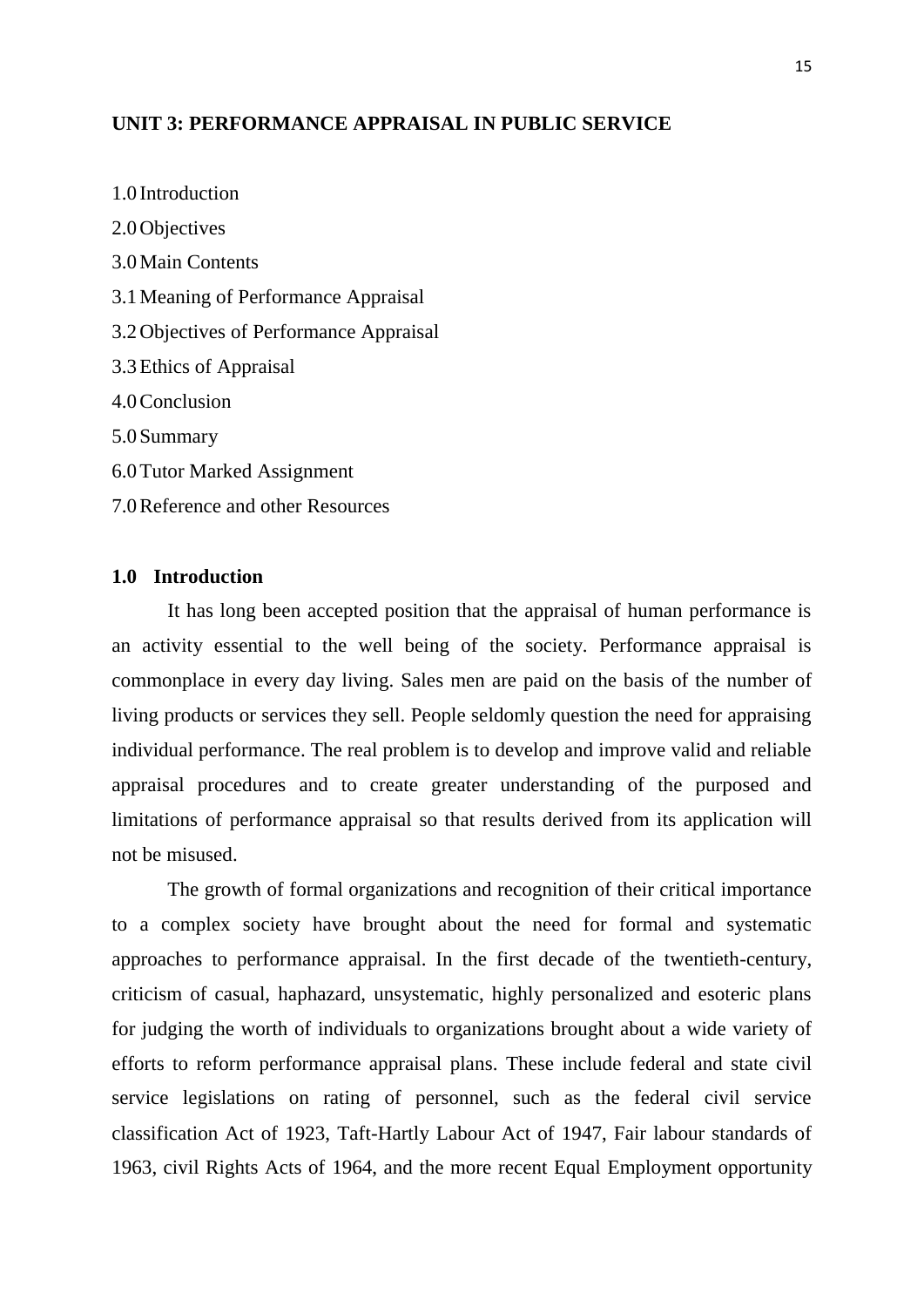legislation during the decade of the seventies. The quest for ways of eliminating favoritism, seniority, and inequitable treatment in compensation plans led to multitude of rating programs within and outside governmental organizations.

These plans are referred to as traditional approaches to performance appraisal. The traditional plans, for the most part, were psychometrically oriented, and consisted of appraisal of personality traits or preconceived characteristics deemed essential to the role individual performs in the organization. Most traditional performance appraisal plans in the first half of the twentieth century were devoted to nonadministrative personnel.

#### **2.0 Objectives**

By the end of this unit, the students should be able to:

- i. Explain meaning of performance appraisal
- ii. Discuss the objectives of performance appraisal
- iii. Explain the ethics of appraisal.

#### **3.0 Main content**

#### **3.1 Meaning of Performance Appraisal**

One of the key responsibilities of the personnel manager is to evaluate the performance of his subordinates. "The essence of evaluation is to assess the employee character, attitude, potential and past performance on the job". Employee evaluation has often been called performance appraisal, performance rating or performance evaluation. Whatever name it is called, the essence of rating is to evaluate the employee"s strength and weakness. Ezeali B.O. (2006) defines performance appraisal as "an organizational strategy adopted to determine an employee"s suitability for motivation, promotion, continuity and further responsibilities in a work environment.

When people work in an organization, it is expected that, there should be a way of measuring or evaluating their jobs in order to know whether they are actually performing the job for which they were hired and paid for. Performance appraisal may be defined as a process of arriving at judgments about an individual"s past or present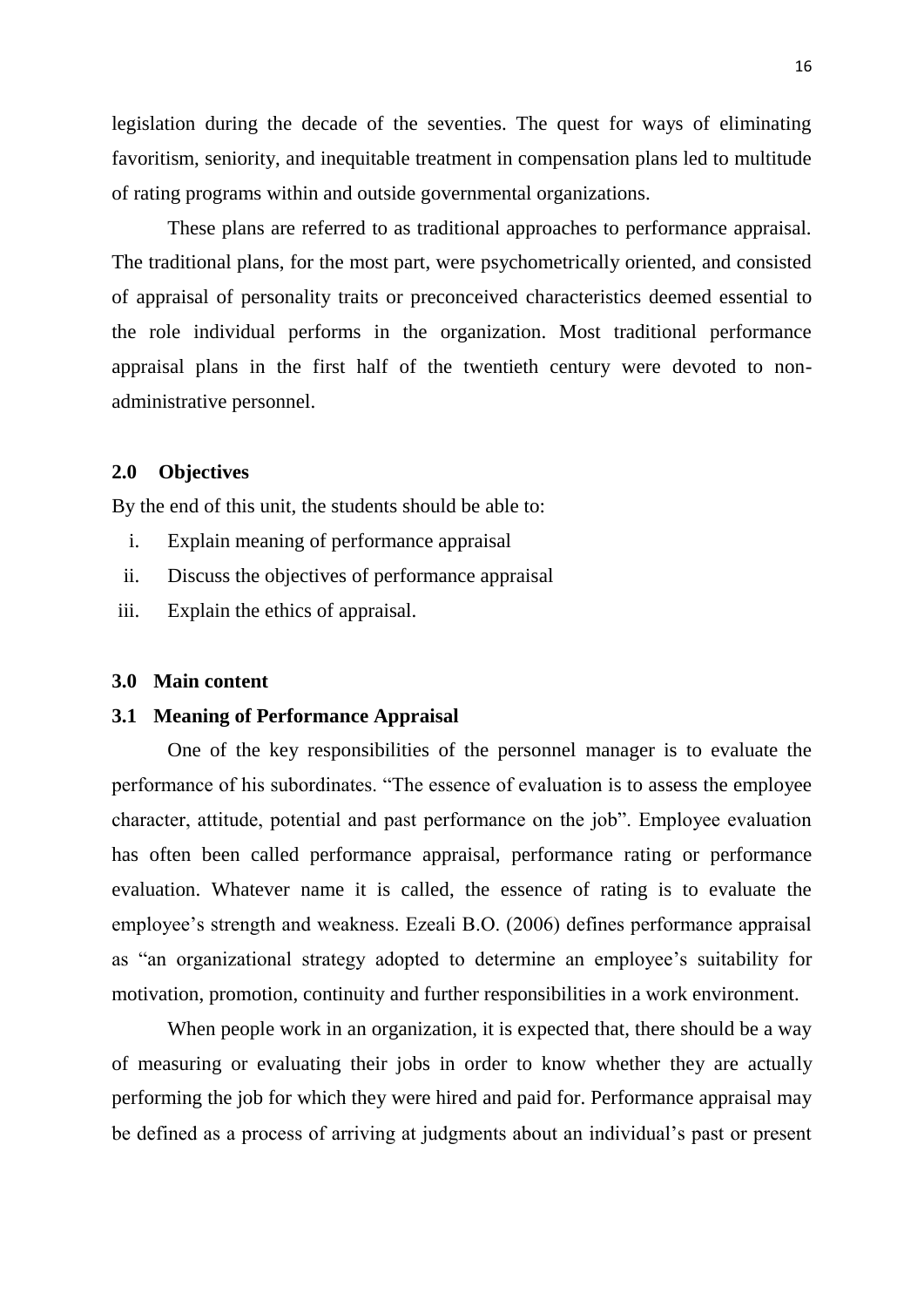performance against the background of his/her work environment, and about his/her future potential for an organization (Castetter, 1981).

According to Hellriegel and Slocum (1996) performance appraisal is the process of systematically evaluating each employee's job-related strengths, development needs and progress towards meeting goals and determining ways to improve the employee's job performance.

Obikezee and Obi (2004) sees performance appraisal as the formal assessment of staff in order to determine his performance level. It is an accepted personnel function that some mechanism have to be adopted to assess workers from time to time in order to ascertain how well they are doing in their jobs.

The appraisal process is an activity designed to assist personnel to achieve individual as well as organizational benefits.

### **3.2 Objectives of Performance Appraisal**

Performance evaluation is not an end in itself, it is a means to an end. The end is to help the employee know his weaknesses and strength, and help the employer make some basic decisions on how to distribute organizational favours. Performance appraisal helps to:

- i. Determine and reward good performance
- ii. Indentify employee"s training and development needs
- iii. Make easier for employer to take decisions involving promotion, transfer, pay rise and termination.
- iv. Determine what type of employee can be successful with the organization
- v. Above all, the main objective of performance appraisal is not punitive but for corrective actions.

Many authors have outlined the objectives of appraisals, they include:

- a. To determine personnel employment status
- b. To implement personnel actions
- c. To improve individuals performance
- d. To achieve organizational goals and
- e. To translate the authority system into controls that regulate performance.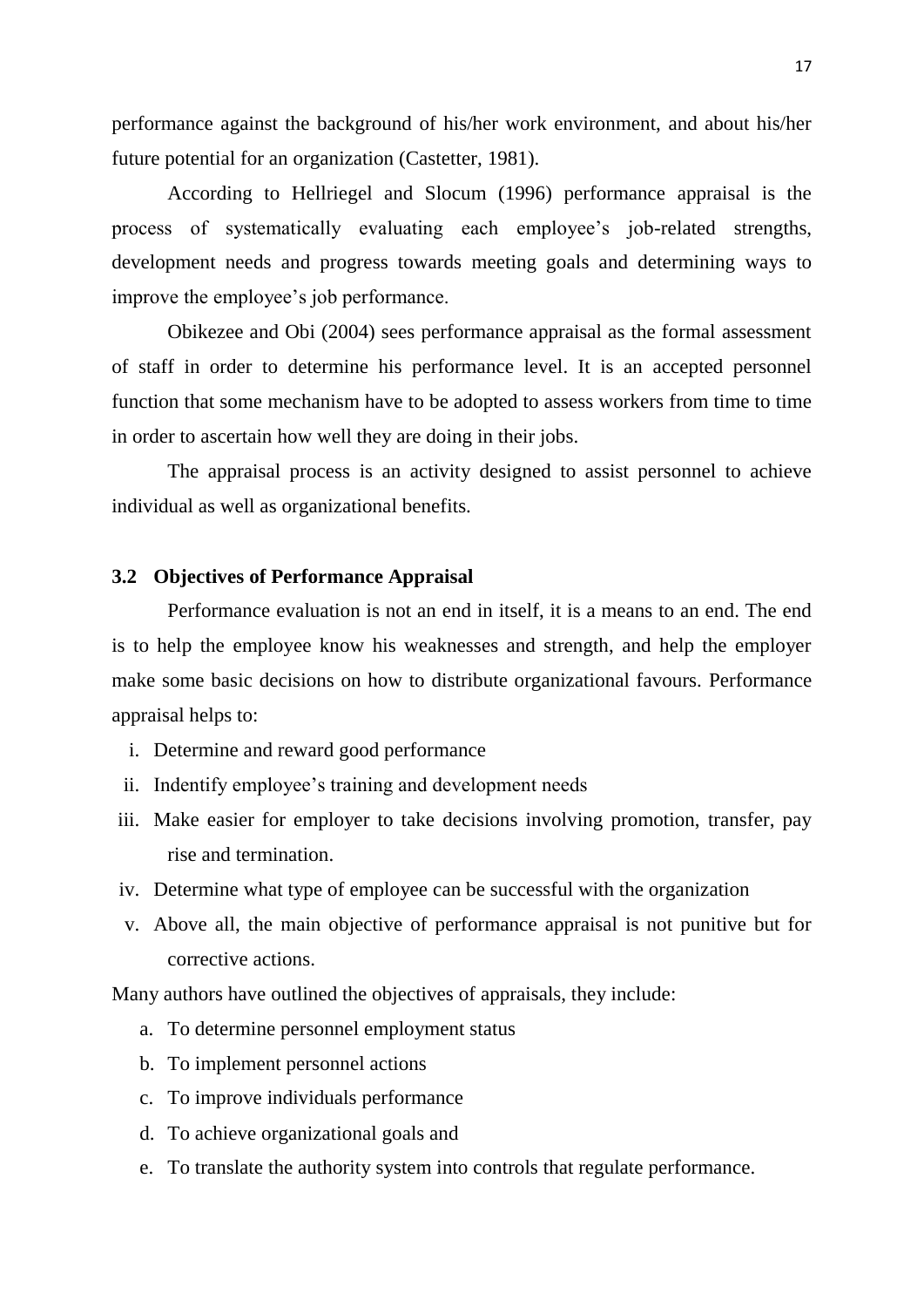Oko (1998) listed the following objectives of appraisal:

- a. Workers performance: Appraisal helps to create and maintain a reasonable level of employee job performance. Thus it helps to identify an individual"s current level of job performance
- b. Employee development: Appraisals help to indicate training needs for development i.e. areas at close circuit. It thus facilitates mutual understanding between the supervisor and his subordinates.
- c. Guide to change of job: Appraisal hel decision making, promotion, transfer, lay offs and discharges. Thus, it helps to determine the future use of an employee eg. Whether he should remain in his present job or be transferred, or even dismissed.
- d. Wage and Salary increase: Annual increment is a regular feature of pay system. Appraisals helps managers to determine what level of increase in pay shall be given to employee on ground of merit.
- e. To validate personnel selection process: The rating and predictions made of particular candidate during the selection process can be correlated with appraisal rating after a year or two, to determine the accuracy of personnel selection technique.
- f. Serves as Motivation: An encouraging appraisal helps to motivate an employee to do better in his present job by the knowledge of research recognition of his merits and the opportunity to discuss his work with his manager.

Obikeze and Obi (2004) listed four reasons namely:

- a. It is an easy way of determining the individual workers performance level.
- b. It helps management in making decisions pertaining to promotions and pay rise.
- c. It helps to identify training and development needs.
- d. It helps employees to improve their performance,

Invancevich et al (1994) listed five objectives. There are as follows:

a. To make decisions involving promotion, transfer, pay rise and terminations easier.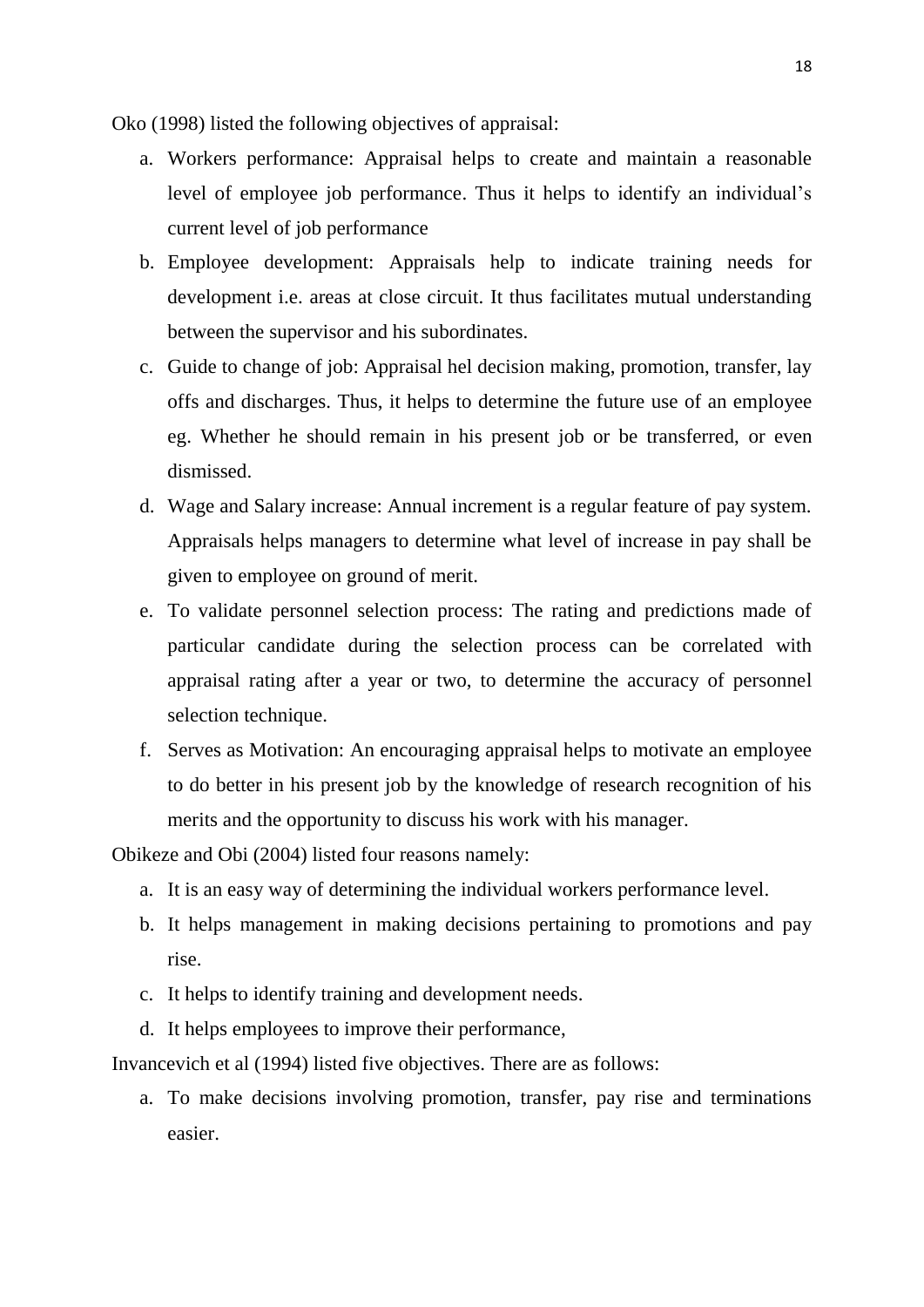- b. To help establish training and development programmes and evaluate their success.
- c. To provide feed back to employees that point to strengths and weaknesses.
- d. To predict whether recruitment and selection activities lead to attracting, screening and hiring the best human resources.
- e. To help determine what type of individual can be successful with the organization.

In summary, performance appraisal systems have multiple uses. Properly designed, they produce benefits for the individual, the work group, and the total system.

### **3.3 Ethics of Appraisal**

Every appraisal system needs a set of values to guide the conduct of appraisers who make judgments about the appraises of whom they supervise, and whose judgments may affect their positively or negative the short and long run interests and destinies of their subordinates. Employees/individuals who are apprised should be assured of the following:

- a. Preparation: Appraisers are properly prepared to engage in the appraisal process.
- b. Confidentiality: Appraisers exercise confidentiality in the control and use of information.
- c. Objectivity: Appraisees utilize objective means to secure accurate, relevant, representative, and complete information about the appraisee's performance.
- d. Report: Appraisers record and report reliable picture of the appraiseer"s performance.
- e. Feedback: Appraisees provide feedback so that appraises know the current status of their performance and measures involved in its improvement.
- f. Access: Appraisees have access to appraisal judgments.
- g. Participation: Appraisers are able to engage in dialogue with appraisers about their performance evaluations.
- h. Constraint: Appraisers restricts judgment to general and specific responsibilities of appraisee's position.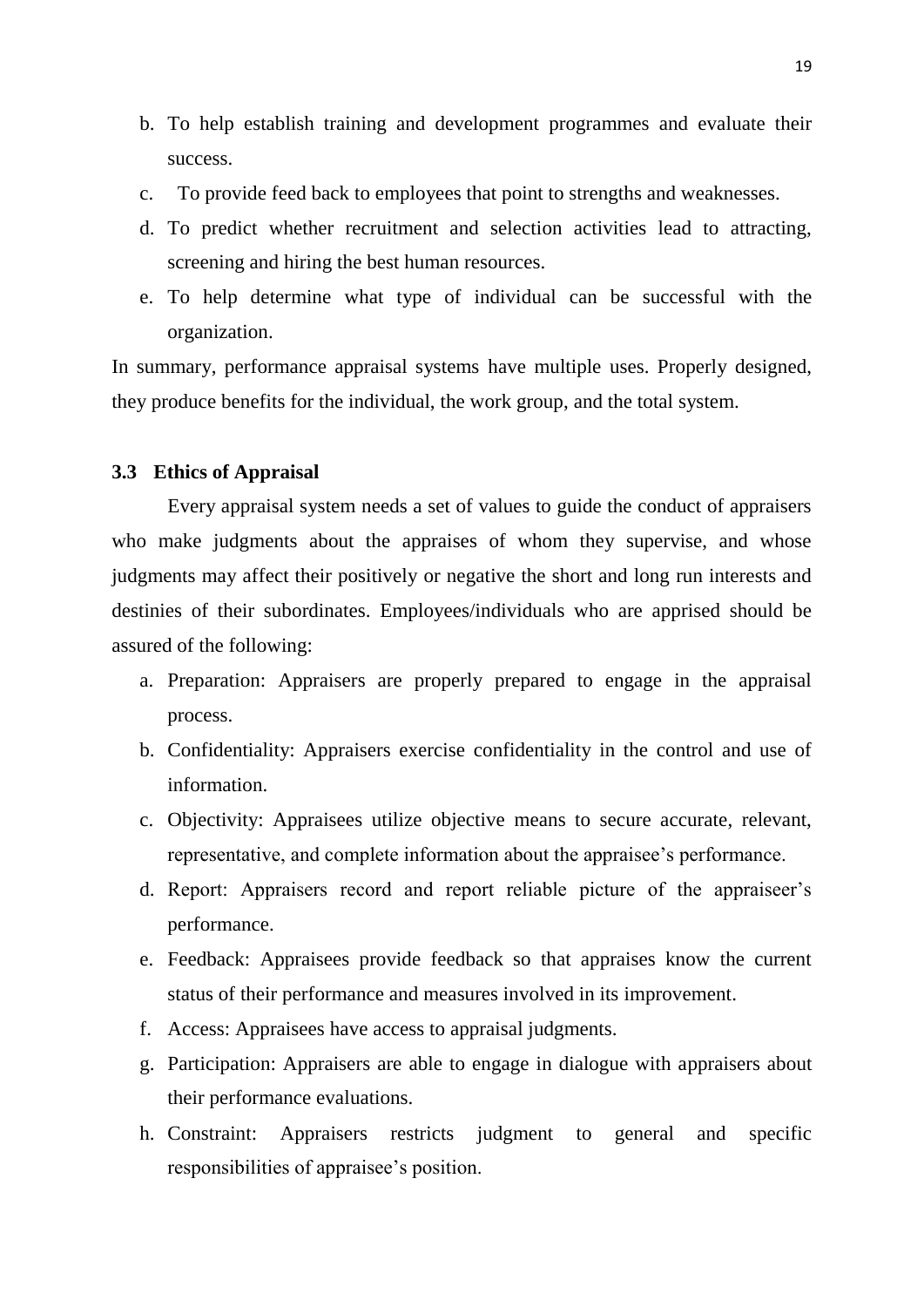- i. Due process: Appraisees have access to due process procedures.
- j. Security: Appraisees have position security based on effective performance.
- k. Appeals: Appraisees have a line of appeal regarding negative judgment of their performance.
- l. Equity: Apprasisees will be treated equitably in appraisal judgments relating to compensation, promotion, transfer, demotion, furlough and dismissal.

### **4.0 Conclusion**

From the discussions so far, we can understand that workers appraisal is highly indispensible if we are to get the best out of workers. Appraisal process is an activity designed to assist personnel to achieve individual as well as organizational benefit. It helps in workers performance; employee development; helps in decision making, promotion, transfer lay offs and discharges and serves as a motivation to employee especially if it is positive. It is like stock taking where workers are made to get feedback of their contributions to their organization within a specific period.

#### **5.0 Summary**

In this unit, we have examined the origin and development of performance appraisal, meaning and objectives of appraisal. We equally examined the ethics governing appraisal process which if adhered to appraised will be very smooth and yield the required results. In this section we discovered that if appraisal exercise is positive, it will at as a motivational mechanism for workers in any organization.

#### **6.0 Tutor-Marked Assignment**

- i. What do you understand by the term performance appraisal?
- ii. List and explain the objectives of performance appraisal
- iii. What are the ethics of performance appraisal in any modern organization?

### **7.0 Reference and other resources**

Ejiogu, Aloy (1993) Issues in the Management of Public Service Institutions, Lagos Pumark Nig. Ltd.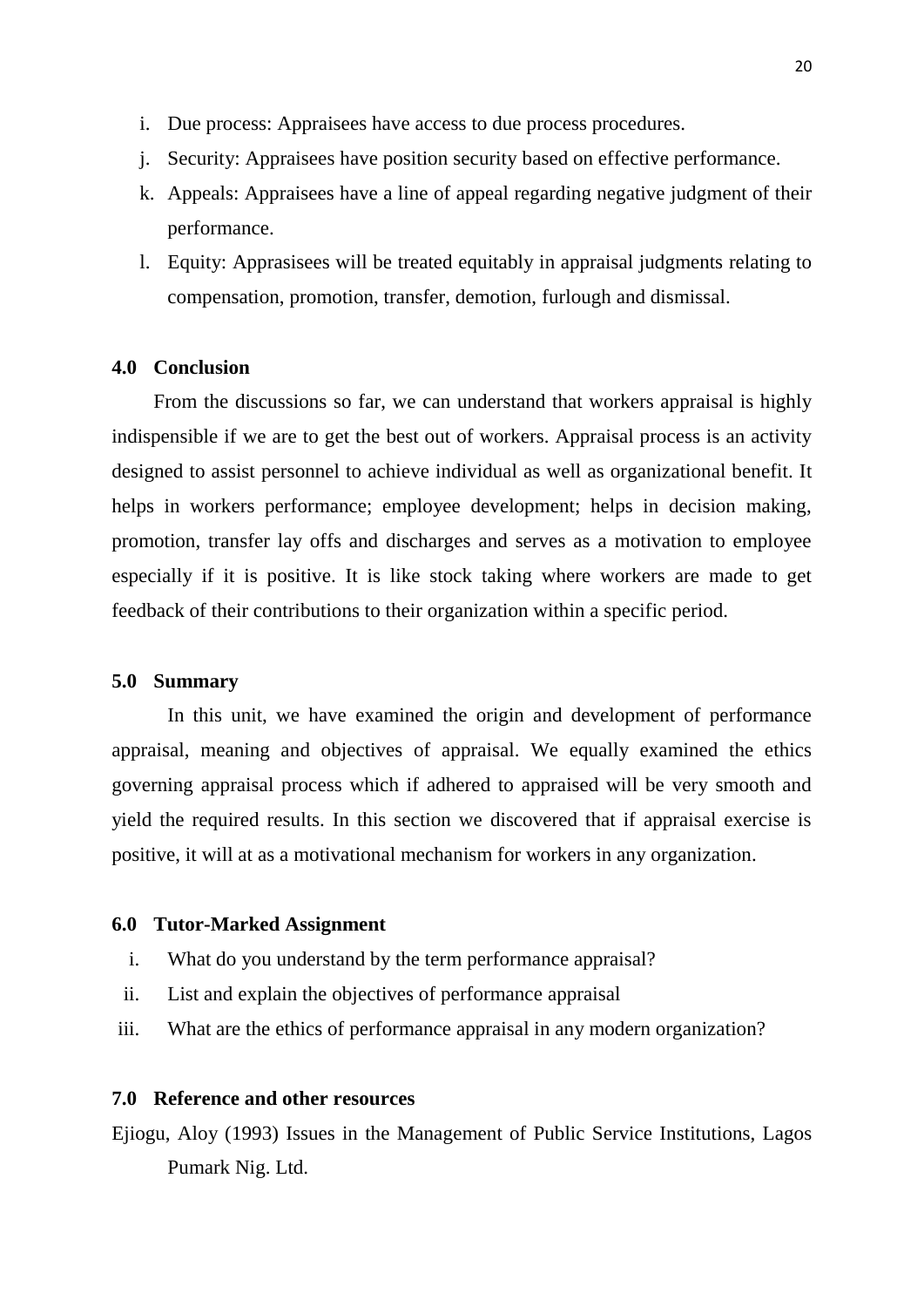Ezeali, B.O. and Esiogu, L.N. (2009) Public Personnel management, Onitsha Chambers Books Ltd.

Grahari, H.T. (1991) Human Resource Management London Pitman Publishing

Mills, D.Q. (1978) Labour Management, New York Mcgraw Hill Book.

### **UNIT 4: RECRUITMENT AND RECRUITMENT POLICIES AND METHODS**

1.0 Introduction 2.0Objectives 3.0Main Contents 3.1Definition of recruitment 3.2Methods of recruitment 3.3Recruitment policies 4.0Conclusion 5.0Summary 6.0Tutor Marked Assignment 7.0Reference and other Resources

### **1.0 Introduction**

This unit focuses on one of the most crucial activities of personnel management – recruitment. As you will see, it is a fairly misunderstood concept by personnel management practitioners. Also as you will see, because it is the beginning of the processes of procuring staff for the organization, it is very important and deserves maximum attention of personnel specialists in organizations.

### **2.0 Objectives**

By the end of this unit you should be able to: define recruitment expertly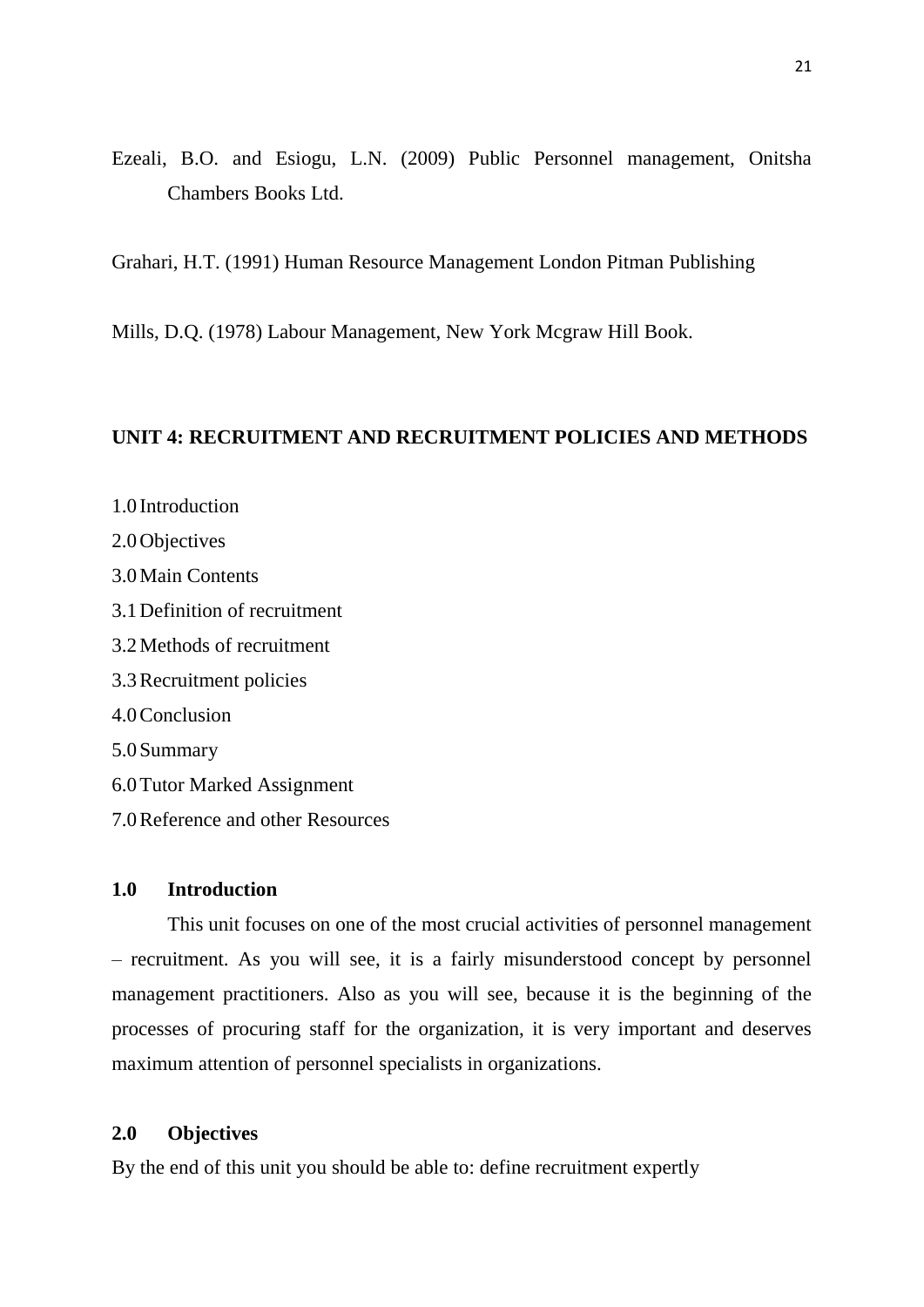- i. Distinguish the concept of recruitment in the context of its theory from the context of its practice.
- ii. Identify all the "markets" open to an organization for recruitment purposes and their limitations.
- iii. Indentify and explain the various tools used in the recruitment process.

### **3.0 Main content**

### **3.1 Definition of recruitment**

Ibrahim Omale, in his paper which is contained in chapter 4 of a book of readings edited by Professor Ali D. Yahaya and Dr. Caleb I. Akinyele (1992) talks about recruitment fairly differently from how practitioners of personnel management talk. He said, in defining recruitment that:

> In its conceptual and restricted sense, however, recruitment is that process which starts from getting an applicant interested enough in a job and in a particular organization to write an application and the process stops when his application has been received in the organization.

Omale continued the definition of recruitment by adding that "Thus, recruitment is the salesmanship which organizations do for themselves and the various jobs they have for filling".

This definition of recruitment is contained in what G.A. Cole, in his book on Personnel Management: Theory and Practice says about recruitment. He said, "The principal purpose of recruitment activities is to attract sufficient and suitable potential employees to apply for vacancies in the organization". He thereafter distinguished this process from the very next step to recruitment i.e. selection, by saying, "The principal purpose of selection activities, by comparison, is to identify the most suitable applicants and persuade them to accept a position in the organization".

O. Glenn Stahl sums it all up when he says: "The goal of recruiting activities is the production of an adequate number of qualified applicants for employment. Recruitment ends with an application.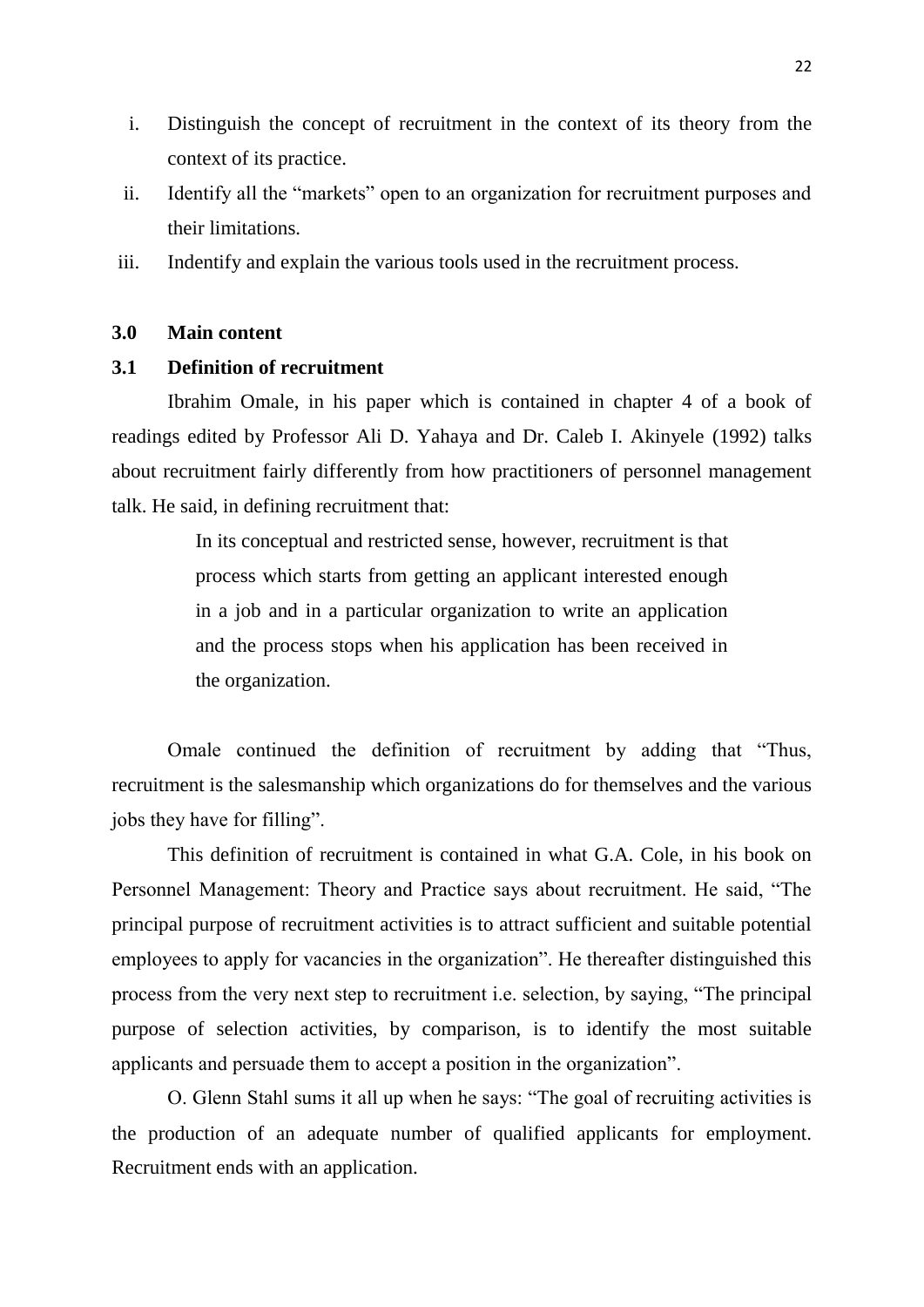We shall conclude this issue of definition by giving you what Omale says in contrasting it with what happens in the Nigerian Public service. He said:

> The civil service hardly sees recruitment in its proper conceptual perspective. In the civil service; recruitment is tantamount to employment, i.e. all that it takes to get an applicant interested in a job in the organization, through examining or interviewing him, to issuing him a letter of appointment.

The misunderstanding of the concept of recruitment in the civil service might be one of the reasons why the recruitment process is not given the attention is deserves.

### **3.1.1 The field of recruitment**

O. Glenn Stahl, in his took Public Personnel Administration (1962) talks about the field or recruitment in the public sector as "The area open to public recruiting agencies". An organization desires to create a market from where to recruit staff, takes steps to "sell" itself to potential employees only when people are not willing to take up appointment with it.

Depending upon people's perception of an organization or a service, such organization or service may find it difficult to attract potential employees. In the U.S.A at one point in time, according to O. Glenn Stahl, "…. Public service recruiting was a shadow; Business was good, government an evil. It was to business that social prestige attached. It was there that young people of ability naturally looked for a career".

Those of you in your 50s now will remember that in the middle 60s to the middle 70s. government was the first choice of employment for your people of ability. This situation contrasts very sharply to today"s scenario where University graduates with  $2<sup>nd</sup>$  class and above degrees do not go near government offices for employment. Their first choices are the oil companies, the banks and other business houses. This leaves government choosing employees from 3<sup>rd</sup> class degree holders and drop outs of universities. It is this type of situation that makes recruitment a crucial function in personnel management.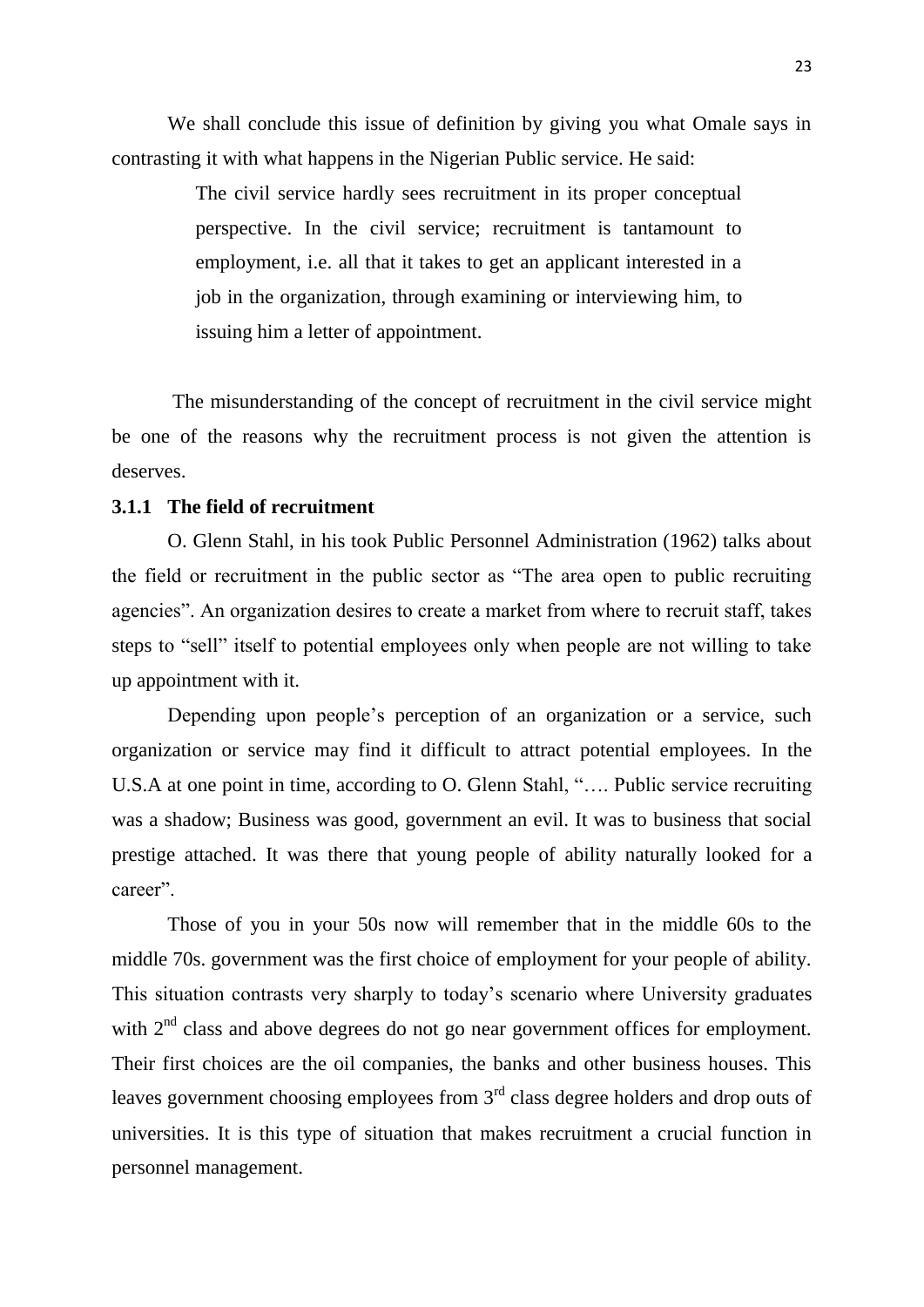So, what are the areas open to public recruiting agencies and what are their limitations?

### **a) The Schools:**

Schools are the largest markets from which the public as well as private agencies choose their work force. You are aware of the various levels – primary, secondary, (made up of secondary grammer and secondary technical schools) and the tertiary level at which we have universities, polytechnics and colleges of education where primary and secondary school teachers are prepared.

Availability of potential employees in the school system thus depends on their area of emphasis. If, for example, the system closes down its colleges of education, as it did its Grade Two teachers training schools a few years ago, the availability of potential employees as teachers is affected.

### **b) Citizenship :**

Ordinarily, potential employees in the public sector service of a country is limited to its citizens. The area open to public agencies for recruitment is the generality of its citizenship, although limitation relating to place of origin and age does limit the size of potential employees.

### **c) Place of origin:**

It is usual, in order to prevent "monopoly" of jobs by only particular sector of society to require that jobs by spread. To do this requires representation by all areas concerned and therefore, even if the best potential employee comes from a given place, if it is not the turn of the place, or if the place has exhausted its share, this places a limitation on it. Perhaps you are aware of the Nigerian Federal character principle and the quota system. This is what they refer to. It may interest you to know that this type of practice is not peculiar to Nigeria. Glenn Stahl says that the fact that "….the appointment provisions of the federal civil service law, (requires) distribution of appointments in proportion to state population" is an operation of restriction on the basis of residence (or place of birth).

### **d) Age limits:**

Although the entire citizenry of Nigeria provides the markets for potential employees, not every Nigerian is employable on the basis of age limits. Currently no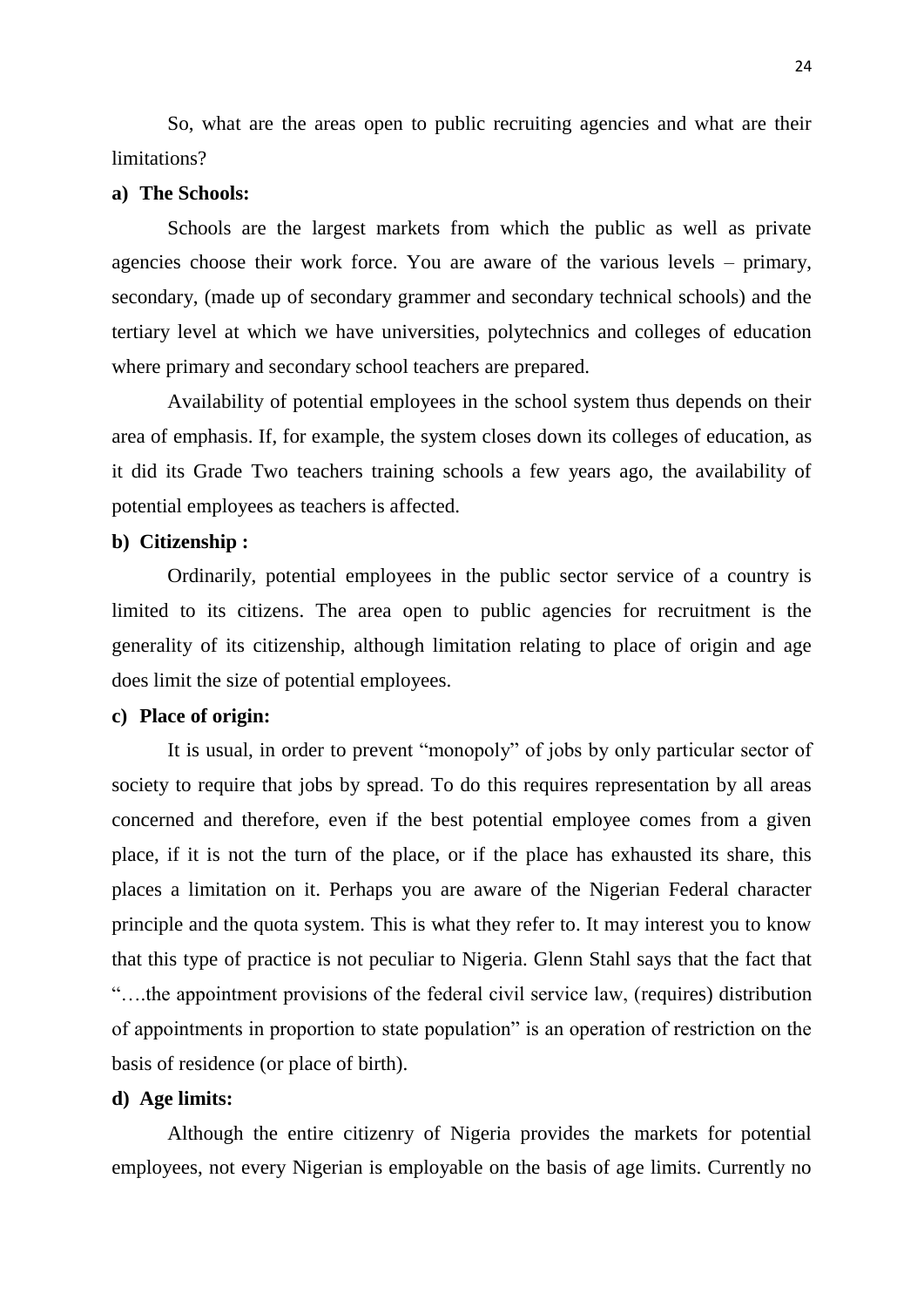one below the age of 16 may be employed in government. Also, no one above 50 years may be given a tenure job in the civil service. Tenure job is a concept we shall be discussing later in this course.

The other factors that affects, by limiting the recruitment market, are preferences given to certain groups in jobs. In the U.S.A. veterans are given preference in certain jobs. Also, sometime in the past sex barriers existed to preclude females from jobs. The removal of such barriers has broadened the market.

Exercise 1.1 give and explain a comprehensive definition of recruitment. List out al the areas of recruitment open to a public agency and discuss three of them stating their limitations.

### **3.2 The Methods of recruitment**

The traditional methods of recruitment are advertisements in newspaper. The pasting of notices on bulletin boards of public buildings and other centers of congregation and circulating information to individuals, organizations and institutions that might be expected to be in touch with suitable applicants.

On the basis of the importance attached to this personnel function, O. Glenn Stahl gives a list of what he terms "more enterprising" recruitment methods as follows:

Exercise 1.2. Q. Glenn Stahl has given you a list or recruiting methods above. Choose 7 of them and explain what they mean and how you apply them in Nigerian organizations.

#### **3.3 Recruitment policies**

In the words of G.A. Cole, a recruitment policy "….represents the organization"s Code of conduct in this area of activity". He the gives an example of a typical policy statement for recruitment as, "in the recruitment activities" the organization will:

- 1. Advertise all vacancies
- 2. Reply to every job applicant with the minimum of delay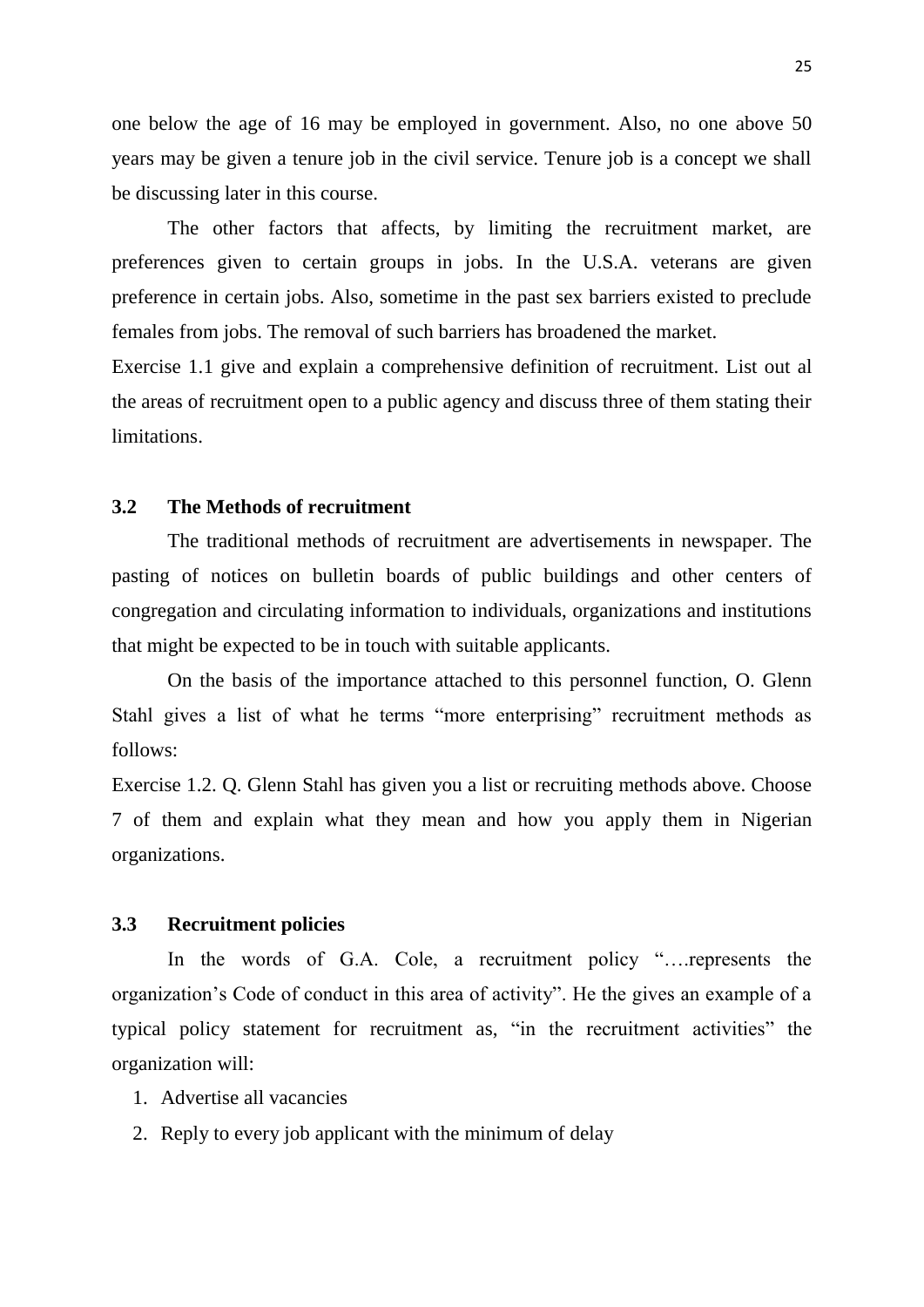- 3. Aim to inform potential recruits in good faith about the basic details and job conditions of every job advertised.
- 4. Aim to process all applications with efficiency and courtesy
- 5. Seek candidates on the basis of their qualification for the vacancy concerned
- 6. Aim to ensure that every person invited for interview will be given a fair and thorough hearing.

The organization will not:

- 1. Discriminate unfairly against potential applicants on grounds of sex, race, religion or physical disability.
- 2. Discriminate unfairly against applicants with a criminal record
- 3. Knowingly make any false or exaggerated claims in its recruitment literature or job advertisements.

Item number 2 (immediately above) making reference to criminal records in respect of pardoned criminals.

You will notice and likely be amazed at the details the literature on recruitment has gone to extol this function. It has been given such recognition for reason that organizations realize that first rate staff are a critical asset and that first rate applicants are difficult to attract even in times of high rate of unemployment.

### **4.0 Conclusion**

Recruitment is critical and one of the first steps in the personnel management functions of an organization. Once the need for staff has been established via the process of the study of the human resource in an organization, recruitment functions come next. However, as you have seen in this unit because recruitment entails salesmanship of the organization in the job market, recruitment which entails such salesmanship is an ongoing thing in the organization.

### **5.0 Summary**

Unit 2 has taken you from the definition of recruitment through the methods employed in carrying it out to the policies an organization should have in order to have a good image in the job mark and to be a respected employer.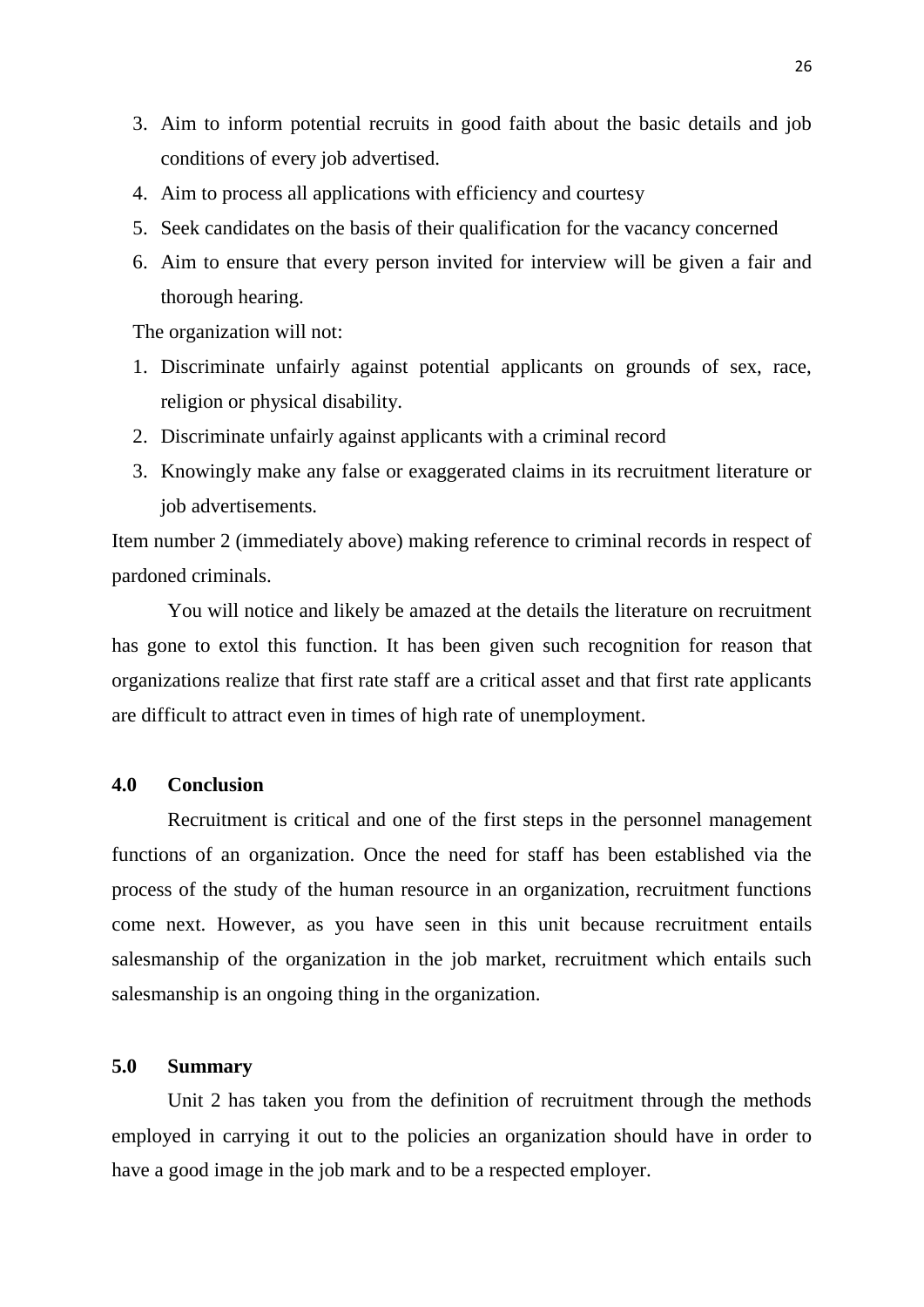### **6.0 Tutor Marked Assignment**

- 1. In your own words, give and then defend the definition of recruitment
- 2. Using the recruitment policies given in this unit, assess the performance of any organization you know on the basis of these policies.

## **7.0 Reference and other resources**

- Cole, G.A. (1997) Personnel Management: Theory and Practice (ELST) Letts Education, London.
- Omale, I (1992) "Past practices in Personnel Management in the Nigerian Civil Service: Issues and Procedures" in Professor Ali, D. Yahaya & Dr. Caleb I. Akinyele (eds) New Trends in Personnel Management.
- A book of Readings, Administrative Staff College of Nigeria (ASCON) Topo, Badagry
- Stahl, Glenn O. (1962) Public Personnel Administration, Harper & Row Publishers, New York.

# **UNIT 5: METHODS AND PROBLEMS OF PERFORMANCE APPRAISAL**

1.0 Introduction 2.0Objectives 3.0Main Contents 3.1Methods of Performance Appraisal 3.2Characteristics of Appraisal 3.3Problems of Performance Rating 4.0Conclusion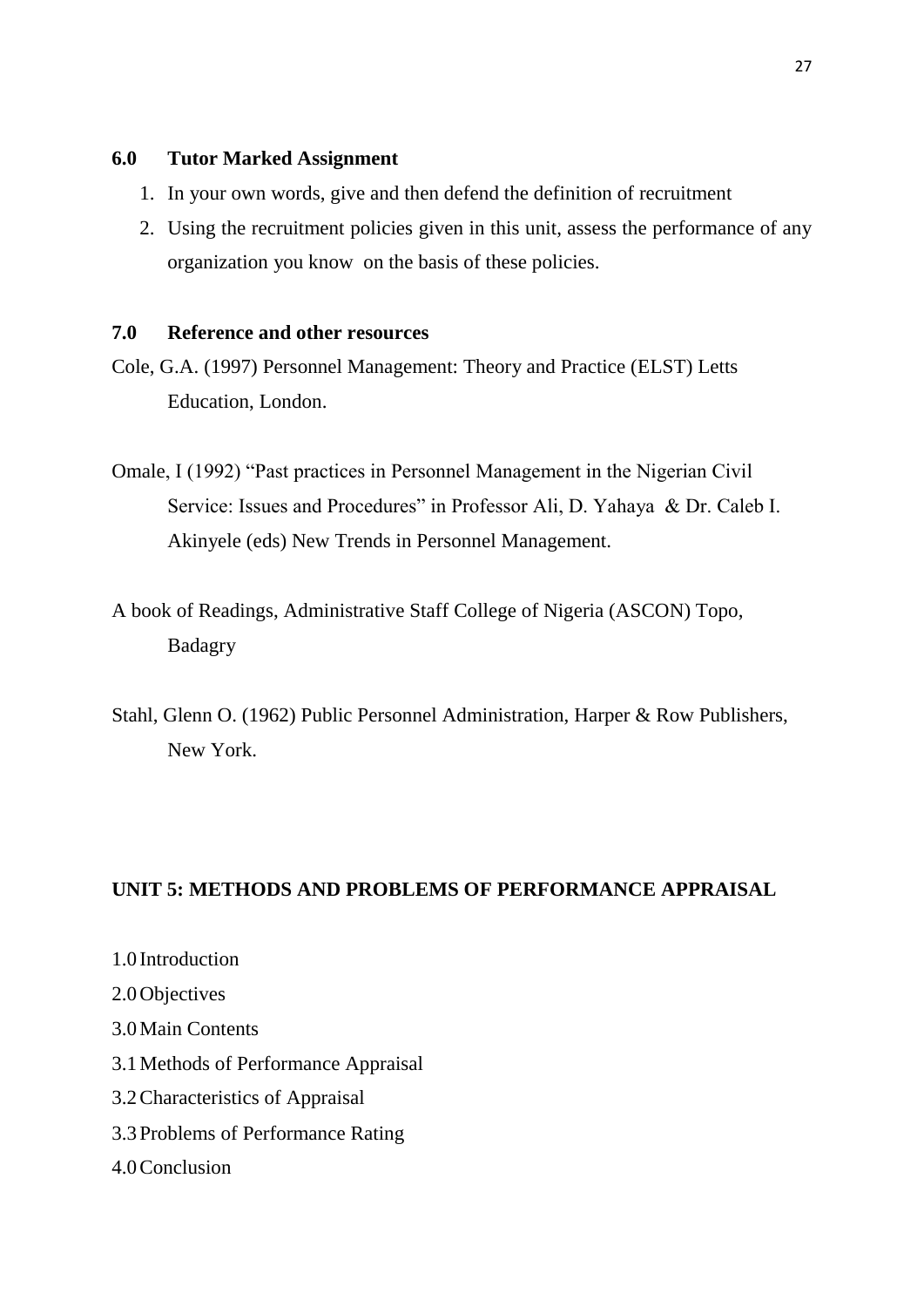5.0Summary

6.0Tutor Marked Assignment

7.0Reference and other Resources

### **1.0 Introduction**

Performance appraisal is an important managerial function in any establishment. This is because it serves as a means of helping supervisors to elevate the work of each employee. Additionally, it is used as a basis for selecting candidates for promotion in an establishment as well as a check on the success of recruitment, selection, placement and training procedures. The constant search for new and better methods to appraise personnel performance has led to the development of a variety of appraisal techniques and systems. There are so many methods of performance appraisal which we shall examine in this unit.

#### **2.0 Objectives**

By the end of this unit, the students shall be able to do the following:

- i. Explain various methods of performance appraisal
- ii. List personal characteristics of appraisee
- iii. Discuse problems of performance rating in an organization.

### **3.0 Main Content**

- **3.1 Methods of Performance Appraisal** 
	- **a. The Graphic Rating Method:** This is one of the most popular rating methods. This technique measures two major areas of employee work characteristics.
	- i. The basic work characteristics such as knowledge, initiative, loyalty, dependability, leadership etc.
	- ii. The employee's contribution to the organization, such as quality and volume of work done.
		- **b. The Ranking Method:** Is the oldest and the mot common appraisal method in use. The supervisor ranks his subordinates from the most productive to the least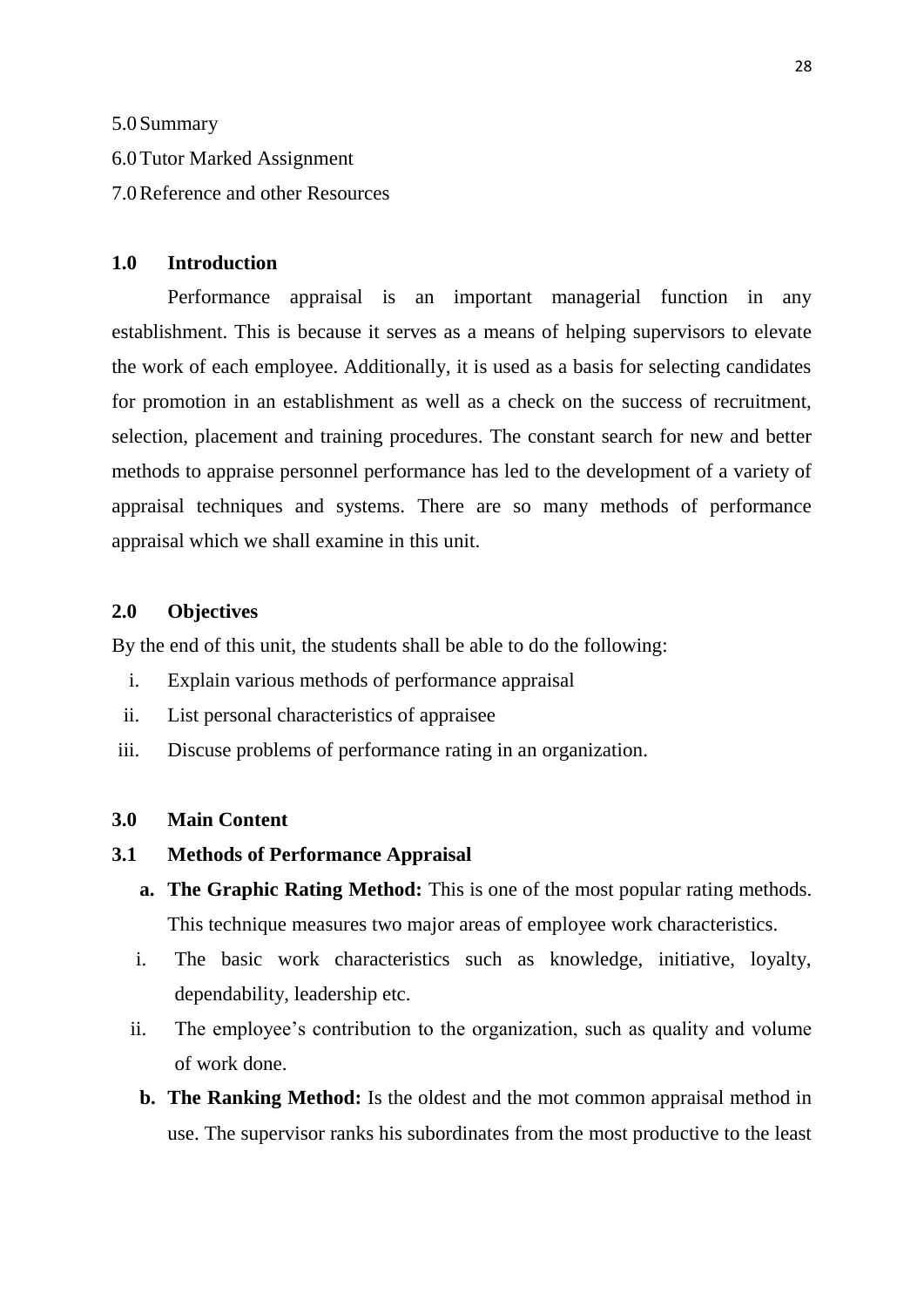productive. The problem with this method is that it is usually difficult to use in a large organization.

- **c. Forced Choice Method:** The rater is forced to select a pair of sentences that best describe the employee. The purpose of this technique is to minimize bias as his lack of knowledge of inconsistency is easy to detect from his choices of words.
- **d. Paired Comparison Method:** This closely resembles the ranking method. Two employees are compared at a time and the best one noted, then those that are noted are paired again. This is not a popular method because there are usually many traits to be evaluated.
- **e. Critical Incident:** In this method, the rater is expected to show incidents or cite examples in the work situation in which the employee being evaluated has shown positive or negative influences in work situations. Factors such as initiative, judgment, creativity, etc are to be shown.
- **f. Field Review Techniques:** Due to the cost involved, this technique is sparingly used. This method allows outside specialist to evaluate the employee. One of the set backs is that the outside specialist does not know the employee nor does he have the necessary information for an objective evaluation.
- **g. Peer Rating Method:** In this method, the employee"s co-workers evaluate his performance. Peer rating does not differ much from an objective supervisor's rating.

#### **3.2 Personal Characteristics of the Appraisee**

There are litany of personal characteristics that are evaluated during an appraisal exercise. Some of the major characteristics include:-

| Loyalty            | Industriousness |
|--------------------|-----------------|
| Persistence        | Resourcefulness |
| <b>Tactfulness</b> | Attitude        |
| Leadership         | Personality     |
| Dependability      | Adaptability    |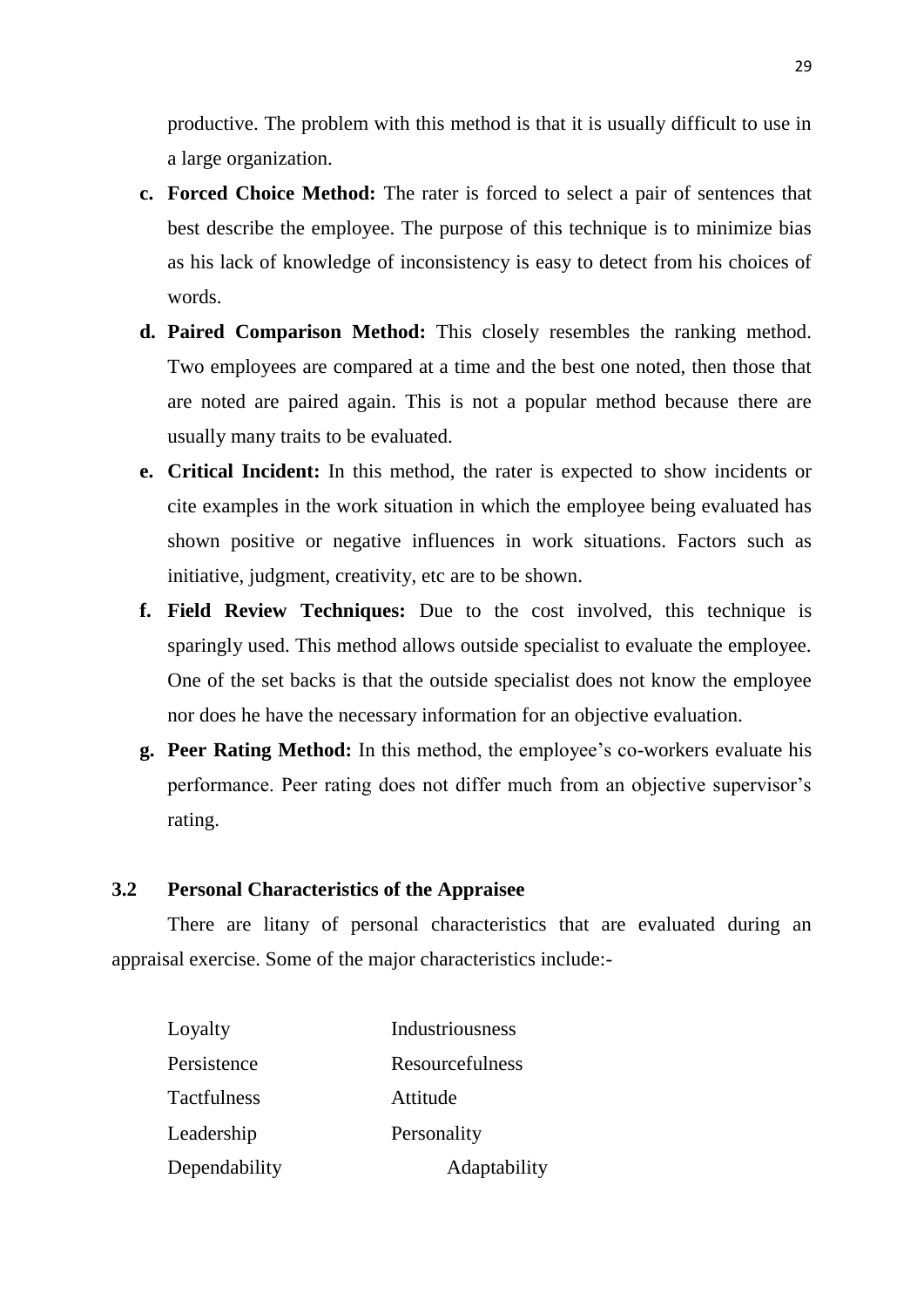| Co-cooperativeness | Initiative                     |
|--------------------|--------------------------------|
| Aggressiveness     | Punctuality                    |
| Creativity         | Enthusiasm                     |
| Skill competency   | <b>Interpersonal Relations</b> |
| Appearance         | Judgment                       |
| Knowledge of work  | <b>Emotional ability</b>       |

#### **3.3 Problems of Performance Rating**

Performance rating, as a human endeavour is frequently subjected to many human errors, although some methods are more prone to errors than other. Some of the key errors or pitfalls in performance rating are outlined below.

- a. **Strictness or Leniency:** This error is common and often done intentionally. This is a situation when a rater, evaluates or appraises all employees in group, either lower or higher than they deserve. The harsh rater tend to rate subordinates low, while the lenient rater rates them high. The error can be minimized by proper training of managers on appraisal techniques. If not properly checked, it is capable of setting two department at logger heads i.e. a department with a high rater and a department with low rater manager.
- b. **Central Tendency**: The appraiser or rater allows one outstanding negative or positive incident or trait to influence his rating of the employee, such as a very productive orker may be a habitual late-comer. If he rates his low on punctuality, he equally rates him low in other qualities or an aggressive staff who is very honest and loyal, if he is rated high on honesty, he equally rates him high in other dimensions. It is natural that rating should vary from one dimension to the other, since most people perform better in certain dimensions.
- c. **Regency or Recent Behavior:** This is the tendency to rate one positively or negatively because of latest event that took place before the rating. It is much easier to recall an employee's recent performance than his previous performance.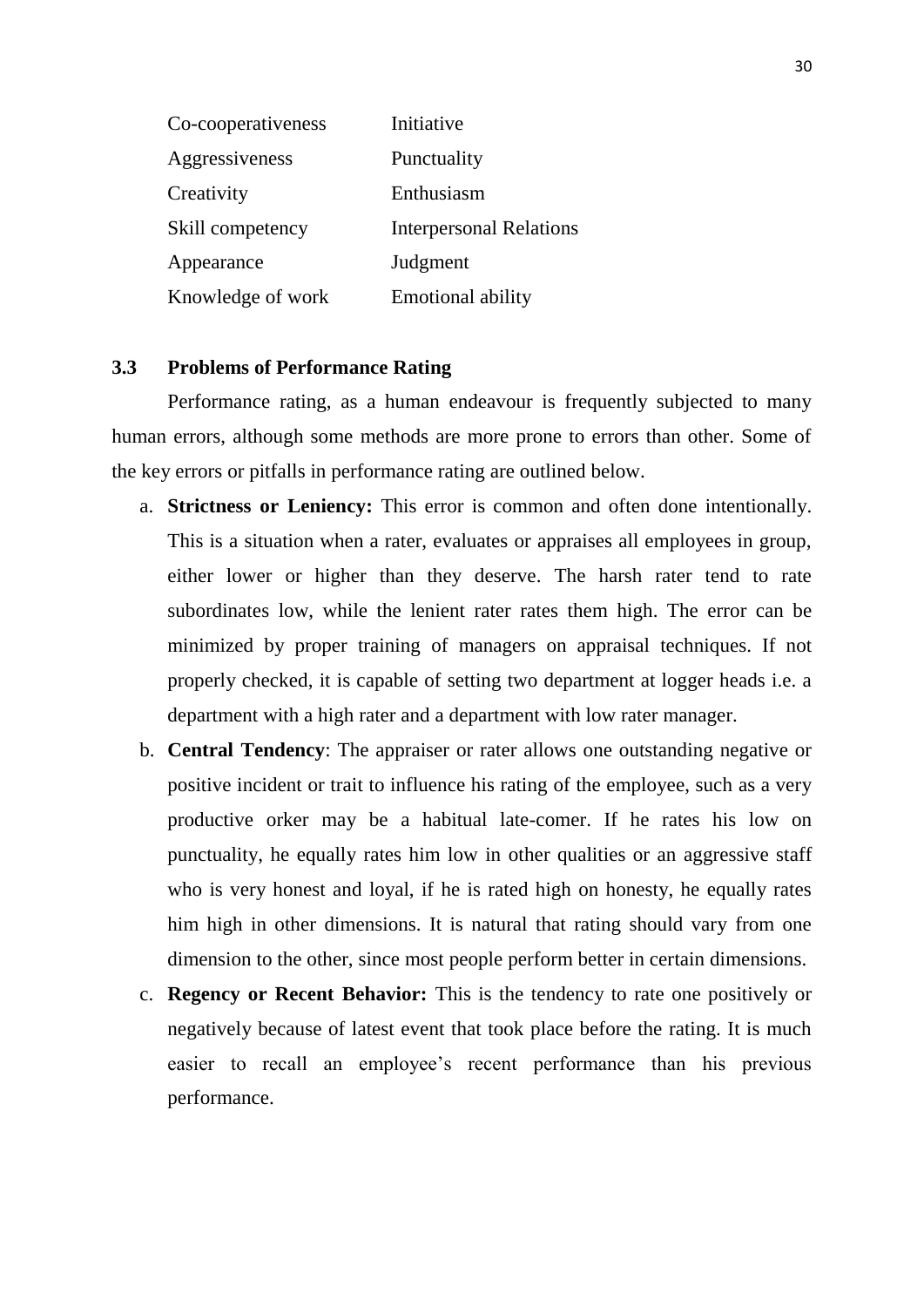- d. **Subjective Evaluation:** This is rating the man and not his performance, based on the rater"s likes and dislike or whether he gets along with the subordinate or not, or whether he likes his tribe, religion or language.
- e. **Pressure of Time:** This is associated with lack of time which induces management to rush the appraisal.
- f. **Not Sharing the Result:** This is a situation where the appraiser refuses to discuss the rating with the subordinate.

### **4.0 Conclusion**

Performance appraisal is a strategy of getting the best from employees. When used during employees probation, it helps to determine whether they should be retained at the end of the periods. If appropriately applied, it helps to reduce the element of favouritism and snap judgment in personal decisions. Furthermore it locates those subordinates who deserves additional training and help to identify those subordinates who deserves merit, it is importance that necessitated many methods of carrying out performance appraisal in an organization.

### **5.0 Summary**

In this unit, we have been able to examine various methods of carrying out performance appraisal; outline the characteristics of appraisee as well as discuss the major problems confronting appraisal. We can summarize managerial rating scale in tabular form luke this:

| Performance |             |              | Performance |              |            |
|-------------|-------------|--------------|-------------|--------------|------------|
| factor      |             |              | level       |              |            |
|             | EAR         | Exceed Job   | Meets Job   | Needs Some   | Does Not   |
|             | Exceeds Job | Requirement  | Requirement | Improvemen   | meet       |
|             | Requirement | S            | S           |              | Minimum    |
|             | S           |              |             |              | Requiremen |
|             |             |              |             |              | t          |
| Quality     | Leaps tall  | <b>Needs</b> | Can leap    | Crashes into | Cannot     |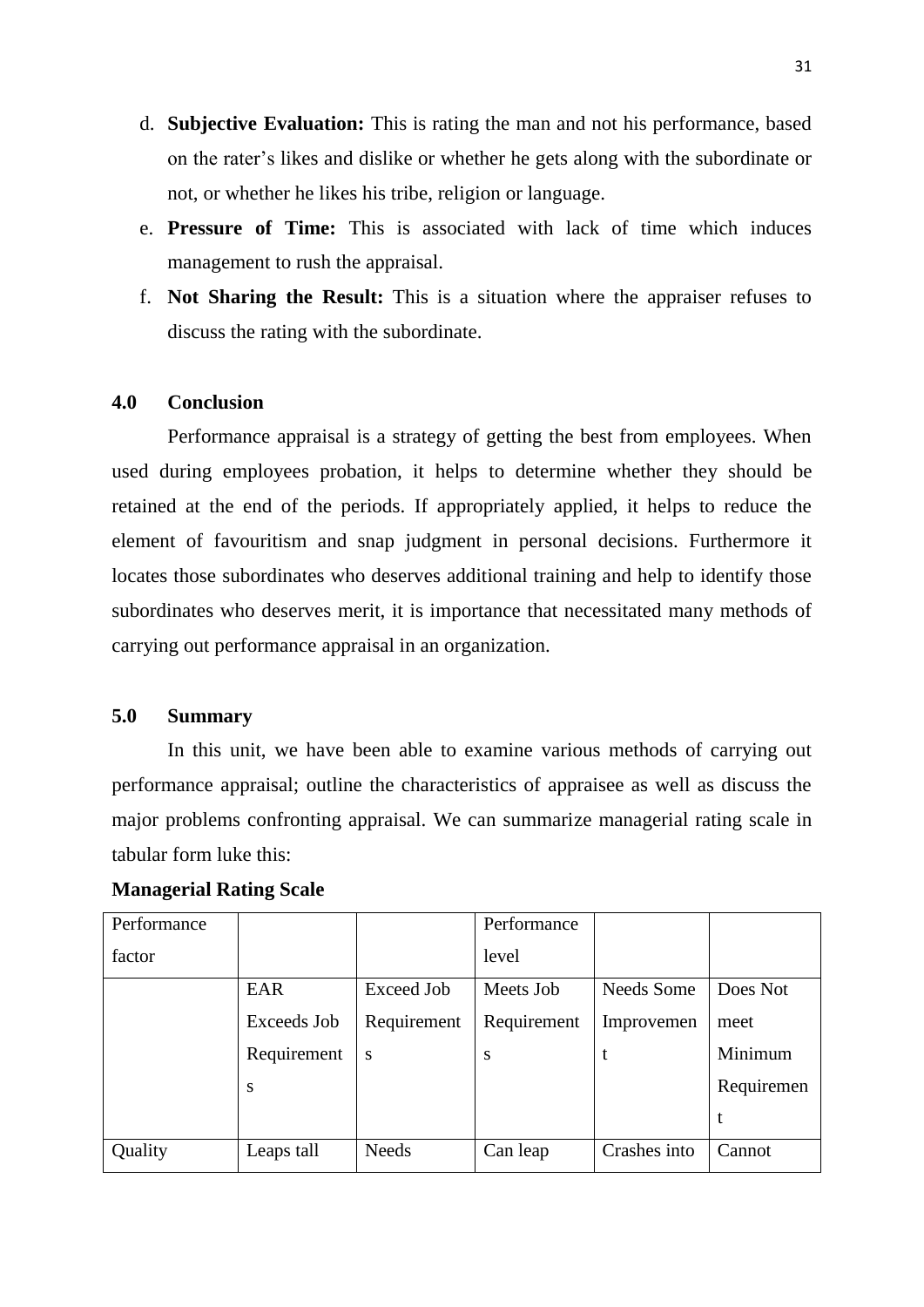|              | buildings      | running start   | only short    | buildings      | recognize      |
|--------------|----------------|-----------------|---------------|----------------|----------------|
|              | with single    | to leap tall    | buildings     |                | buildings      |
|              | bound          | buildings       |               |                |                |
| Timeliness   | Is faster than | Is as fast as a | Somewhat      | Can only       | Wounds self    |
|              | a speeding     | speeding        | slower than a | shoot bullet   | with bullets   |
|              | bullet         | bullet          | bull          |                |                |
| Initiative   | Is stronger    | Is stronger     | Is stronger   | Shoots the     | Smells like    |
|              | than a         | than a bull     | than a bull   | bull           | a bull         |
|              | locomotive     | elephant        |               |                |                |
| Adaptability | Walks on       | Walks on        | Washes with   | Drinks water   | Passes         |
|              | water          | water in        | water         |                | water in       |
|              | consistently   | emergencies     |               |                |                |
| Communicatio | Talks with     | Talks with      | Talks to      | Argues with    | Loses those    |
| n            | God            | the angles      | himself       | himself        | arguments      |
| Career       | Belongs in     | Belongs to      | Belong to     | <b>Belongs</b> | <b>Belongs</b> |
| potential    | general        | executive       | rank and file | behind a       | with           |
|              | Management     | ranks           |               | broom          | competitor     |
| Planning     | Too bright to  | Worries         | Worries       | Worries        | Too dumb       |
|              | worry          | about future    | about present | about past     | to worry       |

# **6.0 Tutor Marking Assignment**

- i. Explain various methods of carrying out performance appraisal in an organization.
- ii. List the characteristics of appraisee.
- iii. What are the major problems confronting performance appraisal in an organization.

# **7.0 Reference and Further Readings**

Flippo Edwin B. (1984) Personal Management (6<sup>th</sup> edition) McGraw Hills Book Company New York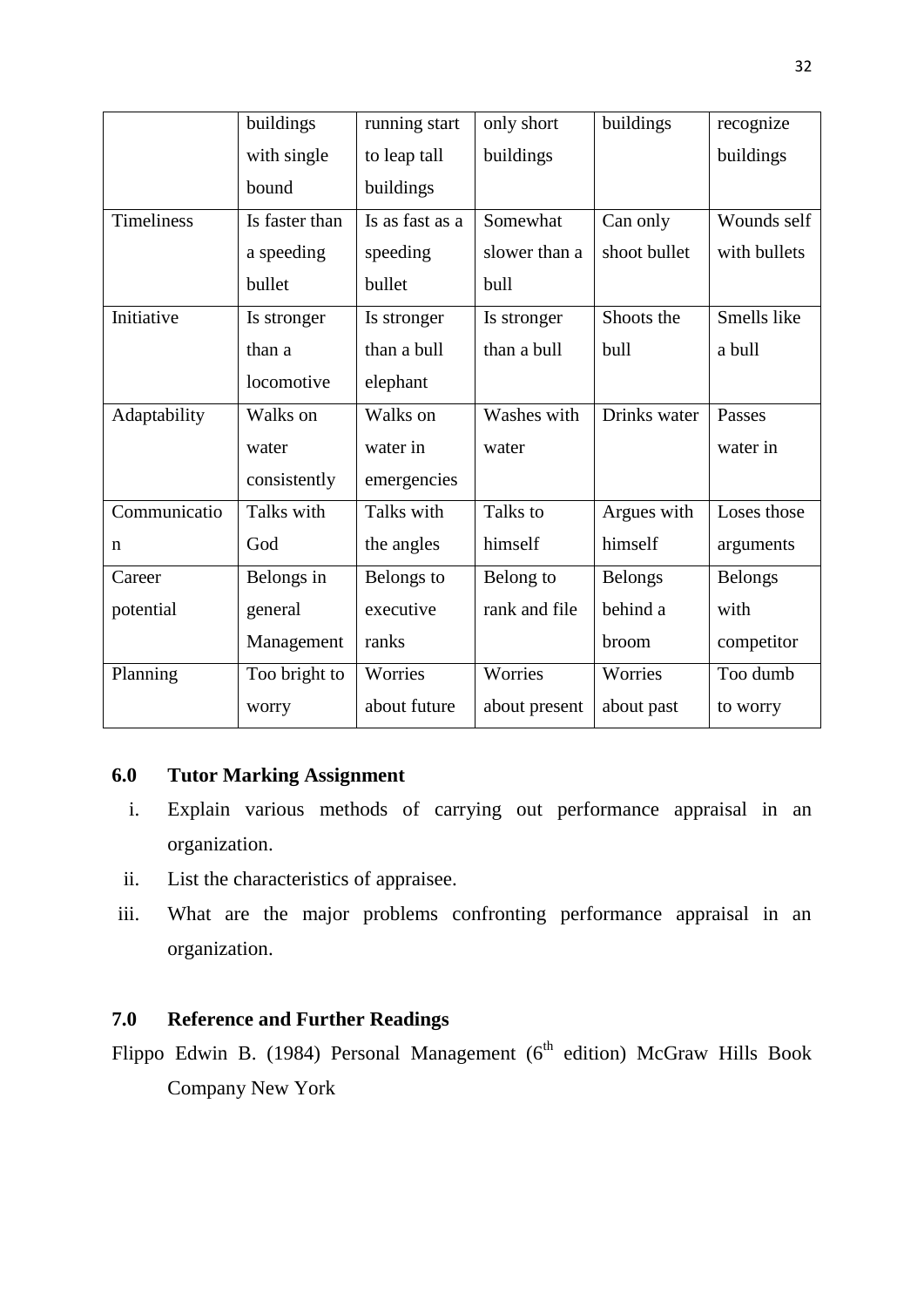Cole, G.A. (1997) Personal Management: Theory and Practice  $(4<sup>th</sup>$  edition) London ELST Letts Educational.

Graham, H.T. (1990) Human Resource Management London Pitman Publishing.

### **UNIT 6 STAFF SELECTION PROCESS**

- 1.0 Introduction 2.0Objectives 3.0Main Contents 3.1What selection means (definition) 3.2 Types and uses of examination 4.0Conclusion 5.0Summary 6.0Tutor Marked Assignment
- 7.0Reference and other Resources

### **1.0 Introduction**

Selection is a process in the personnel management field in which not too many distinguish as a separate function from recruitment. As we said in unit 2 this failure to see them as separate function is more in the context of personnel management practice than theory. Having given you the meaning, methods and the processes of recruitment in unit 2, we shall do same thing in respect of the selection process here.

# **2.0Objectives**

By the end of this unit you should be able to:

- i. Identify the selection process in personnel management
- ii. Define what staff selections is
- iii. Explain the difference between selection and recruitment
- iv. Identify various forms of examination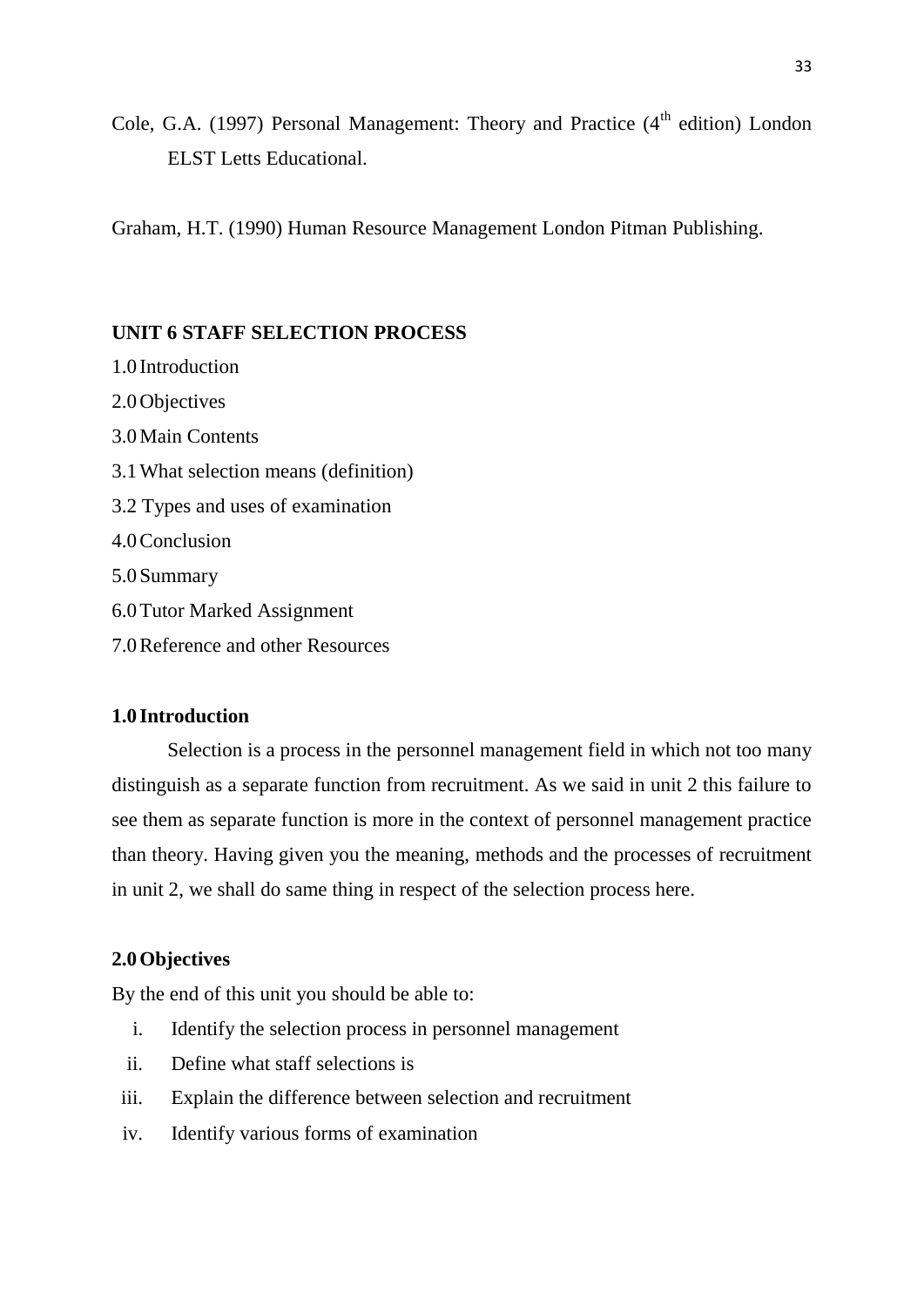v. Know the situations demanding the use of which type of examination aspects of selection.

#### **3.0Main Contents**

### **3.1Definition of Selection**

Some writers divide this process into two distinct functions. Omale in his paper we have referred to earlier, discusses recruitment examinations as a separate thing from selection of the qualified applicant. This is the method Glenn Stahl uses – he devotes a whole chapter of his book we referred to above to "Methods of Examination" in the staffing process and one to "Selection: from outside the service" and yet another to "Selection: from inside the service".

On the other hand, G.A. Cole takes the process of selection to mean identification of the most suitable applicant. The process of identification involves examinations and other parameters established to distinguish one applicant from the other. On his own part Edwin Flippo, also in his work we alluded to earlier in this unit uses the American terminology "Hiring". By this terminology he means all that is involved in getting an applicant selected from amongst many and this process in his own categorization ends with the "induction or orientation of the successful applicant. The meaning we shall give to selection here is, after G.A. Cole:

As at personnel function whose applicants amongst others whose function includes examinations, eliciting the qualities of people purpose to identify the most suitable have made a bid for employment. These are interviews and other parameters used for recruitment.

You should note in the definition above that we are being careful to maintain the distinction between recruitment and selection. Recruitment ends with the applicants of those who have made a bid (submitted applications) to work in the organization (secure employment).

We will next turn our attention to the numerous ways in which we can measure the qualities of those who have applied for jobs in the organization in order to select from amongst them.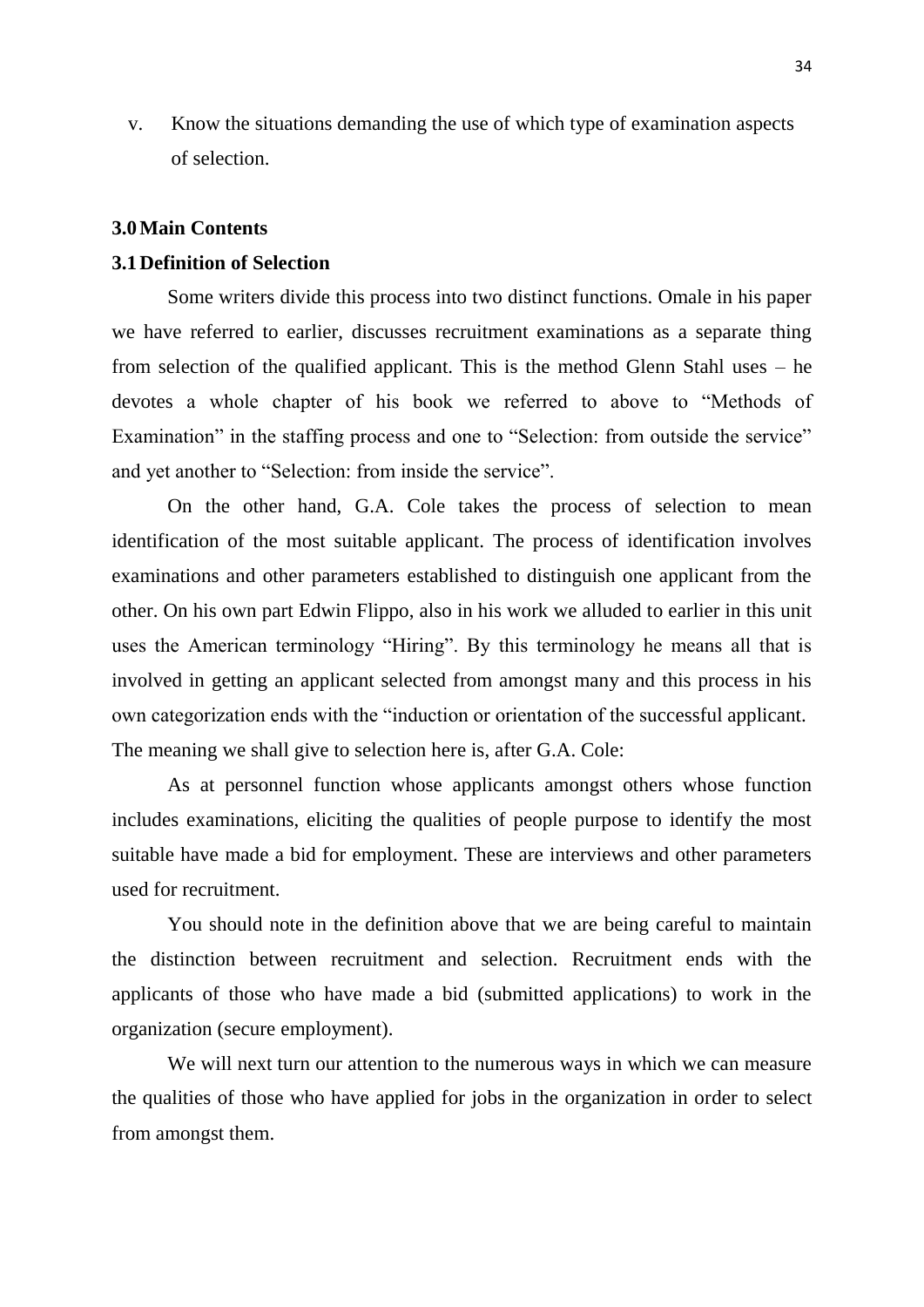1.1 Exercise: Device you own definition of selection and itemize elements in it which will aid your remembrance of it.

#### **3.2Examinations and their types**

### **3.2.1 Examinations**

In order to make this aspect of the selection process have the importance you ought to accord it, let us give you two assertions that O. Glenn Stahl made about it. The first one is that "The cornerstone of the public personnel programme is the process of selection by means of competitive examinations, a process …. By (which) means favoritism was to be excluded and the goal of securing the best man for every job achieved. The second one is, "other factors being equal, (examinations) can spell the difference between a top-notch service and a mediocre one. No merit system worthy of the name can afford to take less than a fully professional approach to examining applicants for employment. He ends this advocacy for examinations as a process in the selection of staff by saying , "In today"s government, with its worldshaking responsibilities and its vast range of occupations and skills, nothing less than the best examination system ought to be tolerated". Now that we have made you realize the need for examinations in the selection process. We turn attention to criteria for their effectiveness.

### **3.2.2 Criteria for effectiveness of examinations**

O. Glenn Stahl gives three criteria for the effectiveness of (employment) examinations. The first one is Objectivity. An employment examination is objective if it succeeds in identifying those characteristics of mind and skill necessary to the given purpose. The second criterion is Validity. An employment examination is valid if it measures what it purports to measure. A valid examination would rate prospective employees in exactly the same relationship to one another as they would stand after trial on the job. The third criterion is reliability. By Reliability we mean the consistency with which the examination serves as a measuring instrument. In the words of Stahl, "if a test is reliable, a person taking it at two different times should make substantially the same score each time".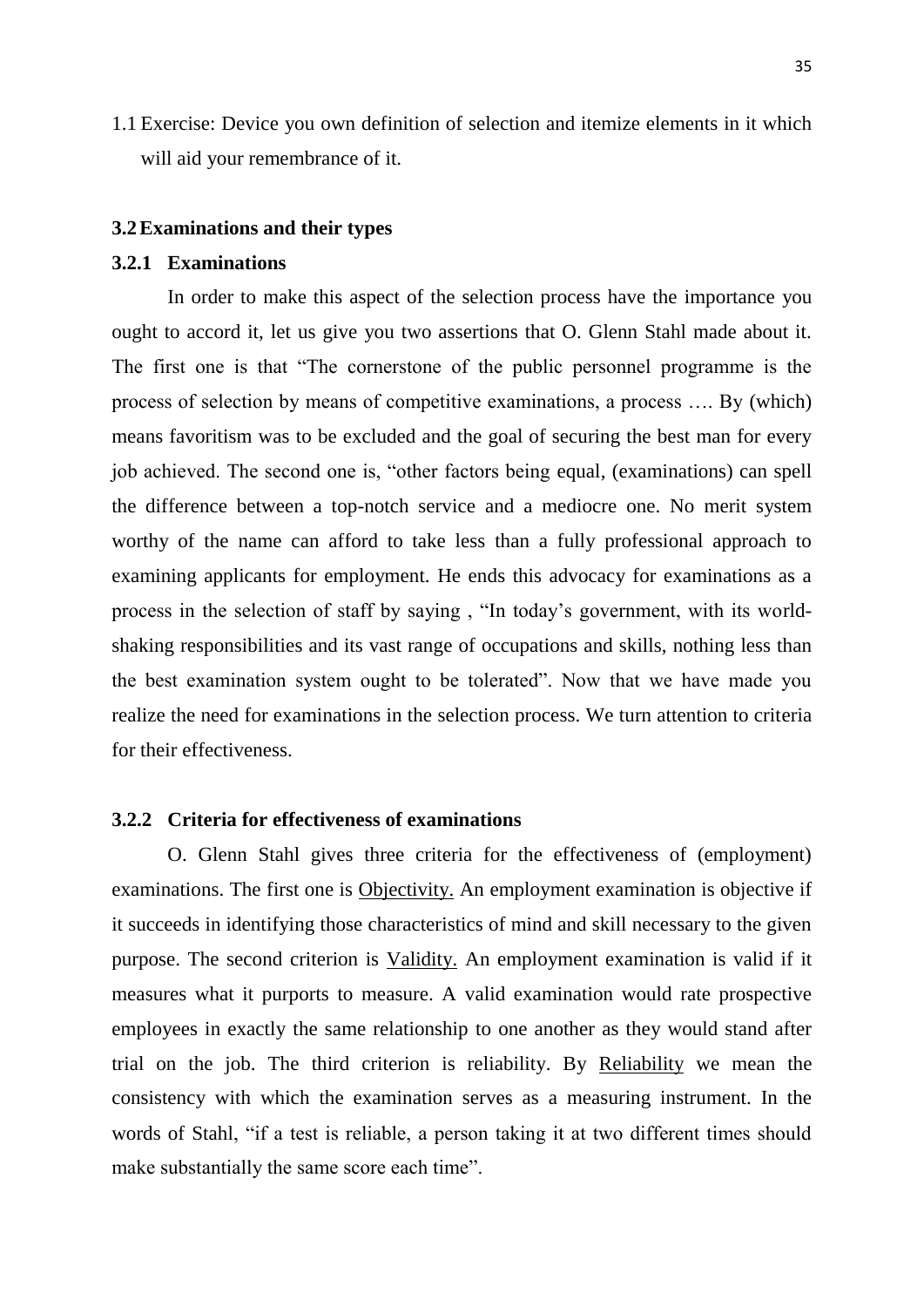Exercise 2.1 List out the essentials criteria for effective examinations and criterate a brief description of each.

#### **3.2.3 Types of Examinations**

### **3.2.3.1Systematic Evaluation of Education and Experience**

If you have never applied for a job, you will know that either you submit an application written by yourself, or you fill out an application form (application blank) and submit to the organization concerned. What makes the organization interested in you for further processes in the bid to employ you would be your education and/or experience. However, in addition to your education and experience playing this role, they could be considered as an examination in themselves. Glenn Stahl puts this point this way. "…the evaluation of education and experience is also a kind of examination which can differentiate among candidates as to their degree of fitness for a position or occupation.

A good example of how this works is in the appointment of academic staff in universities. An evaluation of their education and experience assigns "weights" to each element of education, e.g. a first degree could be weighted 5 points if it is at a second class lower level and 7 points if second class upper and 10 points if first class; three years teaching experience in another university could be weighted 3 points and 5 years experiences, 5 points. Done this way, whether or not the applicants appear before the employer for a further examination, a differentiation can be arrived at amongst competing candidates.

#### **3.2.3.2Written Tests**

O. Glenn Stahl refers to this as "paper-and-pencil tests" and says they are included in examinations for which "aptitudes, intelligence, or concrete knowledge are prime determinants". They are most useful in cases where no experience is required. As a method, they hold greater promise of objectivity than many others.

Depending upon the use of which it is put, written tests may be divided into two- the essay and the objective (short answer) type. The essay type, more susceptible to subjectivity than the other type, is used where literary skill is being measured. The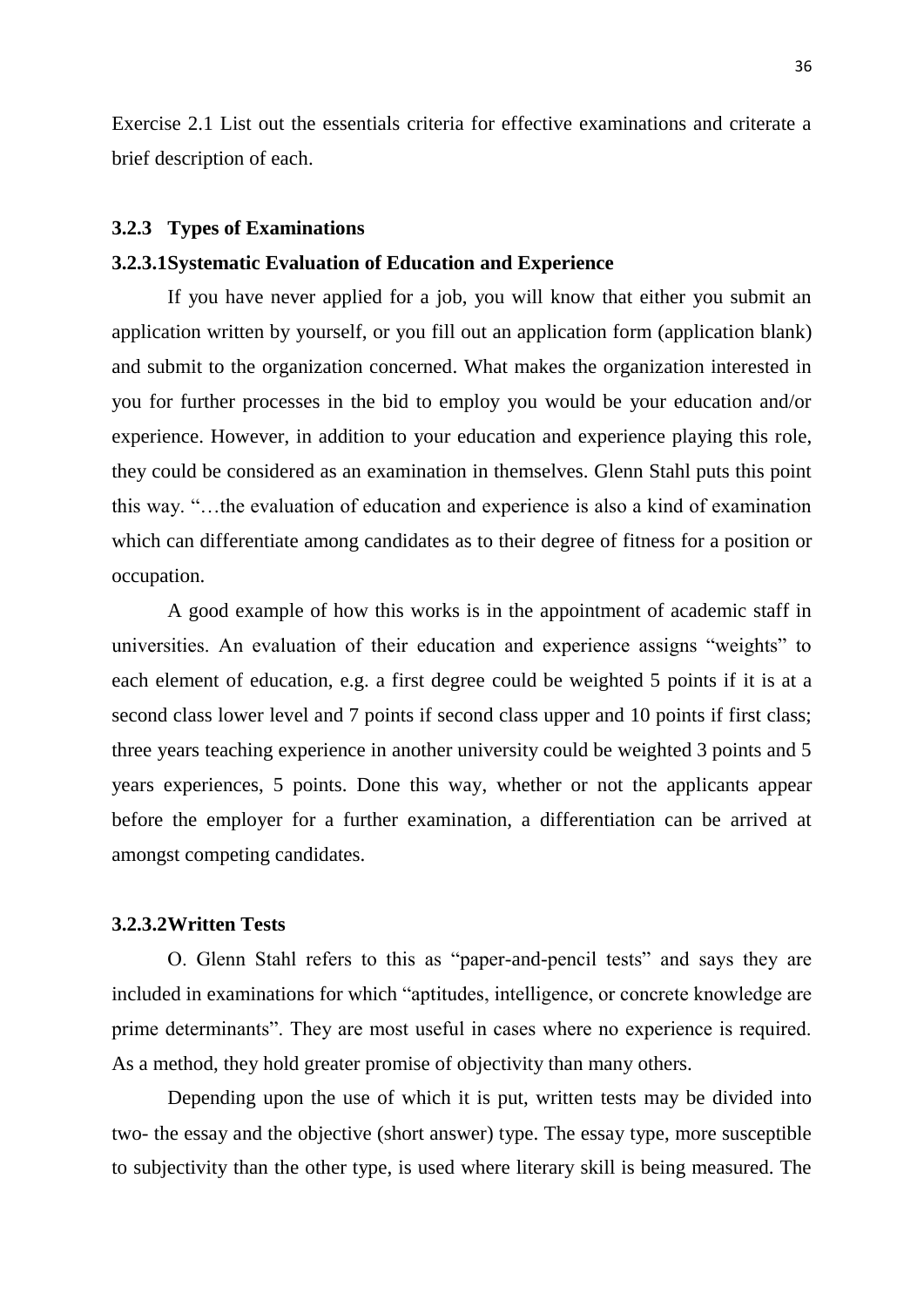short answer type, much easier to administer once constructed and less liable to subjectivity, is used in testing intelligence or specific knowledge.

#### **3.2.3.3Performance Tests**

As you can see from its name this test is one that demands amount of the job demonstration of knowledge and especially, skills. O. Glenn Stahl speaks of them thus: "among the tests that may be classed in this group are actual demonstrations on the job (involving use of tools or equipment). What distinguishes them from other types is that they employ some kind of performance other than writing or speaking. They most common examples are tests for stenographer, typists, mechanics, drivers, etc.

### **3.2.4 Reference Checks**

Stahl says, that, "candidates may meet all requirements, in terms of education experience, qualifications, have an excellent written test record. And still be unsuitable for employment by reason of character, temperament, quality of performance. Or similar factors which cannot be fully weighed in the formal testing program". It is for this purpose that reference checks are useful. The most common method is the making of questionnaires to the candidate"s former employers or acquaintances.

If the numbers of those involved is not too large, it is advisable to do the reference checks before embarking on other valuation processes. However, where the number is large and mainly for managerial positions, such checks are done as a final or close to the final step.

## **3.2.5 Physical Examination**

Edwin Flippo says that "The physical examination is an employment step found in most business (and notes that) it can vary from a very comprehensive examination and matching of an applicant's physical capabilities to job requirements to a simple check of general physical appearance and well-being".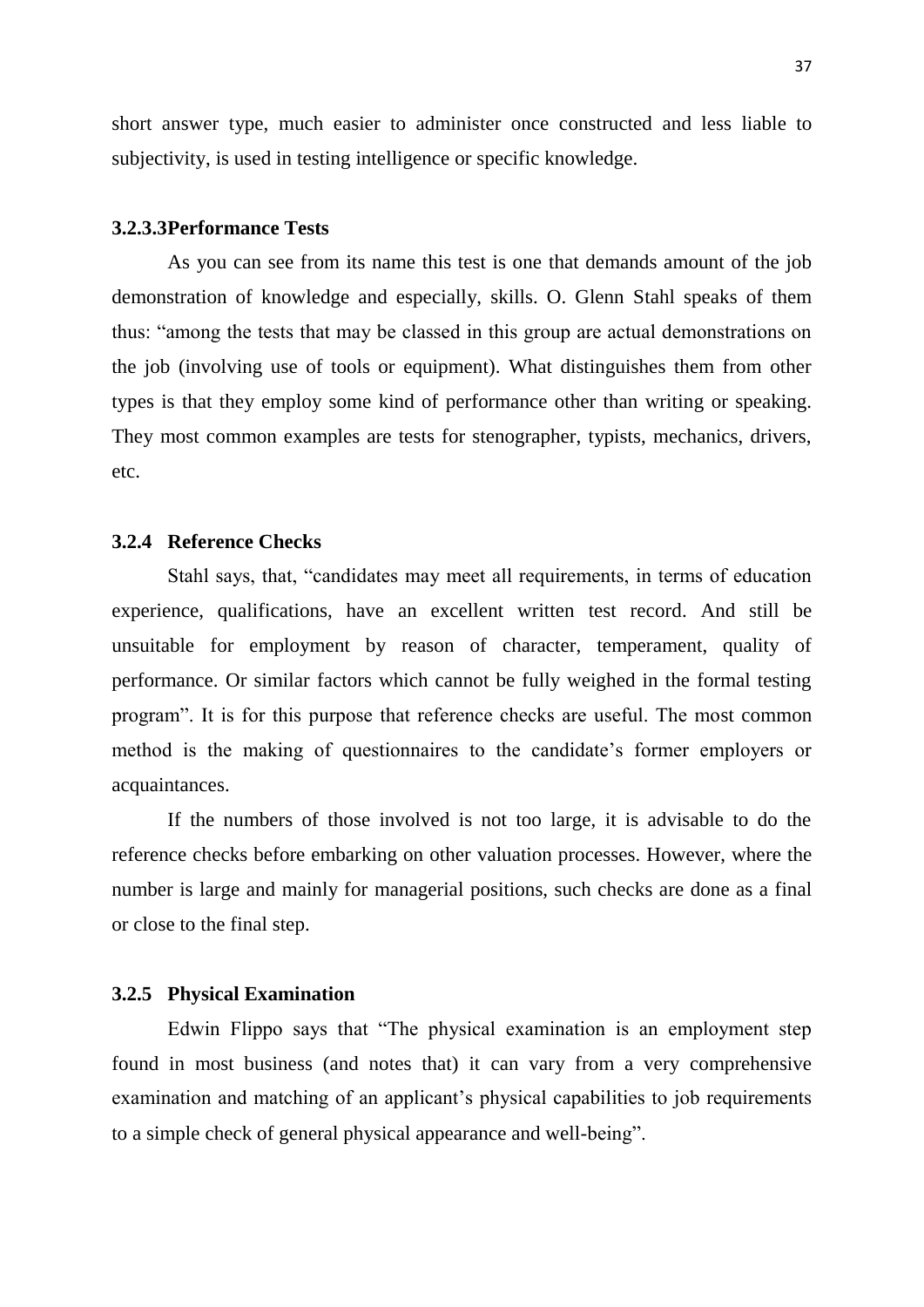The first objective of this examination is to ascertain if the applicant is physically capable, e.g., if joining the fire-fighting corps, is he agile? Physical examination, eyesight and hearing, tests etc. the second objective is to safeguard the organization against untimely claims that may arise through deaths of unhealthy new entrants to the organization. The third objective is to prevent communicable diseases from entering the organization.

## **3.2.6 Selection**

It may seem to you out of place for us to now talk of selection at this tail end of a unit whose title is selection. The reason for this is that all we have done so fare are processes necessary for this last and most important assignment which is what all the steps above have worked to achieve.

The end result of all the above steps excepts for the medical examination, is to arrive at what is known as a list of eligible. The list of eligible consists of all those who have scored the pre-determined pass mark and above. Anyone who has not scored below the prescribed pass mark is eligible for employment.

Omale discusses this stage says, because this is an eligible list, anyone picked out of it for employment is a qualified candidate. At this stage of employment it is advisable that some care be taken to ensure "spread" so that not only one interest is represented. This is the correct usage of an eligible list.

Exercise 3.1: Give a full list of all the types of examinations you have learnt in this unit. Explain any 3 of them, and above and assuming they are 8 in number. I will do a "reference check" on them. If all the 8 are of good standing, I will select the 5 required but I will be advised in this to ensure some element of spread to ensure representation of various interest e.g. sexes, ethnicity, religion. I will send these 5 for medical examination and if they all succeed, I will send them into the organization for documentation.

#### **4.0Conclusion**

This unit has introduced you to the first of two parts in the selection process you can see from it the importance and separate consideration of selection from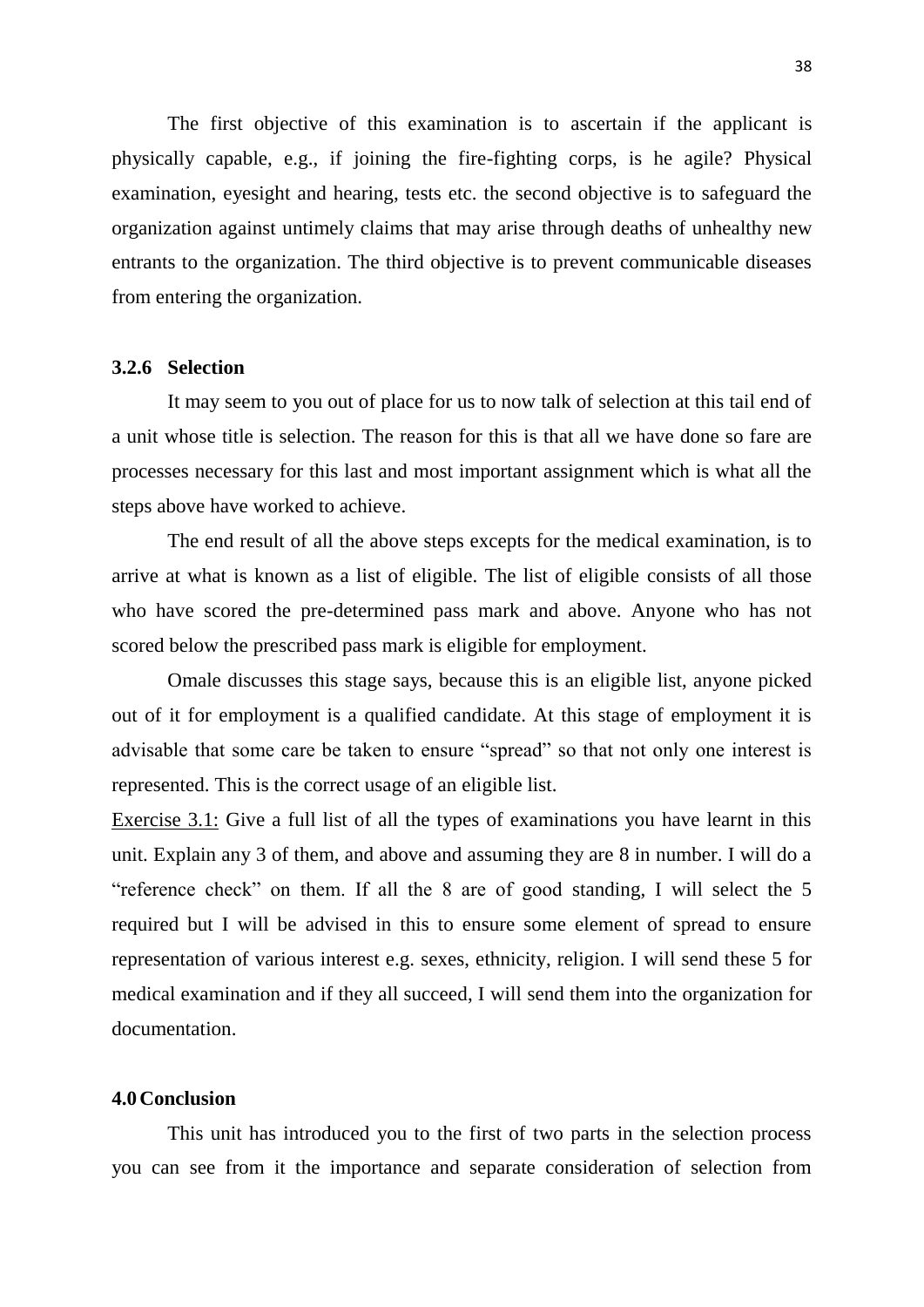recruitment. You have also seen how important examinations are and seen also that there are various types available for different types of situations.

### **5.0Summary**

This unit has taken a look at selection examinations. It has listed and discussed various types of examinations and given their uses.

## **6.0Tutor Marked Assignment**

Question 1: given a total of 50 prospective journalists to choose five suitable ones for employment, state step by step what you will do from beginning to the "documentation stage".

### **7.0Reference and other Resources**

- Flippo, Edwin B. (1984), Personnel Management (sixth edition), McGraw-Hill Book company, New York.
- Omale, I. "Past Practices in Personnel Management in the Nigerian Civil Service: Issues and Procedures" in Professor Ali D. Yahaya and Dr. Caleb Akinyele (eds) 1992 New Trends in Personnel Management A Book of Readings, Administrative Staff College of Nigeria (ASCON) Topo Badagry.
- Stahl, Glenn O. (1962) Public Personnel Administration Harper & Row Publishers, New York.

# **UNIT 7: INTERNAL SELECTION**

1.0 Introduction 2.0Objectives 3.0Main Contents 3.1Definition and types 3.1.1 Definition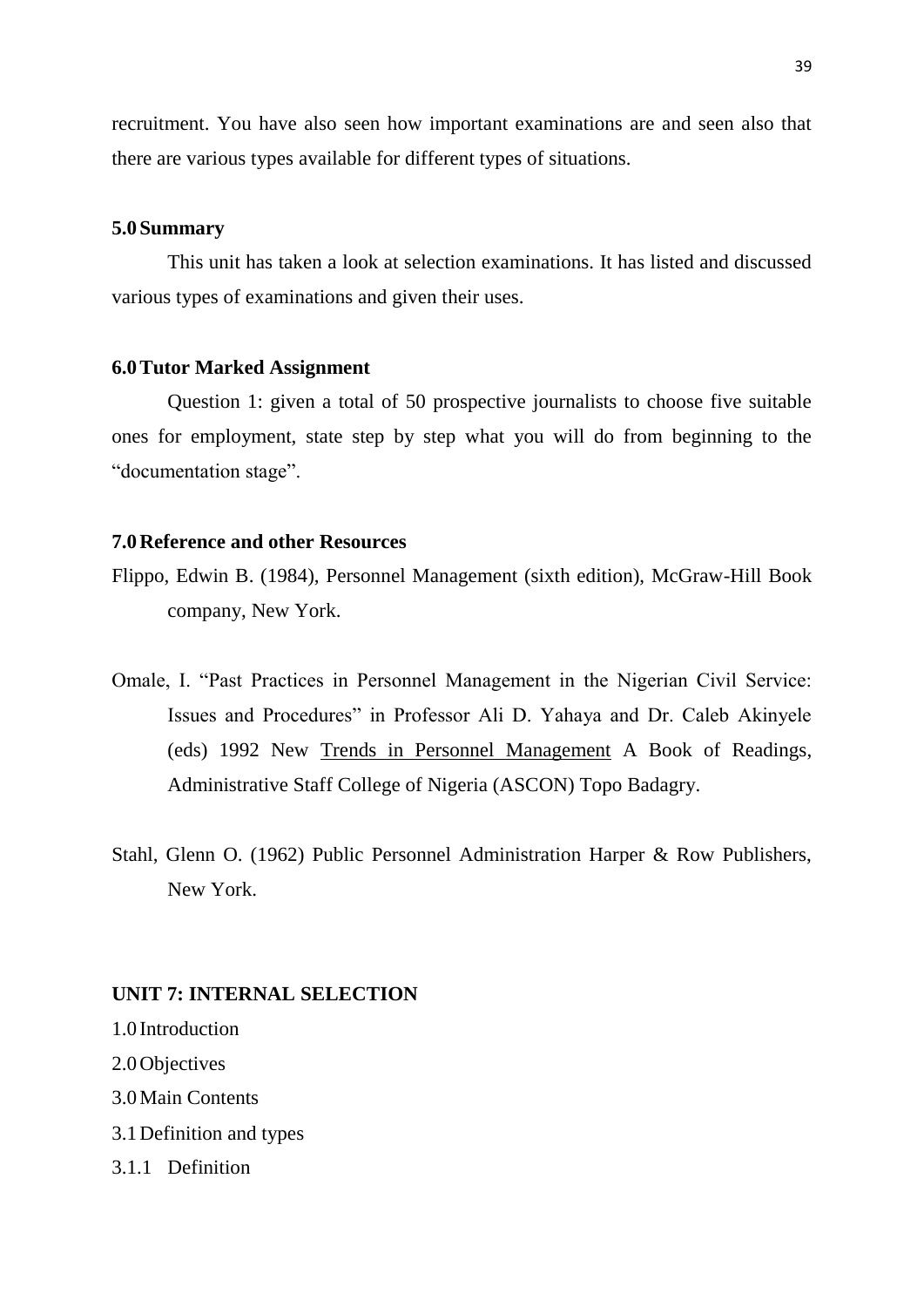3.1.2 Types 3.2Promotion 4.0Conclusion 5.0Summary 6.0Tutor Marked Assignment 7.0Reference and other Resources

# **1.0 Introduction**

The recruitment and selection processes we considered in the preceding unit are recruitment and selection from outside the service or external recruitment. Through it, vacant positions in the service are filled by bringing in people from outside the service. Internal recruitment fills position in the service with those who are already in the service. The extent to which this latter recruitment is done and how, is the concern of this unit.

### **2.0Objectives**

By the end of this unit you should be able to:

- i. Define what internal selection is
- ii. Identify the various types of internal selection processes
- iii. Explain how each type of internal selection process is carried out

### **3.0Main Contents**

### **3.1Definition and types**

### **3.1.1 Definition**

As you have seen in the preceding unit, when a vacancy occurs in an organization, the processes for filling such a vacancy from outside the organization starts from the recruitment process. Also as you have seen, that recruitment process has to do with an external (outside the organization) job market. In contrast, when a vacancy occurs and it is the desire of the organization to fill it from within the organization, the external job market is excluded from the process. **Internal selection**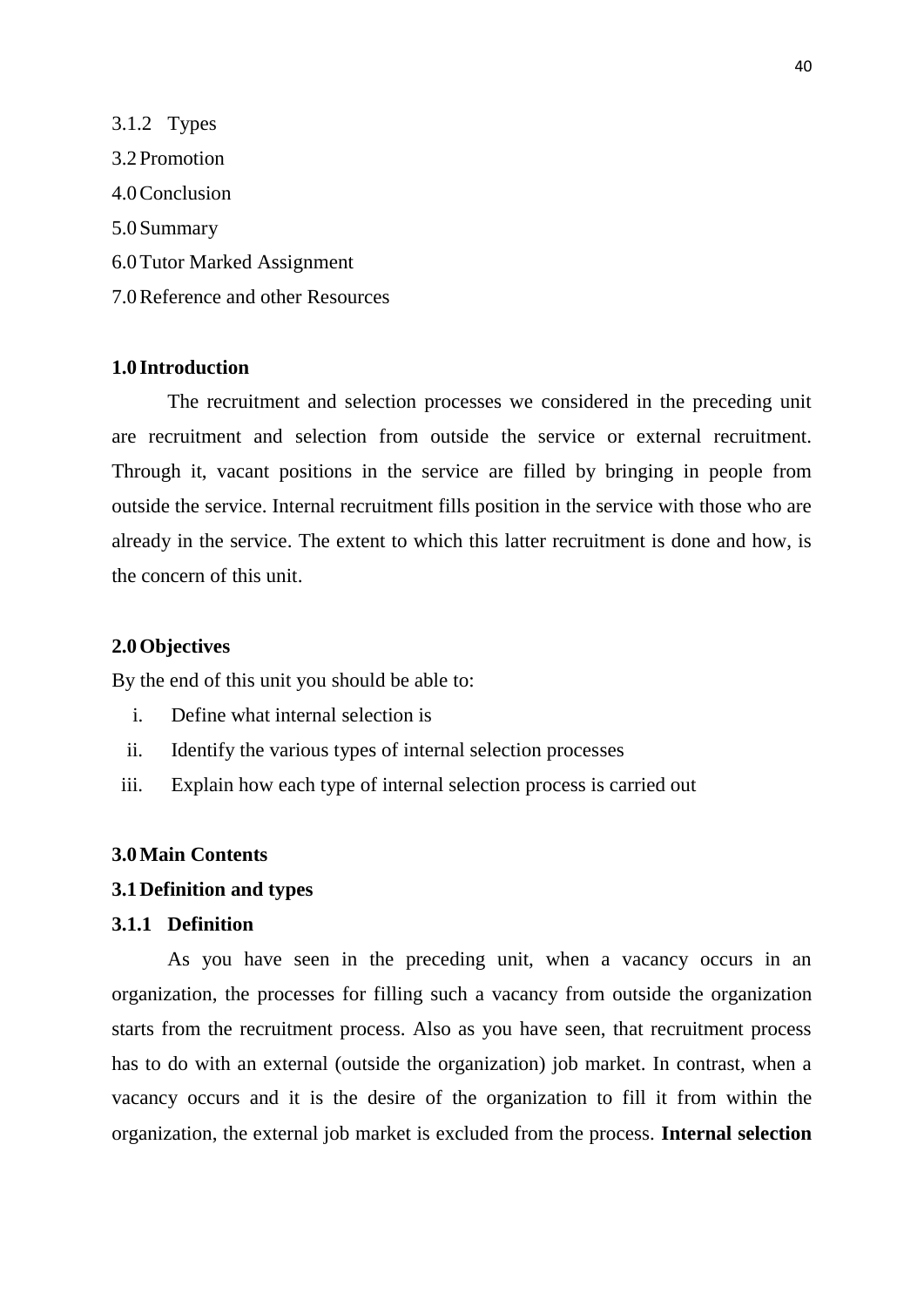**is therefore the process of filling positions in an organization by the use of those who are within the organization rather than bringing in new entrants.**

One initial problem which we ought to guard against is this. In recruitment and selection from outside the organization, we are not so much concerned with the morale of the people in our recruitment field i.e. general public, not beyond maintenance of good publications. In internal selection however, if one amongst many staff on the same level is advanced, except for on the basis of very obvious outstanding performance, the rest may begin to grumble and morale may sag.

#### **3.1.2 Types of internal selection**

There is one major type of internal selection and this is promotion. Other forms of internal selection are re-assignments, transfers and one that might not be too widespread but very much in practice in Nigeria is posting.

It is a variant of re-assignment but because it is a massive and an institutionalized variant, it will deserve special variation here. We shall take you through each at a time and explain how it is done.

### **3.2Promotion**

Promotion which is the advancement of a serving employee from a lower to a higher position and which usually implies an increase in compensation is a personnel management function that has to be handled with caution. This is so because of its linkage to morale, motivation and careerism. Stahl says of it "opportunity for advancement and the chance to make the best possible use of one"s capacities from one of the wellsprings of human motivation". He further says that "the proper determination of positions which can be filled by selection of the ablest employees for advancement, the development of employees to their maximum usefulness, and the proper balance between inside and outside recruitment lie at the very heart of good personnel administration".

Some organizations have a promotion policy which guarantees advancements to serving employees from time to time. Others have a promotion policy which sees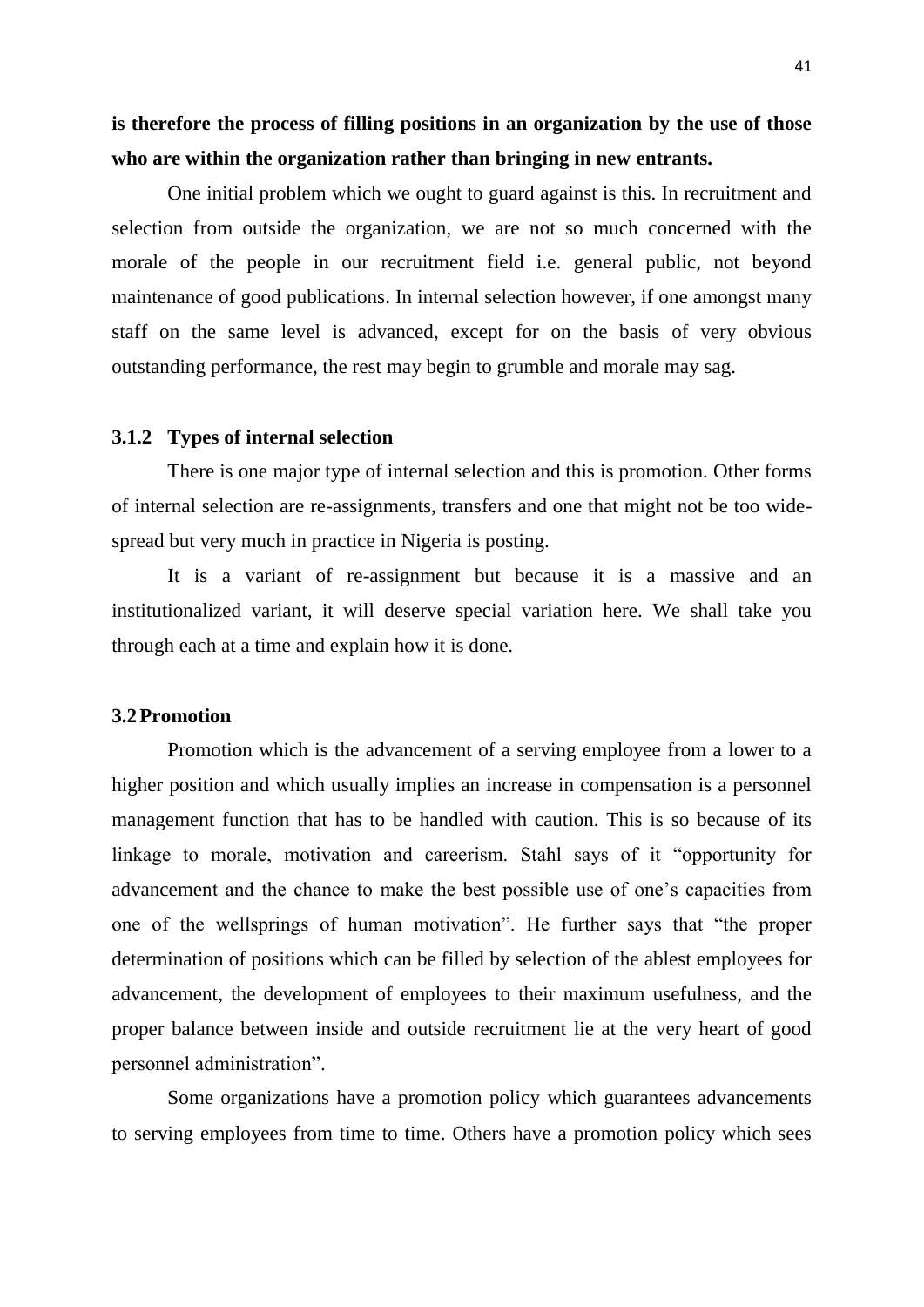promotion as a general staffing programme, a policy for filling positions with the ablest available talent from within or outside the organization.

The problem with the policy of guaranteed periodic promotion for employees is that it is capable of placing an overemphasis on seniority. In the words of O. Glenn Stahl. :Overemphasis on 'years of experience'...plagues many agencies in their effort to achieve objectivity in selections for promotion. Quite often, the highly touted "20 years of experience' is merely one year of experience 20 times. Many are the clerks in executive jobs who are still operating as clerical posts"

In-bred promotions are not in themselves bad. What makes them bad are in the words of Stahl. The lack of the following essential ingredients (1) adequate qualification standards for key positions; (2) adequate records and machinery which provide a means for finding the best candidates within the organization; (3) adequate measures of overall competence and potentiality; (4) comprehensive training programmes to keep the staff alert to new developments and to prepare promising men and women for advancement; (5) promotion and transfer across division lines within the organization and thus providing as broad a field of selection and promotion opportunity as possible and (6) clear distinction between clerical jobs, requiring certain manipulative skills and aptitudes, and ability, so that the latter are not automatically filled from the ranks of the former but are filled by men with education, the capacity of deal with generalizations as well as with "things" and the gifts to lead and innovate that ought to be expected of all executives.

Organizations that have promotion policies that over emphasize the "injection" of new blood through filling vacancies from outside the organization, run the risk of firstly, being unattractive to new entrants at the lower levels. What attracts expert juniors to organizations is the knowledge that higher positions are available to aspire to in the organization. Indeed, without this prospect, the idea of a career is non existent.

The second reason is that, if an over emphasis is placed on filling vacancies from outside" the morale of serving officers will be dampened. In the words of Stahl, "The most important of all non financial incentives (in organizations) is the opportunity for growth and the stimulus to grow".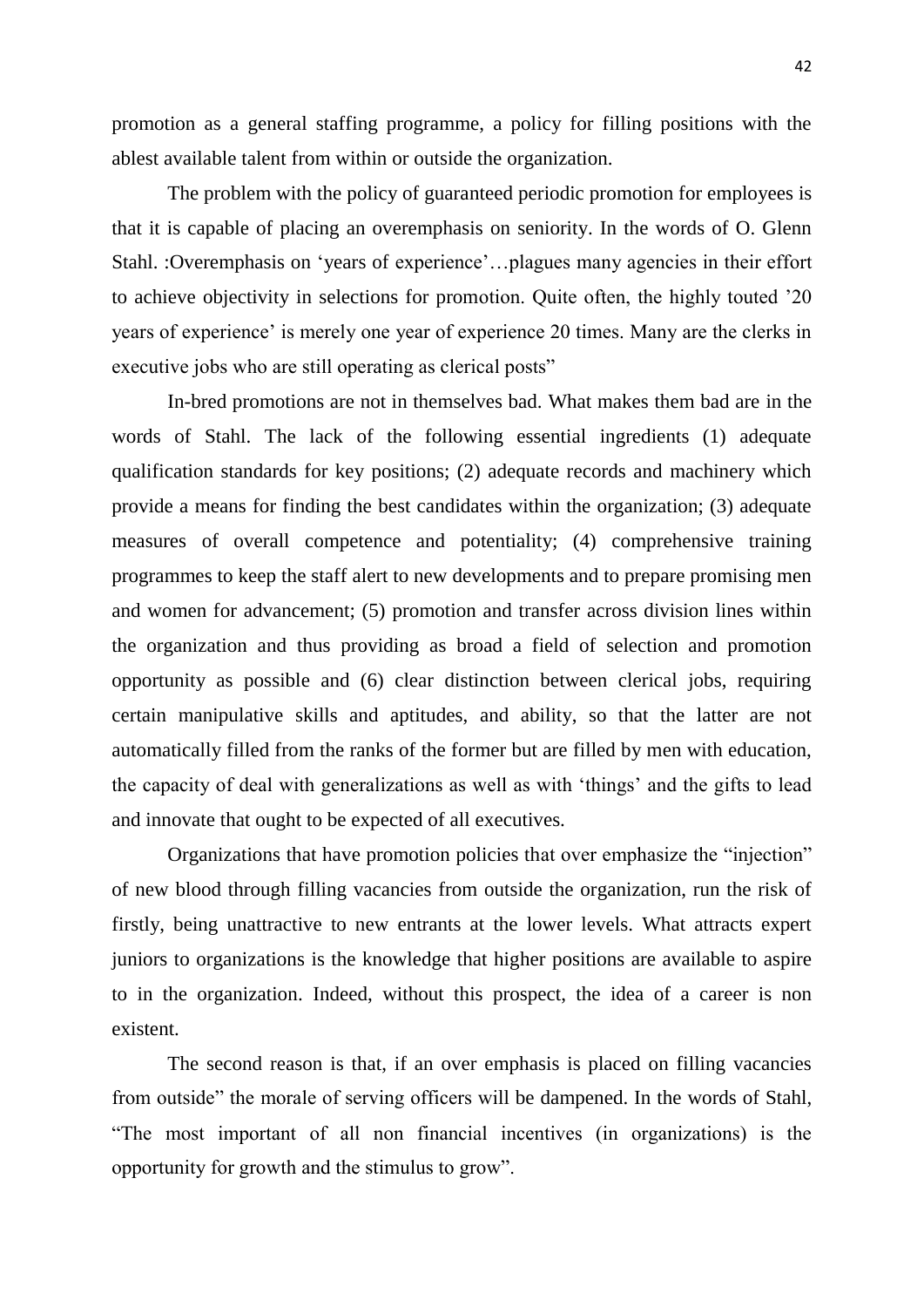Exercise1. List the qualities of an executive and contrast them with those of a clerk which make the latter unsuitable as material for the position of the former.

#### **3.3 Measures and bases for promotion**

O. Glenn Stahl lists four methods and bases for promotion as (1) comparative performance, (2) seniority, (3) examination and (4) trial on the job.

### **3.3.1 Comparative performance**

If this factor is to be used as a measure or a basis for promotion, it would be necessary to, firstly, have good, up-to-date records of performance and qualifications of all employees and secondly, an efficient method for finding those employees who should be considered for a given vacancy.

For the first requirement, i.e. personal achievement records of the employee, it is necessary that a comprehensive record be available of such things as performance reports, education and training, experience, interests, hobbies etc.

The second requirement, the index of qualified candidates calls for an easy method of finding all those relevant for a particular vacancy. In developing this list, we are engaging in a process of internal recruitment. You remember recruitment in an earlier unit? Its purpose was to secure applications from all those interested in any particular job. In the same way, some organizations call for applications from their employees so that a list of those to be considered in a promotion process can be compiled.

When they get lost, and because reports of three consecutive years are required for consideration for promotion, they are filled in arrears for the concerned staff and usually not by the staff under whom he worked, such a staff probably having been reassigned, left service or perhaps died.

### **3.3.2 Seniority**

Discussing this factor Glenn Stahl makes very useful comments. He says that "…the simplest and most time-honored basis for promotion is the length of service of the employee, (but that) in most cases however, seniority is used in conjunction with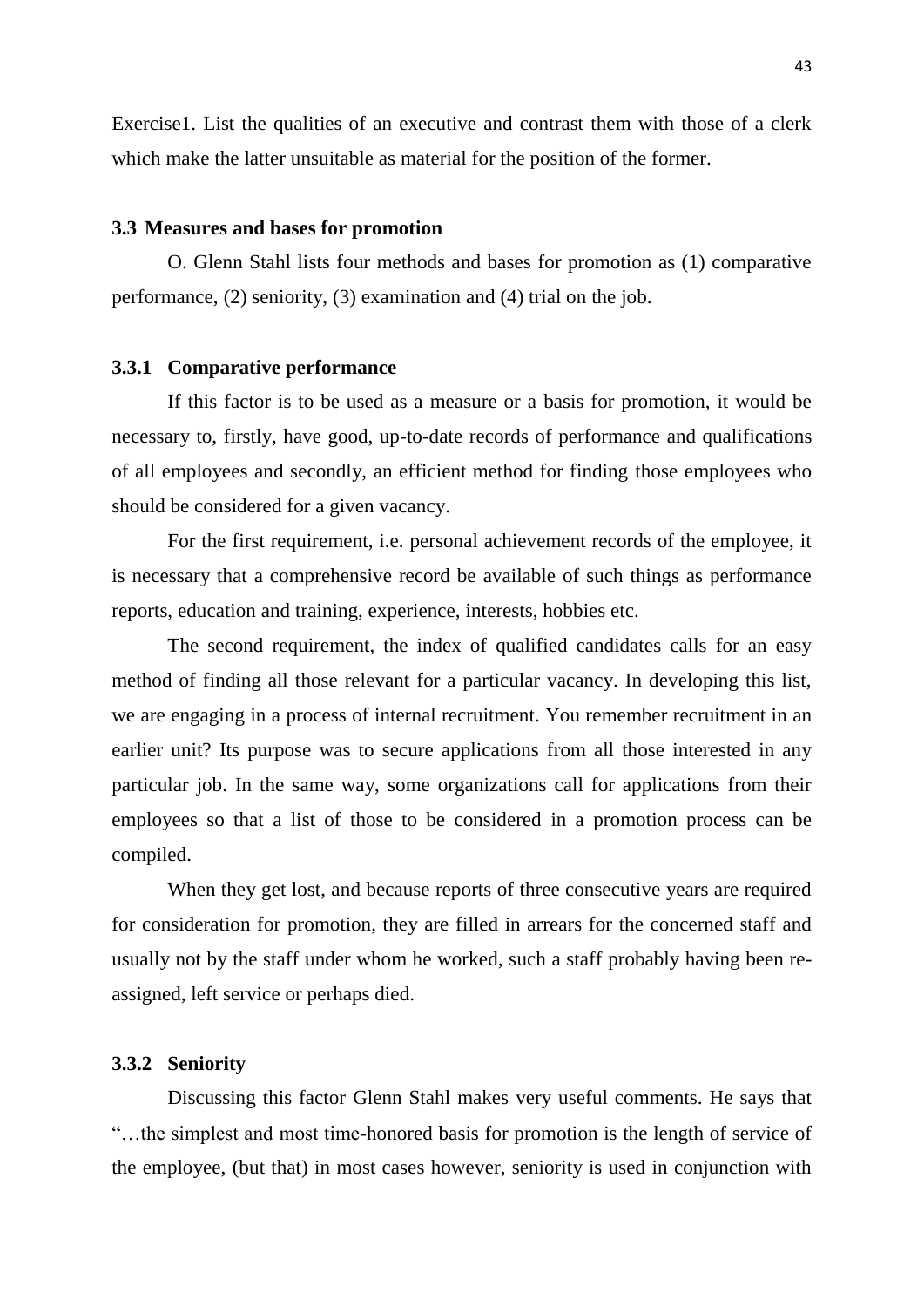other criteria for promotion". The assumption for the use of seniority as a measure for promotion is that long and efficient service is a guarantee for handling the functions of a higher position. Stahl says that this is a false assumption because "the character of the work in the lower grades may neither call into play nor develop the superior capacities required in the higher".

The circumstance that seniority can be usefully brought in, is when all things are equal. If the performance of all officers on the same level is adjudged equal, seniority can then become a deciding factor otherwise, it should ordinarily be assigned a small weight.

### **3.3.3 Examination**

Written examinations are useful measures of promotability depending upon the type of position and the factor being tested. Testing for knowledge is comparatively simple and could be conclusive. However, as noted by Stahl, "… in the matter of personality traits, which play a larger role as the responsibilities of positions increase, there is no immediate prospect of conclusive tests. Here, must be included such dynamic traits as leadership, judgment, initiative, resourcefulness, and cooperativeness". Thus for lower level, routine, repetitive jobs, written examinations may suffice, but for supervisory and executive jobs, may not be sufficient.

Exercise: What remedy would you recommend to curb the problem of poor storage (retrieval of records in the Nigerian civil service and what would you do to curb the incidence of "make-up" performance evaluation reports some of which can be 3 years in arrears).

What weight is given to seniority in promotion exercise in any organization you know and what effect has it had no organizational performance?

# **3.3.4 Trail on the job**

This is about the best measure with which to measure suitability for promotion. The intelligible which are necessary for filling more responsible positions can be objectively analyzed using this method. Although opportunities for its use are limited as many times as they occur they should be used. The most conducive time for their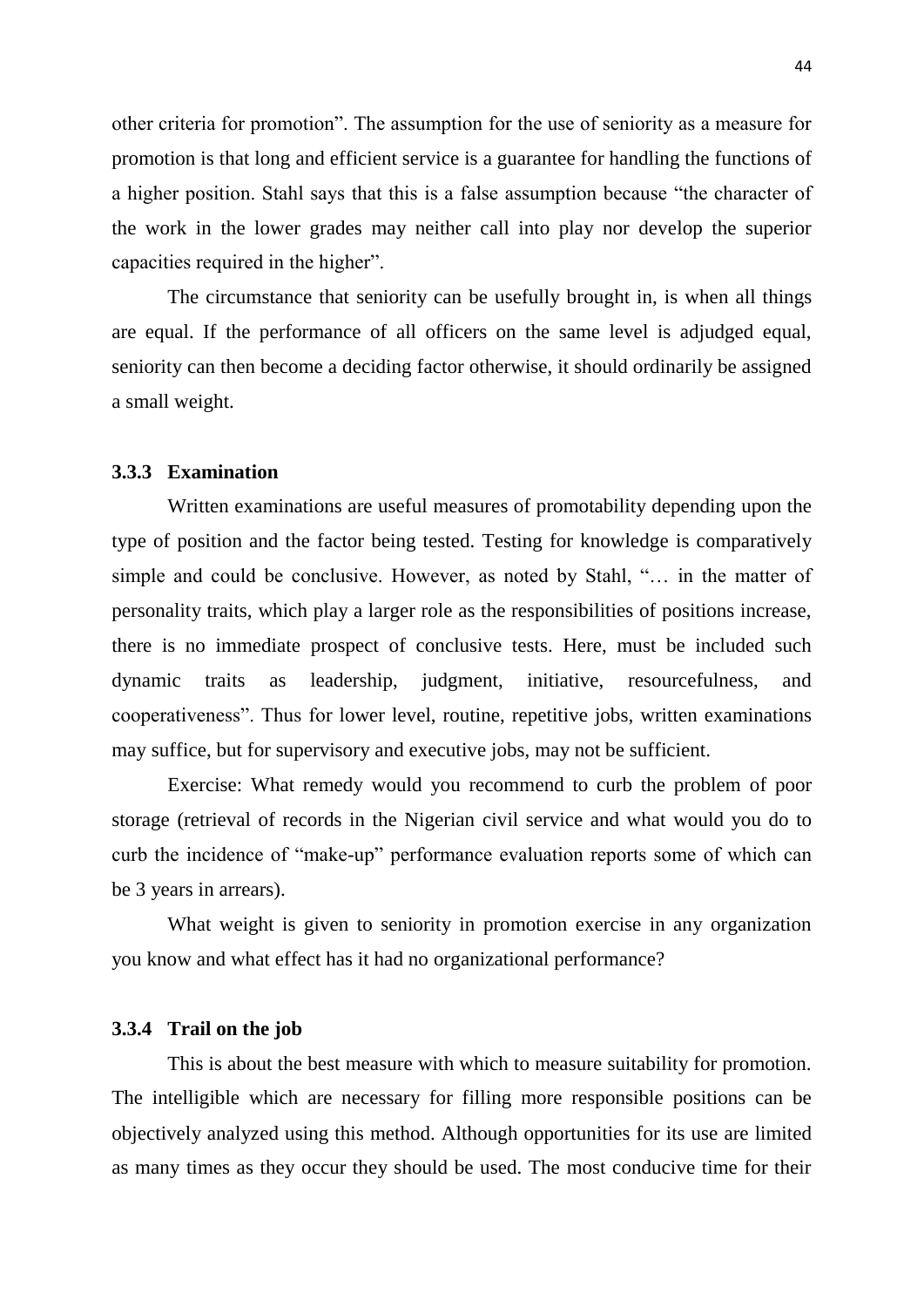use is in the normal course of operations, e.g. a subordinate acting for a boss when he goes on leave or on a fairly long assignment.

### **3.4Transfers and re-assignments**

You will recall that when we discussed promotion above, we said it was an advancement from a lower to a higher position with increase in compensation. A transfer, according to O. Glenn Stahl, "…Involves the movement of the employee to another position of the same class in another organization unit. This is horizontal movement". It does not involve a change of duties but only a change from the jurisdiction of one executive to that of another. On the other hand, reassignment is a change of work, not involving increased responsibilities, in the same office.

There are many reasons that can account for transfers. One, as noted by Stahl is "original placement cannot … wholly assure that the appointee is fitted to his job. There always possibilities of round pegs in square holes....".

Another point you should note about transfers is that whereas some are within the same department (intra-departmental transfers) others are across (interdepartmental transfers). Usually the former are easier to effect, not involving the authority of the central personnel agency, the latter, is usually difficult to effect and usually involves the approval or the action of the central personnel agency.

A variant of transfers which combines the characteristics of reassignment is posting. Posting is the reassignment of a given class or cadre of officers who are functionaries of a given office, e.g. the office of the Head of Service or the Establishment Division. From ministry to ministry, department to department as the exigencies of office/functions demand. These class of officers are in a "pool" and are "rotated" fro one ministry or department to another as a regular part of their character to improve growth of employee and of he organization. It has its advantages and disadvantages. The former is that is heightens morale by not tying one to a particular location and it engenders training in varied experiences. The latter is that it can take an employee to an undesired organization unit or location. If done too frequently it can lead to an employee not gathering any useful experience. With a reasonable use, its advantages out-weight its disadvantages.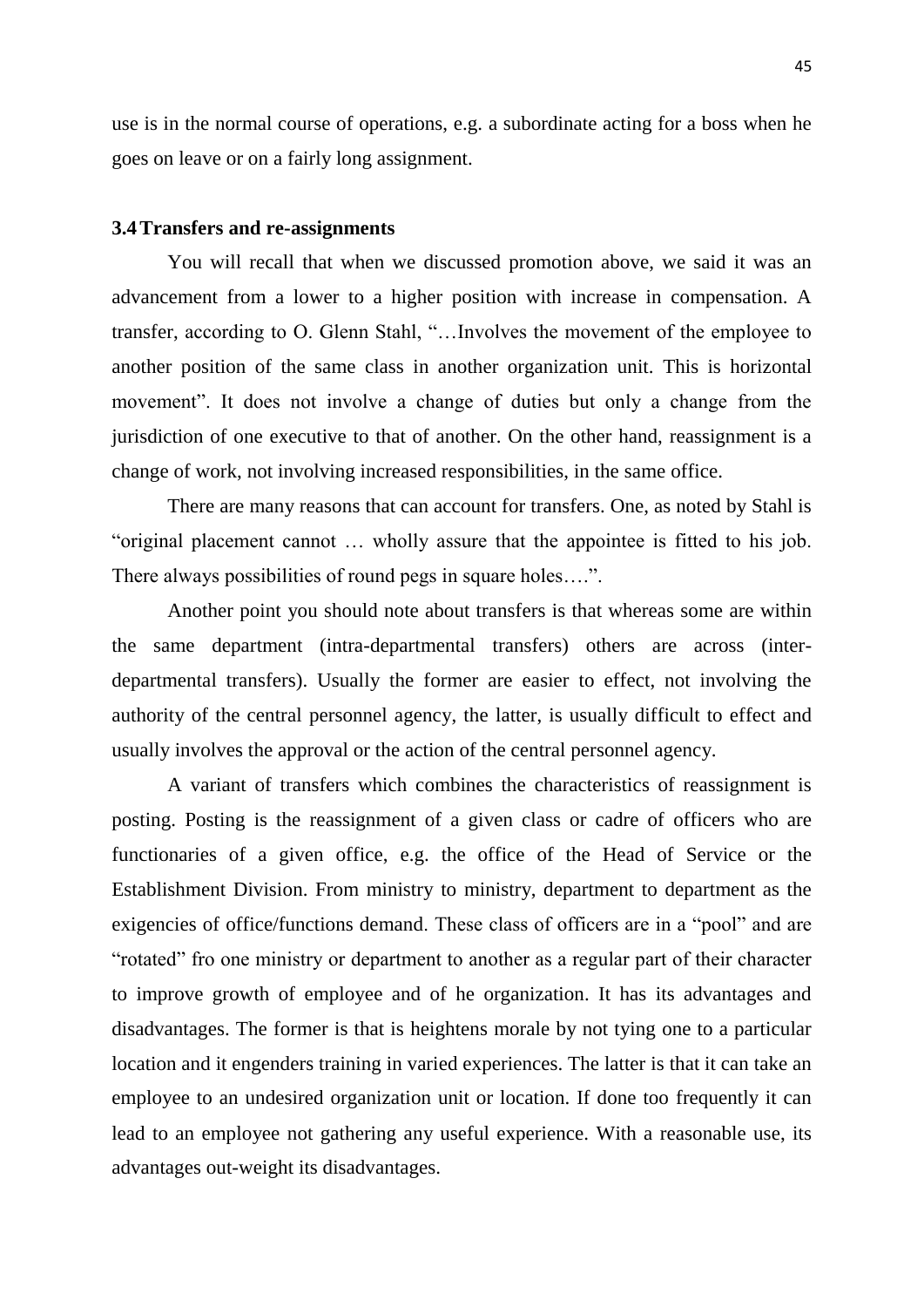### **4.0Conclusion**

In this unit you have been introduced to the concept of internal recruitment with its varied types. You now know that promotion comes with higher duties/responsibilities and higher pay. You also know that transfers and reassignments are movements that do not involve higher positions or higher pay. You have also learnt, bases for promotion and what importance to place on each.

# **5.0Summary**

In this unit you have covered quite a number of concepts – internal selection, promotion, transfers, and reassignment. You have also seen how some of these concepts are operated in the context of Nigeria.

### **6.0Tutor Marked Assignment**

- i. Define and distinguish promotion from transfer
- ii. List all the measures or bases of promotion you have learnt here and give reasons for the one you recommend for Nigeria.

## **7.0Reference and other Resources**

- Omale, I "Past Practices in Personnel Management in the Nigerian Civil Service: Issues and Procedures in Ali D. Yahaya and Caleb I. Akinyele (eds), ASCON, Topo Badagry.
- O. Glenn Stahl (1992) Public Personnel Administration, (fifth edition) Harper and Row, Publishers, New York.

# **UNIT 8: FRINGE BENEFITS**

1.0 Introduction

# 2.0Objectives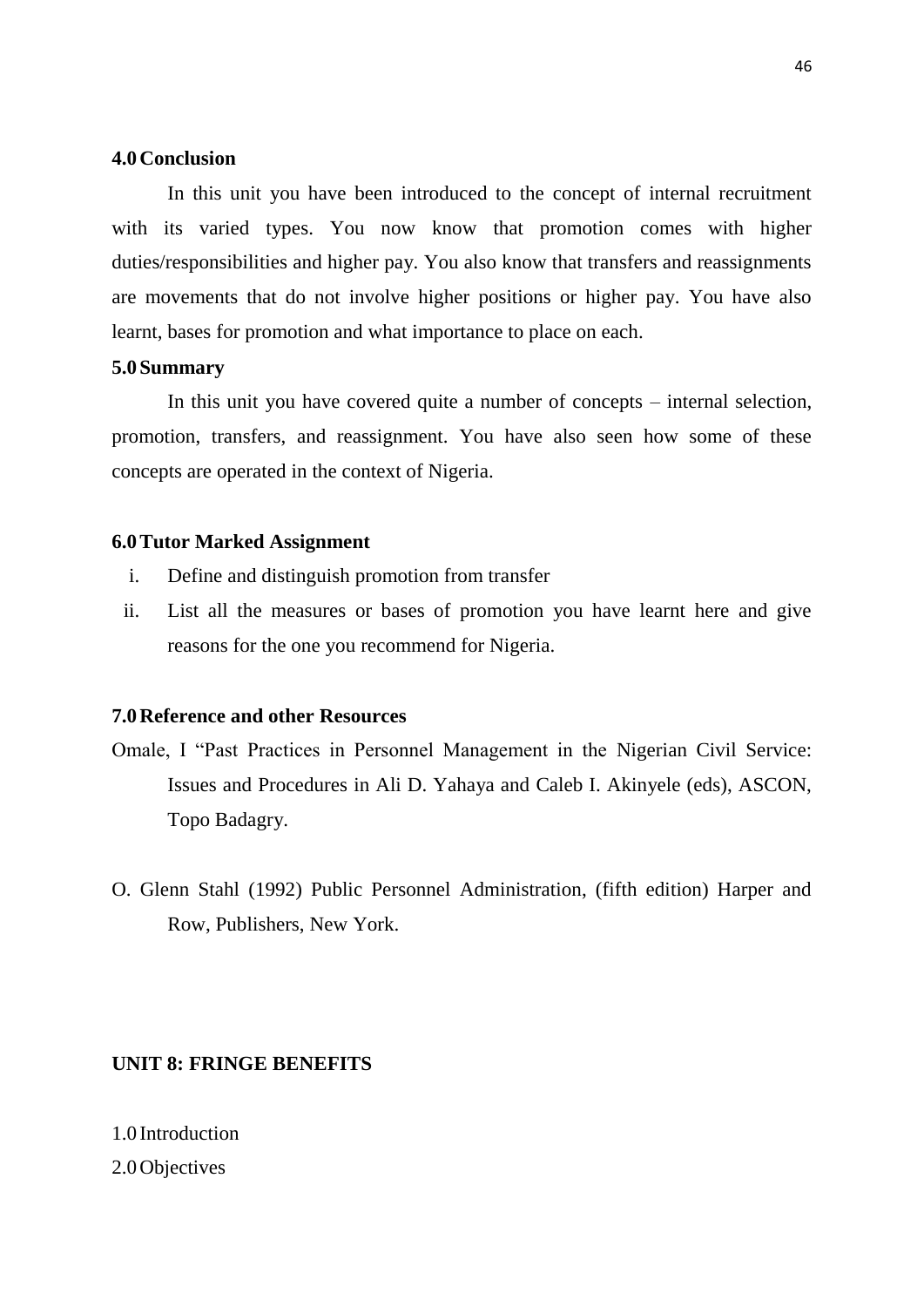### 3.0Main Contents

- 3.1Definition and scope
- 3.1.1 Definition
- 3.1.2 Scope
- 3.2Philosophy and principles of employee benefits
- 3.2.1 Philosophy
- 3.2.2 Principles of employee benefit programmes
- 3.3Economic protection against hazards
	- a. Generated annual wages
	- b. Life insurance
	- c. Credit union
- 3.4Facilitative employee service
	- a. Recreational programmes
	- b. Cafeterias
	- c. Vanpooling
	- d. Child care
	- e. Educational tuition
- 4.0Conclusion
- 5.0Summary
- 6.0Tutor Marked Assignment
- 7.0Reference and other Resources

# **1.0 Introduction**

Fringe benefits, also known as supplementary compensation or allowances are payments made to employees in addition to salaries and wages. Flippo sees its benefits as helping to ensure the retention of the employee in the organization on a long term basis. Different organizations pay different fringe benefits. In Nigeria, there is a marked difference between the fringe benefits paid in the private sector as compared with those paid by government – the private sector pays higher than government does.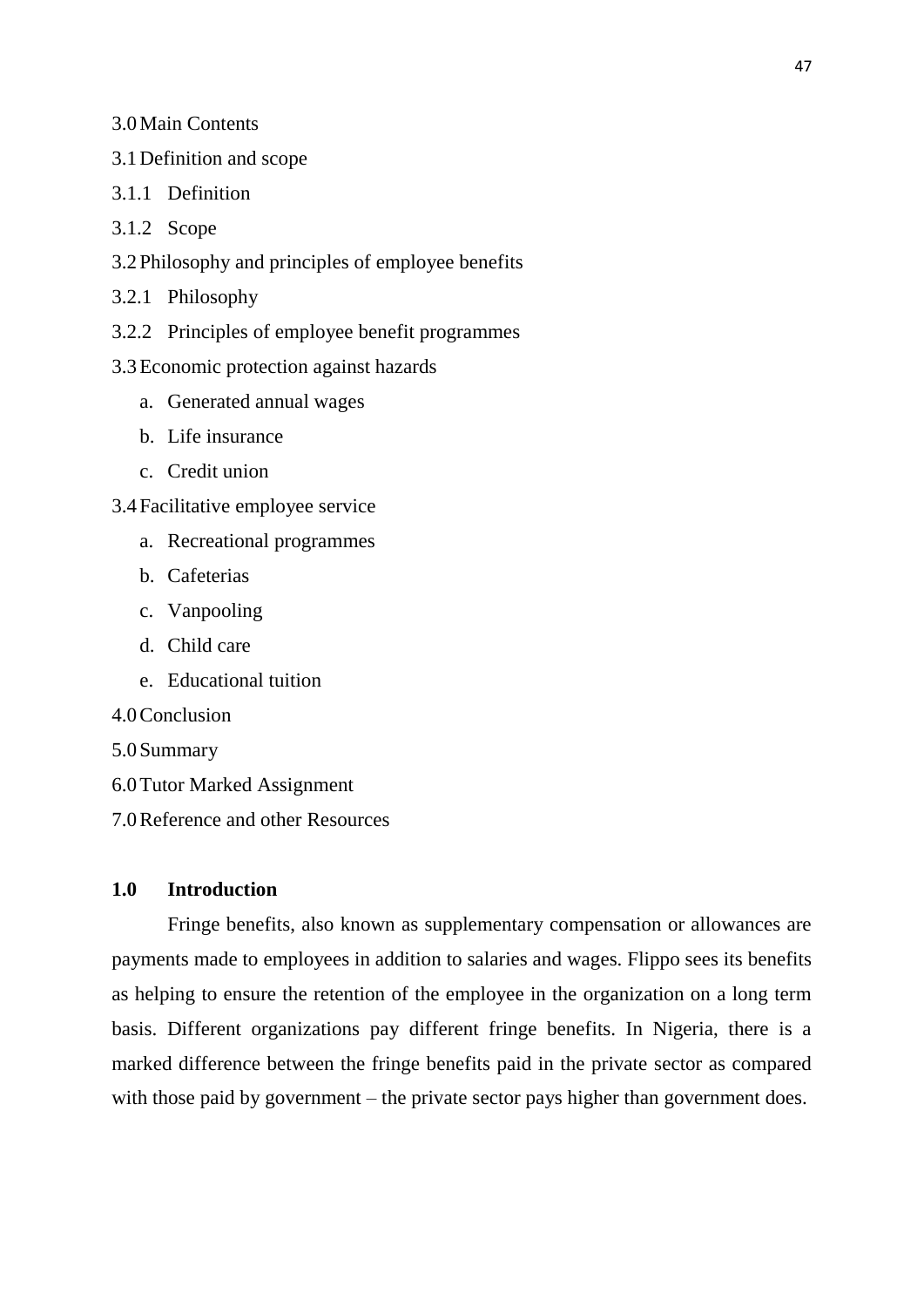### **2.0 Objectives**

By the end of this unit, you should be able to:

- i. Define fringe benefit
- ii. Identify a number of fringe benefits
- iii. Recognize the philosophy and principles of fringe benefit progammes

## **3.0 Main contents**

### **3.1 Definition and scope**

Edwin B. Flippo discussing the nature of fringe benefits says: - "Different forms of supplementary compensation have a variety of titles in industry. Some refers to them as –service programs', others characterize them as 'non wage payment' or 'employee benefits', still others emphasize the costs and label them 'hidden payroll'. Typically, they have been most often referred to as fringe benefits. Giving what looks like a definition, Flippo says:

In the broadest sense, such 'fringes' can be construed to include all expenditures designed to benefit employees over and above regular base pay and direct variable compensation related to output.

Flippo says that the "benefits" of fringe benefits is to retain the employee in the organization on a long term basis. He further says that there is little or no evidence that it serves to motivate employees to higher productivity. However, fringe benefits also known as "flexible benefits" by Stephen P. Robbins, now do have motivational value. He talks about flexible benefits (fringe benefits) thus: "Flexible benefits allow employees to pick and choose from among a menu of benefit options. The idea is to allow each employee to choose a benefit package that is individually tailored to his or her own needs and situations. It replaces the traditional one-benefit-plan-fits-all" programs that have dominated organizations for more than 50 years".

Linking benefits to motivations, Robbins says: "Giving all employees the same benefits assumes that all employees have the same needs. Of course, we know that this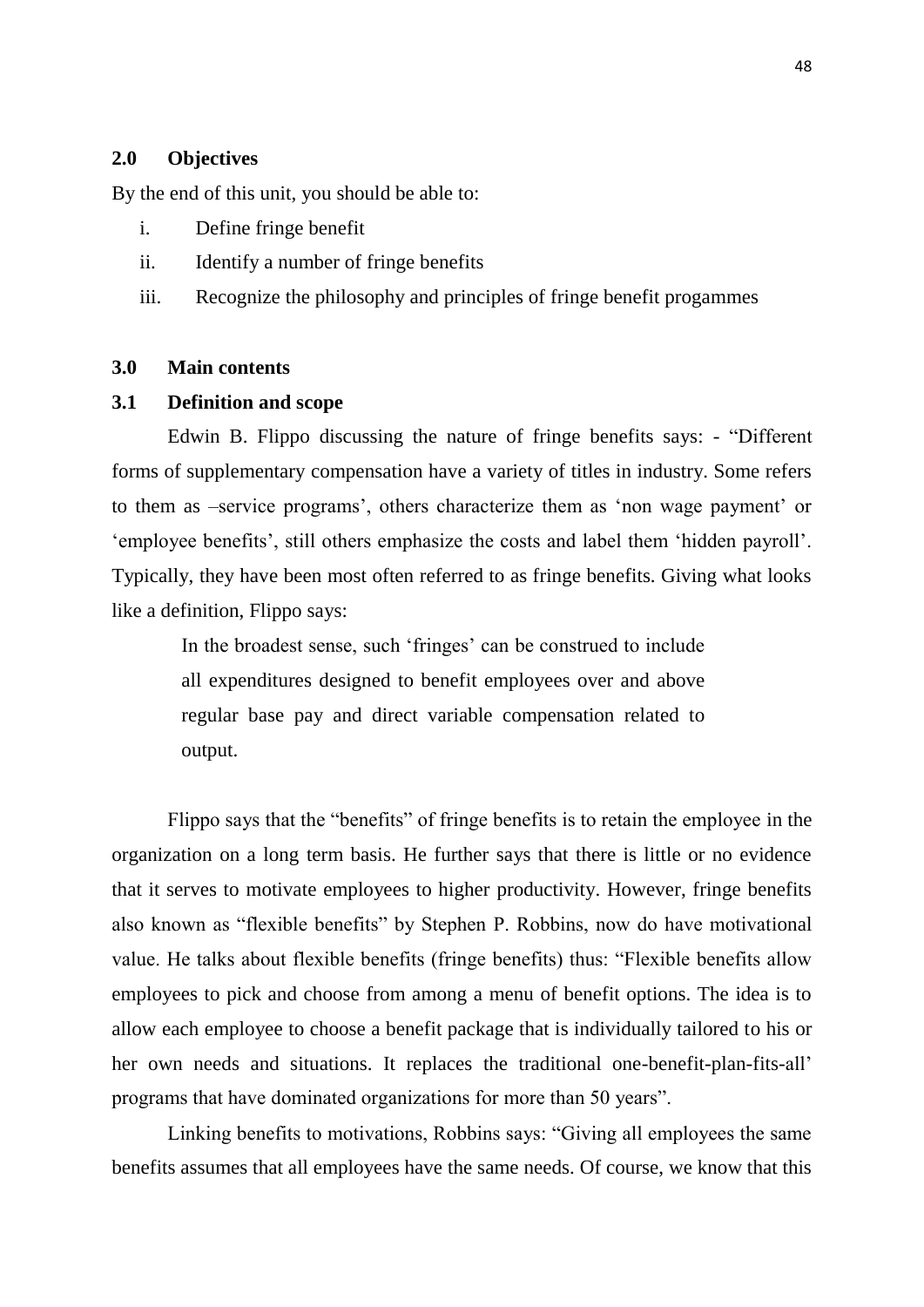assumption is false. Thus, flexible benefits turn the benefits' expenditure into a motivator.

Consistent with expectancy theory"s thesis that organizational rewards should be linked to each individual employee's goals, flexible benefits individualize rewards by allowing each employee to choose the compensation package that best satisfies his or here current needs".

# **3.1.2 Scope of fringe benefits**

Flippo gives the following as major benefits:

- 1. Hazard protection. "There are a certain number of hazards that must be commonly faced by all. Income maintenance during these periods is the purpose of fringes designed to protect against the hazards of illness, injury. Debt, unemployment, permanent disability, old age and death".
- 2. Employee services. "All people must have certain services available on a continuing basis, such as housing, food, advice, recreation, and so on. The trend toward the organization"s providing such routine and ordinary services is exemplified by such fringe benefit programs as cafeterias, paid legal services, career counseling, educational tuition, aid in housing, medical services, lowcost loans, use of organizations vehicles for personal reasons, day-care centers for children, and paid membership in certain organizations".
- 3. Legally required payments. An issue which is so far peculiar to the U.S.A. Flippo talks about it thus: "Our society, through its government, has cleared that certain minimum levels of company expenditures will be made in the area of protecting employees against the major hazards of life. Thus, regardless of company policy, organizations covered by federal and state laws must pay for unemployment compensation, workers" compensation insurance, old age and survivors' insurance under social security, and Medicare".

With programmes as comprehensive as the listing above, no wonder the cost of fringes have become very large. Robbins says. "The average organization provides fringe benefits worth approximately 40 percent of an employee"s salary". Flippo on the other hand say, "…total employee benefits as a percentage of payroll have moved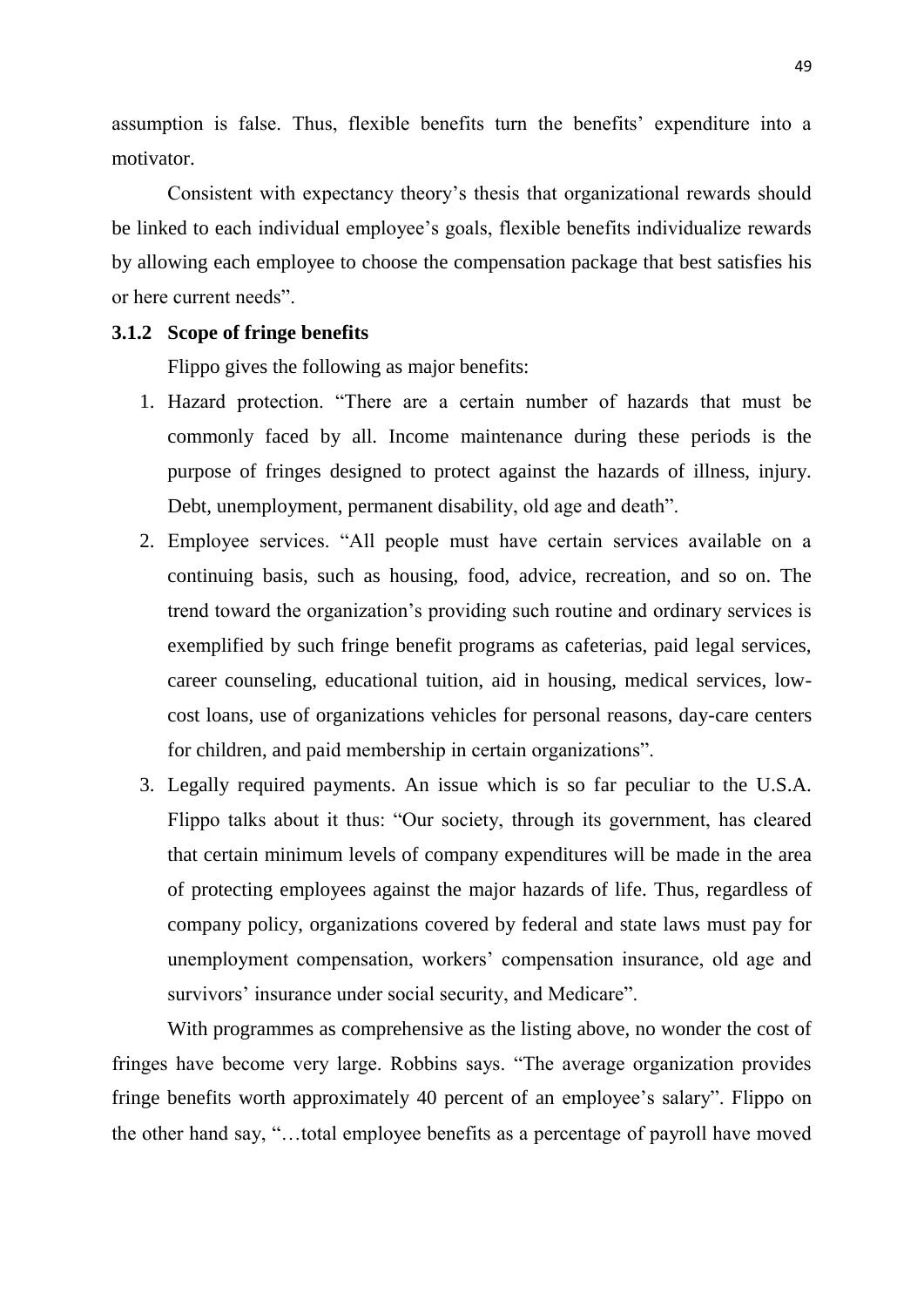from 18.7 percent in 1951, to 36.6 percent in 1979. The figure continues to move upwards, with a reported 37.1 percent in 1980".

With the innovations coming into it, the cost of fringes will soar much higher in future. Some of the new fringes for – workers are longer vacations, no employee expense for major medical coverage, cost of living adjustment of pensions after retirement, earlier retirement ages, possible training when severed from the organization, etc. For executives, fringes such as the following are envisaged: facelifts for executive and spouses, adoption fees, no-smoking pay, paternity leave, well pay, weight-loss pay, self defense training, chauffeured limousines, company apartment or hotel room near the office, financial counseling, club membership, home entertainment expenses, and no-interest loans etc.

Exercise 1.1. Fringe benefits are cost-intensive. Discuss

## **3.2 Philosophy and principles of employee benefits**

As you have already noted, the growth of employee benefits has been rampant. Flippo gives as a reason for such a growth in the 1920s, the then managerial philosophy labeled paternalism. The paternalistic approach occasioned such services as "company housing and company stores". This philosophy went into disrepute for two reasons. Firstly, the employees' desire for "industrial adulthood" and secondly, the depression of the 1930s which served to eliminate many employer-financed services.

Since world war II, Flippo says "we have entered the era of the "new paternalism". The attitudes of workers and the general public have changed toward service programmes. This coupled with massive government legislation in favor of services has made the fringes of 1920s "…pale into insignificance when compared with those of the present". In face of the social legislations, many now believe that the private firm, in the words of Flippo, "…is morally responsible for the lives of its employees. It is no longer a service initiated by a fatherly, benevolent employer, but a requirement imposed by government, competition, or the labor union".

In summary, Flippo said, "the rapid growth of such programs can be traced to sources as: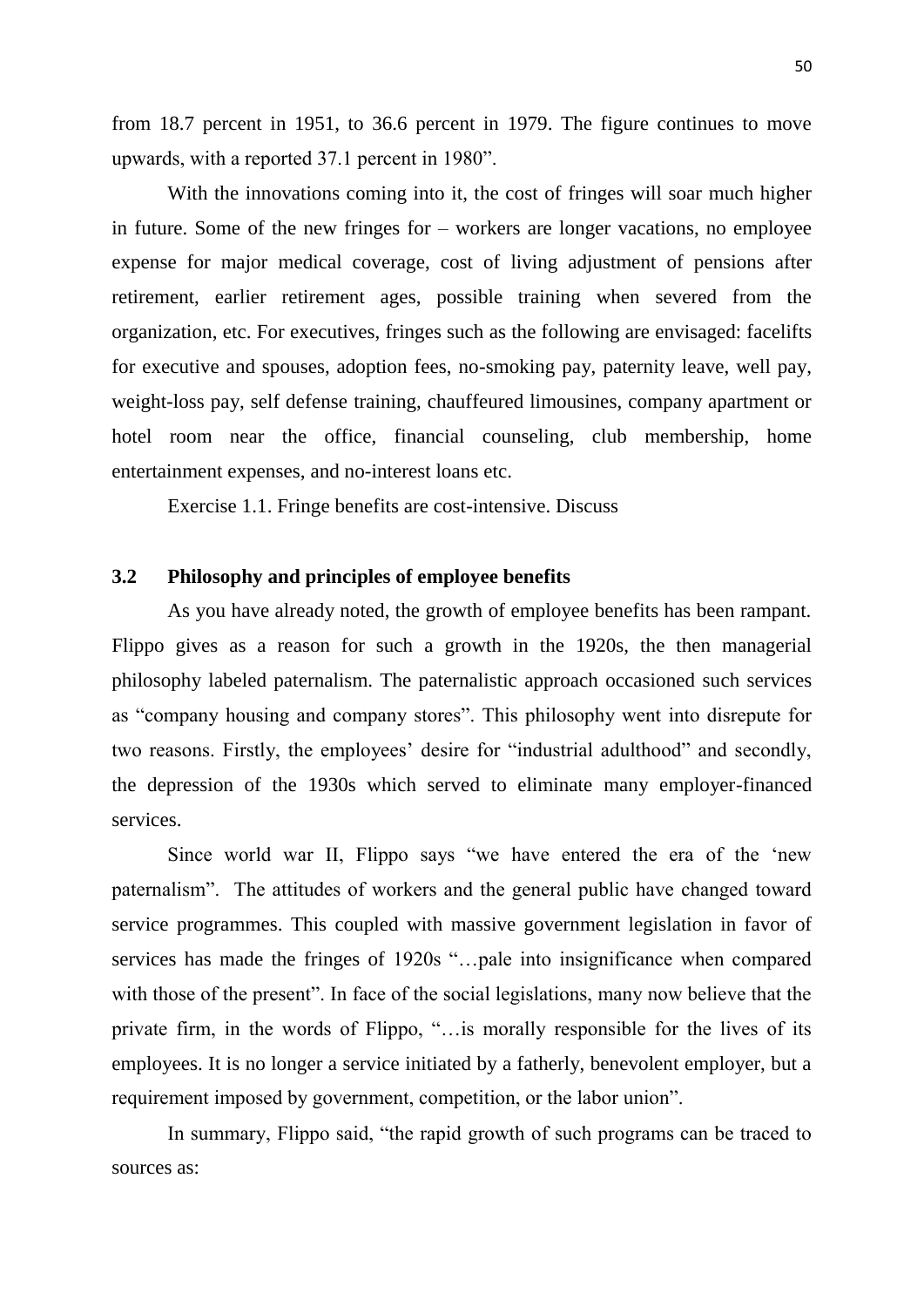- 1. A changed employee attitudes
- 2. Labor union demands
- 3. Governmental requirements
- 4. Competition that forces other employers to match benefits to attract and keep labor.

The company has to bear them. However, even if the company cannot recover its costs tangibly, it does so intangibly through various forms, many of which are not subject to qualification. Among such values are:

- 1. More effective recruitment you may wish to recall that in unit 2 where we discussed recruitment we did say that it was the salesmanship that organizations do of themselves to make them attractive to would be employees. Any organization that has an attractive employee service, makes itself attractive to prospective employees.
- 2. Improved morale and loyalty (of its employees)
- 3. Lower turnover and absenteeism
- 4. Good public relations
- 5. Reduced threat of further government intervention
- 6. Increase in productivity arising from the fact of fringe benefits" conversion from mere services into motivators. This point, made by Stephen P. Robbins and noted above, may be the strongest point in support of employee benefit progammes.

#### **3.2.1 Principles of employee benefit programmes**

About the most important principle of employees benefits programmes is that the benefit must make a contribution to the organization at least equal in amount to the cost of it. In addition to this Flippo states other principles as follows:

1. The employee benefit should satisfy a real need. With the point made above by Robbins, that employee services are now individually tailored to meet individual employees, this principle is no longer critical. Otherwise, its import is that before a programme is embarked upon, care must be taken to ensure that it answers to the felt need of the generality of employees. Flippo gives an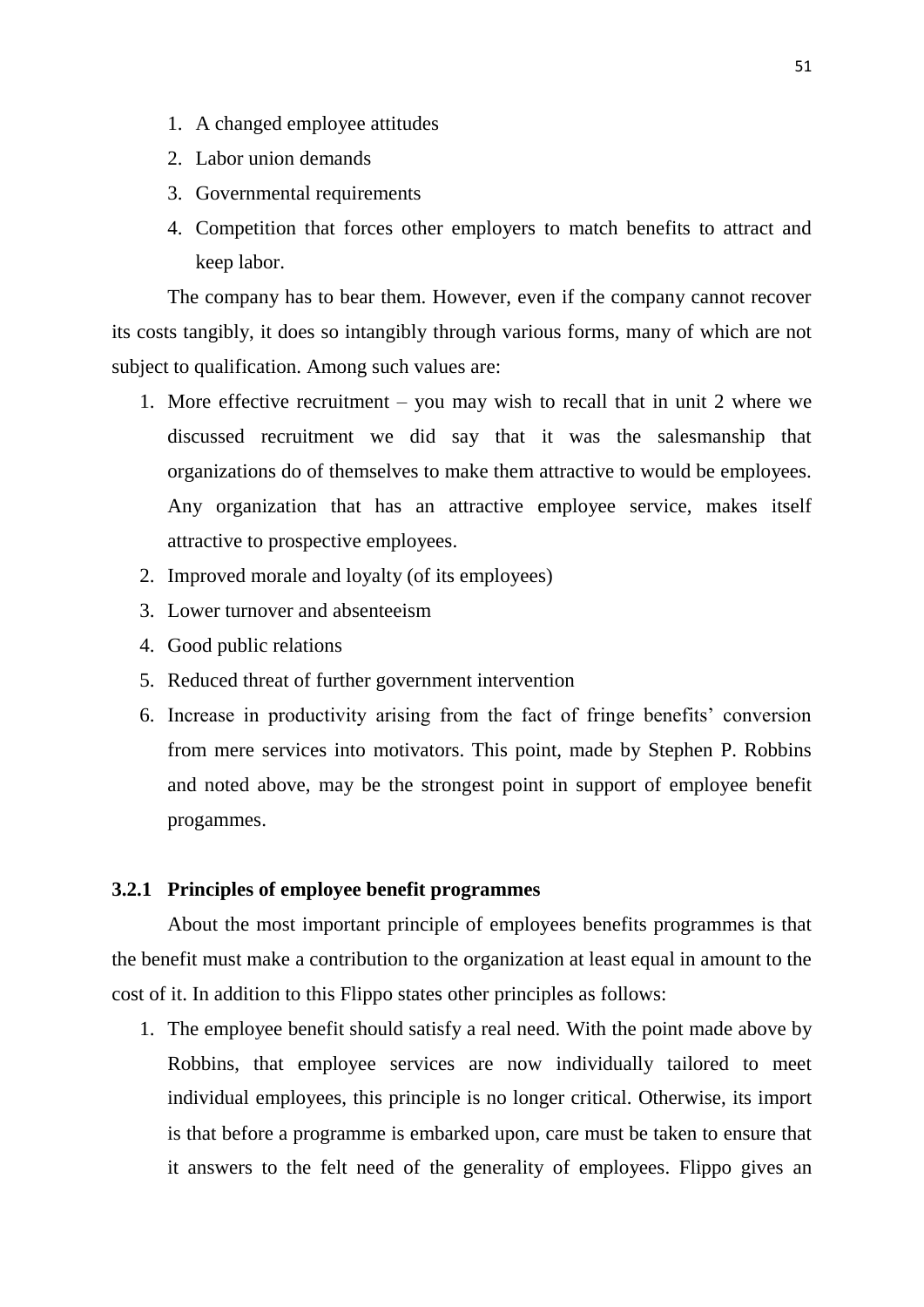example of an athletic service provided for the employees in an organization and when the whistle was blown to "play ball", no one turned out.

- 2. Benefits should be confined to activities in which the group is more efficient than the individual. This principle is valid for certain services only, e.g. group insurance cover, which is more cost effective than individual one, otherwise, individualized services are more effective.
- 3. The benefit programme should be characterized by sufficient flexibility to enable adaptation to varying employee needs. This, according to Flippo, "suggests that not all employees are alike in terms of age, family status, and financial requirements". He cites the case that "whereas the typical benefit offering assumes that it is for a male who has a family with a non working wife, the continuing changes in our society make this concept obsolete. Today, fewer males are the sole support of their families, and more couples are remaining childless. In 1970, 70 percent of all households were maintained by married couples; today the figure is just about 60 percent. Rather than one standard benefit program, it has been suggested that at least five are needed: (1) single workers (2) married workers with no children (3) married with young dependants; (4) married with dependants in college and (5) "empty westers". One technique, according to Flippo, that can be "…utilized to inject this needed flexibility is the "cafeteria" style program. Though relatively few firms have undertaken this new approach. The system adheres to the principle of individual differences in that it allows the employee to choose from a varied offering those benefits that are the most valuable to her or him".
- 4. The cost of the benefit should be calculable, and provision should be made for sound financing. This is particularly important in the mater of employee pensions. With regards to this, Flippo advises that "sound actuarial estimate must be made, and adequate provision for financing must be established before conceding the services over the collective bargaining table"

Exercise 1.2 Use the philosophy of the employee benefit services given by Edwin B. Flippo to defend it,-Refer to Exercise 1.1

### **3.3 Economic protection against hazards**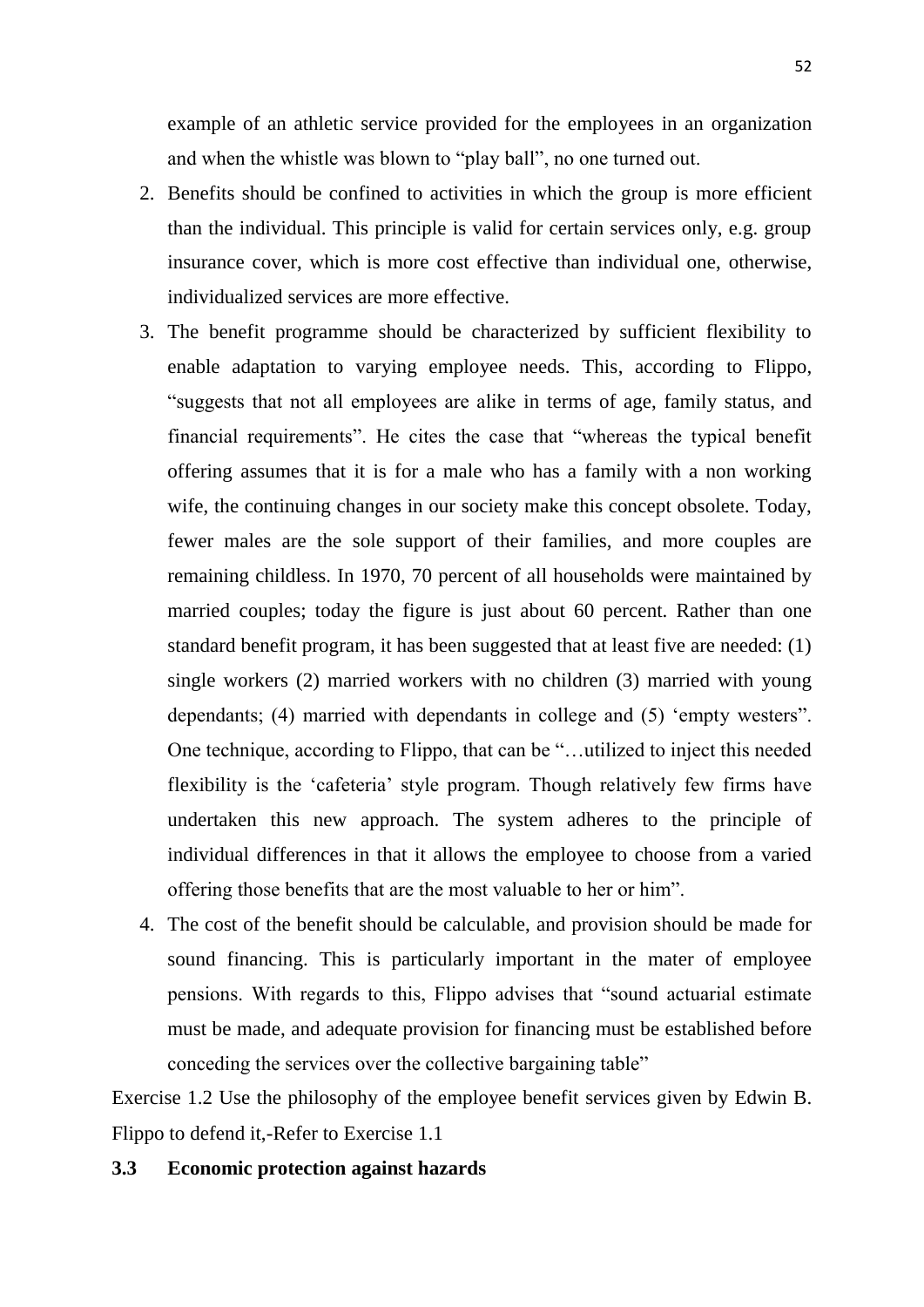A number of countries have schemes that offer a measure of protection against hazards. The U.S.A. has the old age \*survivors' insurance and unemployment compensation required by the social security Act, Workers' compensations, etc; in Nigeria, we have the pensions and gratuity scheme. In addition to these mandatory schemes, some organizations designed to help employees when faced with adversity. Some of such schemes are discussed below:

## **a. Guaranteed annual wage**

This is applicable in private organizations that do not offer full and tenure employments. Most of such organizations have employment schemes characterized by the following: (1) they guarantee only a certain number of weeks of employees who are wages, (2) they restrict the number of employees who are covered, and (3) they suspend the operations of the plan under conditions of extreme emergency, such as fire, flood, explosion and strikes. When we speak of guaranteed annual wage, what we mean is that some organizations, despite situations calling for restrictions in employment,, have decided to guarantee a pay check for every month of the year. Some also ensure "no layoff policy". The aims of this are to ensure stable operations for the organization and steady employee earnings.

### **b. Life insurance**

This is about the oldest form of employer sponsored employee benefit. The return to the company of this particular economic service, in the words of Flippo, "…comes from relieving the employee of worry about the security of his or her dependants. Relieve from worry should enable a person to devote greater attention to the job and the company.

# **c. Credit union**

A credit union, according to Flippo, "…is an organized group of people who pool their money and agree to make loans to one another". This relieves employees in credit unions of the worry over short term financial insecurity. Loans taken from such unions are not only at affordable interest rates, they do not fall under loans which if taken by employees can amount to financial embarrassment punishable by employers.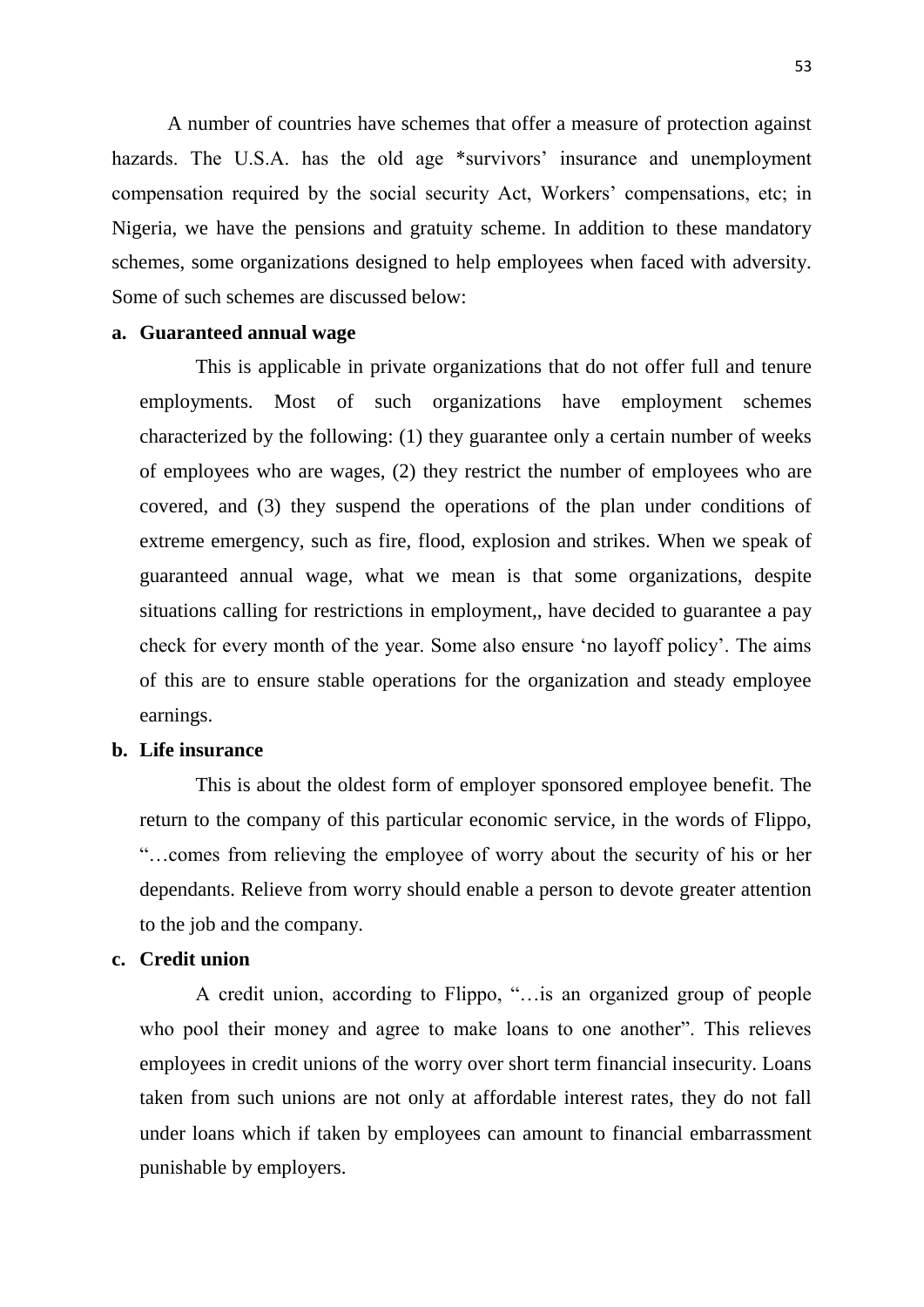#### **3.4 Facilitative employee services**

Facilitative services are activities that employees must normally take care of themselves in their daily lives. Organizations, in order to relieve employees of some of the burdens of these "cares" of life and thus free body and mind to concentrate on work, come in to provide relief services. Some of these are as following:

### **a. Recreational programmes**

There are two types or levels at which organizations do promote sports. One is that in which a particular organization floats a sporting club and have a team that can compete in National and International sporting events. The use such a sporting activity to give publicity and perhaps nothing else by way increased productivity.

The other level of sporting activity is intramural. In this case the organization establishes sporting facilities for its employees to "enjoy". Such sports are golf, tennis (lawn and table), swimming, etc. Here again, the sporting activity hardly Contributes directly to productivity. Perhaps it can be argued that sports contributes to the "employee health and for sports lovers, may boost morale and thus indirectly contribute to productivity.

# **b. Cafeterias**

The most important contribution of company cafeteria is improved nutrition. Without it, employees are likely to settle for unsatisfactory snacks, or on the other eat very heavy food elsewhere which may reflect in greater fatigue and reduced productivity during the late afternoon. For these and other reasons, it is a wise decision for organizations to run cafeteria services for their employees.

### **c. Child care**

Flippo says that "Approxximately half of all women with children under the age six are in the workforce (and that) for families with both parents working, it is estimated that day care expenses for children average 10 percent of gross income …." For this reason a number of companies either assist employees by counseling as to where to find the services and helping to link up service providers with employees needing such service, or the company runs such child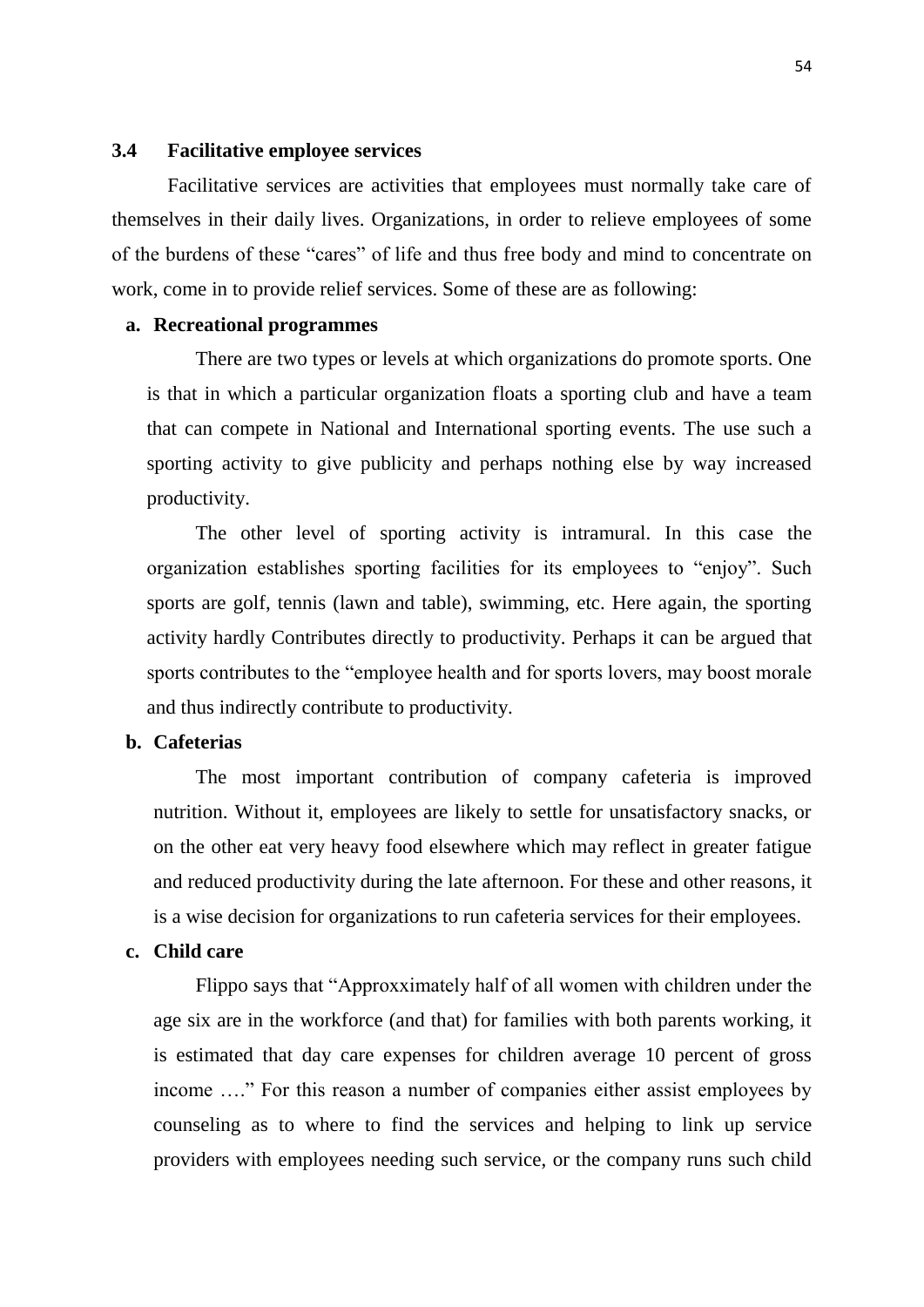care services for its employees. The relief from worry and the cost-saving nature of in-house childcare services serve as motivators which can contribute towards greater productivity on the part of employees.

### **d. Employee purchase**

This is a practice under which the company allows the employees to purchase its own goods at a discount or under which the company buys the products of another company and sells them to its own employees at a reduced rate. The effect it has is on morale which may lead to increased productivity.

# **e. Educational tuition**

This is a process where the employer assists the employee to acquire education. Except that, as Flippo states, there is low interest in it by employees, it is a weapon with a double edge- the employee gains additional knowledge and skills that contributes to personal development, the organization gains when these skills are put to work on the job.

These are some of the more common ones or ones used in this country. There are more. e.g. vanpooling, and other employee service programmes, which can be used to increase morale and consequently productivity.

### **4.0 Conclusion**

Unit 5 has examined the topic – fringe benefits. It is also known as supplementary compensation and recently as flexible benefits. Ordinarily, in its traditional conceptualization, it was not thought of as a motivator, but seen as flexible benefit and applied that way, has become a motivator.

We have also discussed the philosophy on which is hinged and principle guiding its adoption and implementation. We have seen that fringe benefits are of two major types – one is that involving measures taken as economic protection against hazards, and the other has to do with facilitative services to make living more conducive for working.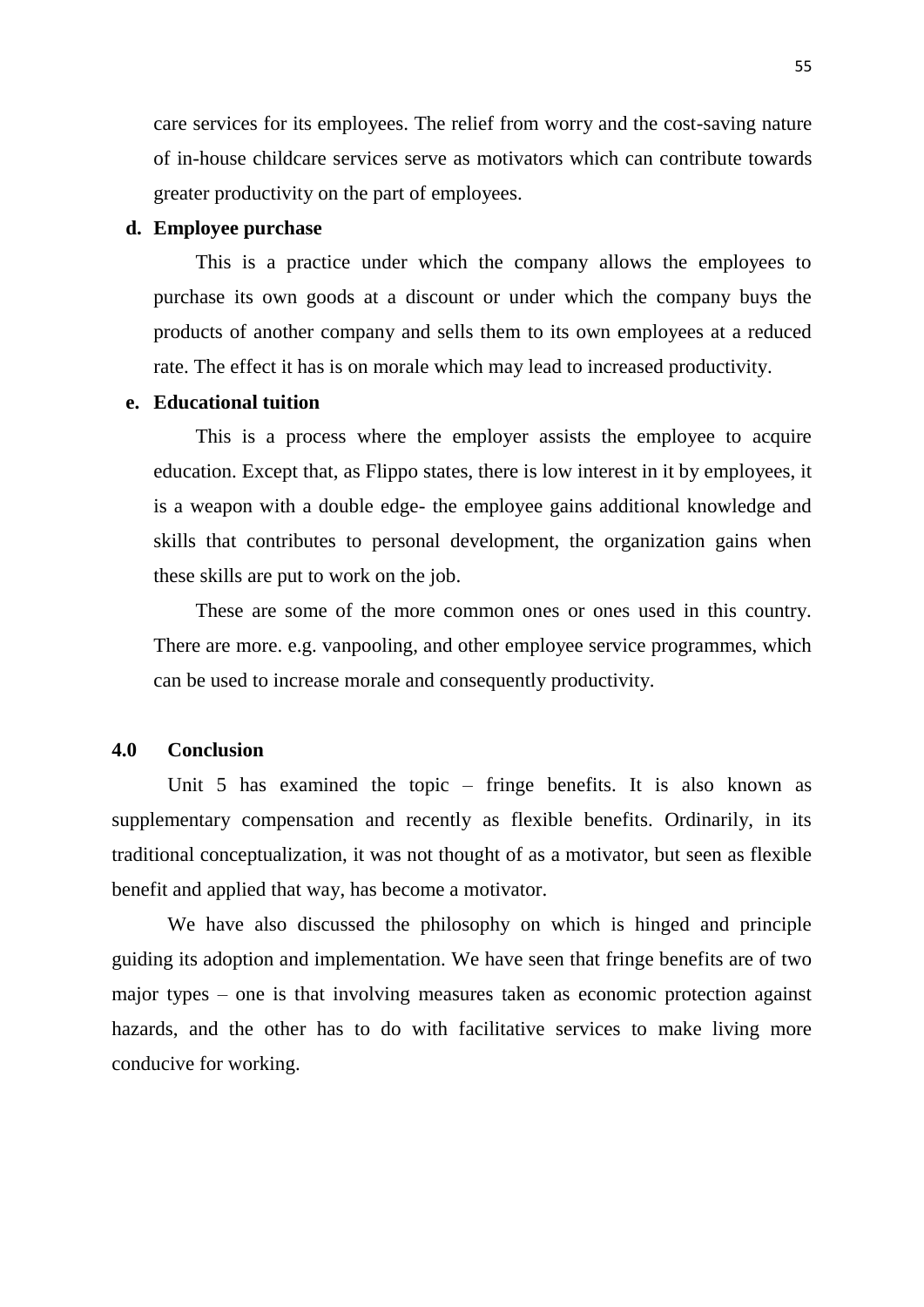## **5.0 Summary**

Fringe benefits are a part of general compensation. It is part of what new entrants use in deciding whether to work for one organization rather than another. As such, organizations have to pay some attention to it.

# **6.0 Tutor Marked Assignment**

Q. 1 List all the principles of employee benefits. Explain any two of them fully using examples in your experience to do so.

# **7.0 Reference and other resources**

- Flippo, Edwin B. (1984) Personnel Management (sixth edition), McGraw Hill Book Company, New York.
- Robbins, Stephen P. (2001) Organizational Behavior (Ninth edition) Prentica Hall of India. New Delhi.

I like to explain numbers I and 4 above. The pointiest number says that the employee benefits to be instituted should serve a real need. This make it compelling to study the situation existing in an organization before the adaptation of a plan. In this modern situations where "things" exist and can be copied from one organization to another, care must be taken to adopt any existing systems. The new approach to fringe benefits especially, that along the thoughts of Stephen P. Robbins, says that employee services should be tailor-made to suit individuals. For example, there will be, little need to institute an employee service under which a room is equipped with toys for kids to play with in an organization of nursing mothers. The idea of establishing that a real need exists before instituting an employee benefit service is also in congruence with my experience of community development projects for rural dwellers. Usually projects for rural dwellers are conceived and implemented by government officials who invariably live and work in urban areas for rural people. In most cases such projects are not appropriate and hardly used by the rural people.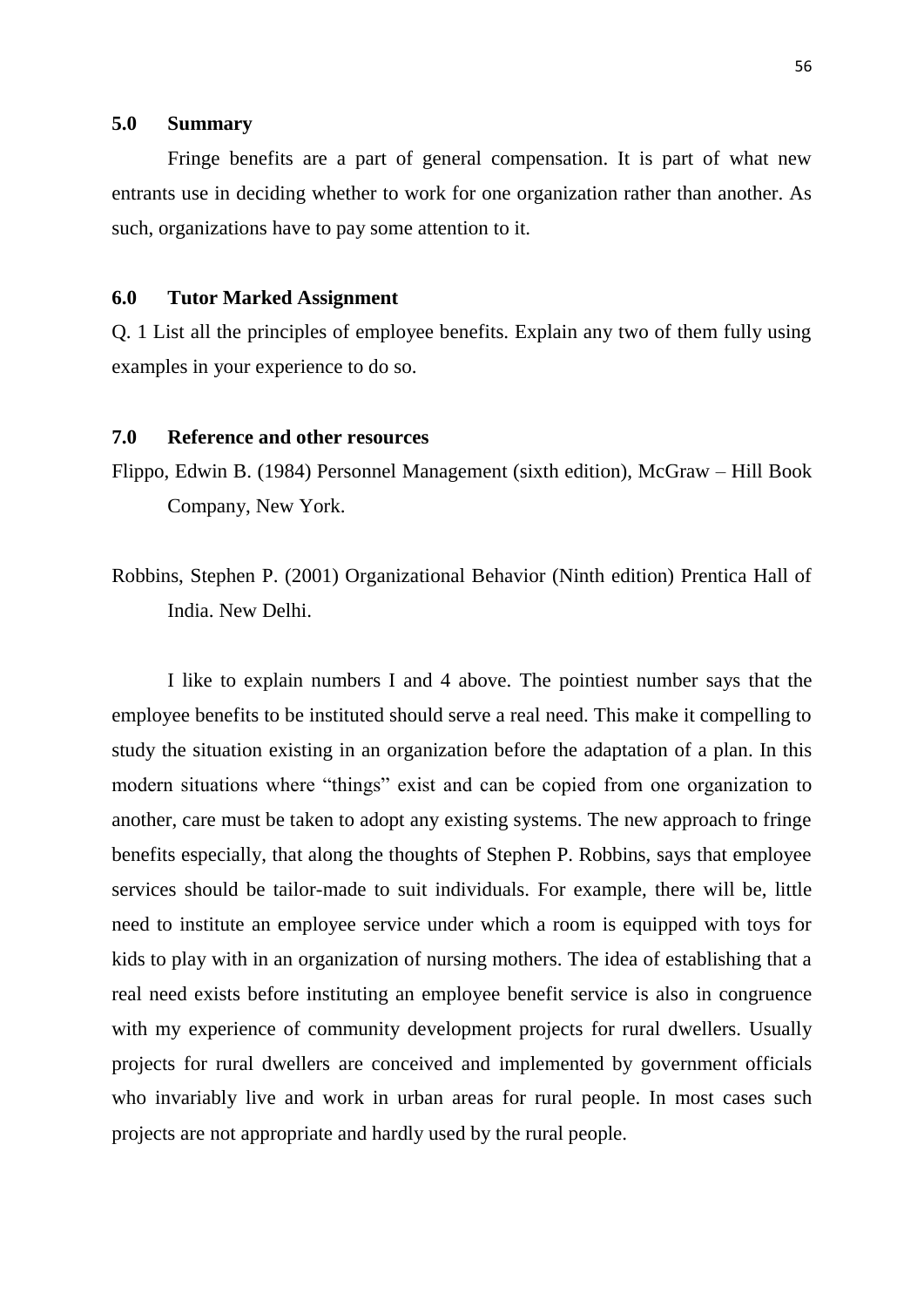The second principle is that which says that the cost of the benefits should be calculable and that provision should be made for sound financing. In Nigeria, especially at state levels the pension benefits of retired employees are hardly paid on time, and the cost-of living adjustments which are supposed to be made are hardly made. This problem is a problem arising from lack of calculations ab initio, and making adequate financial provision for this vital employee benefit service.

# **UNIT 9: COMMUNICATION FOR EFFECTIVE MANAGEMENT**

- 1.0 Introduction
- 2.0Objectives
- 3.0Why communicate?
- 3.1Understanding communication process
- 3.2Barriers to effective communication
- 3.2.1 Technical and physical barriers
- 3.2.2 Socio-psychological barriers
- 3.2.3 Perception
- 3.3 The communication climate
- 3.3.1 The open, supportive communication climate
- 3.3.2 The closed, communication climate
- 4.0Conclusion

5.0Summary

- 6.0Tutor-Marked Assignment
- 7.0Reference and other resources

## **1.0 Introduction**

Communication for effective management in an organization is the theme of this unit. When we communicate, we are trying to establish a "commonness" with someone; that is to say, sharing information, ideas and attitude. Conducting relationships implies communicating with people, and your work as a manager is filled with instances of communicating with others.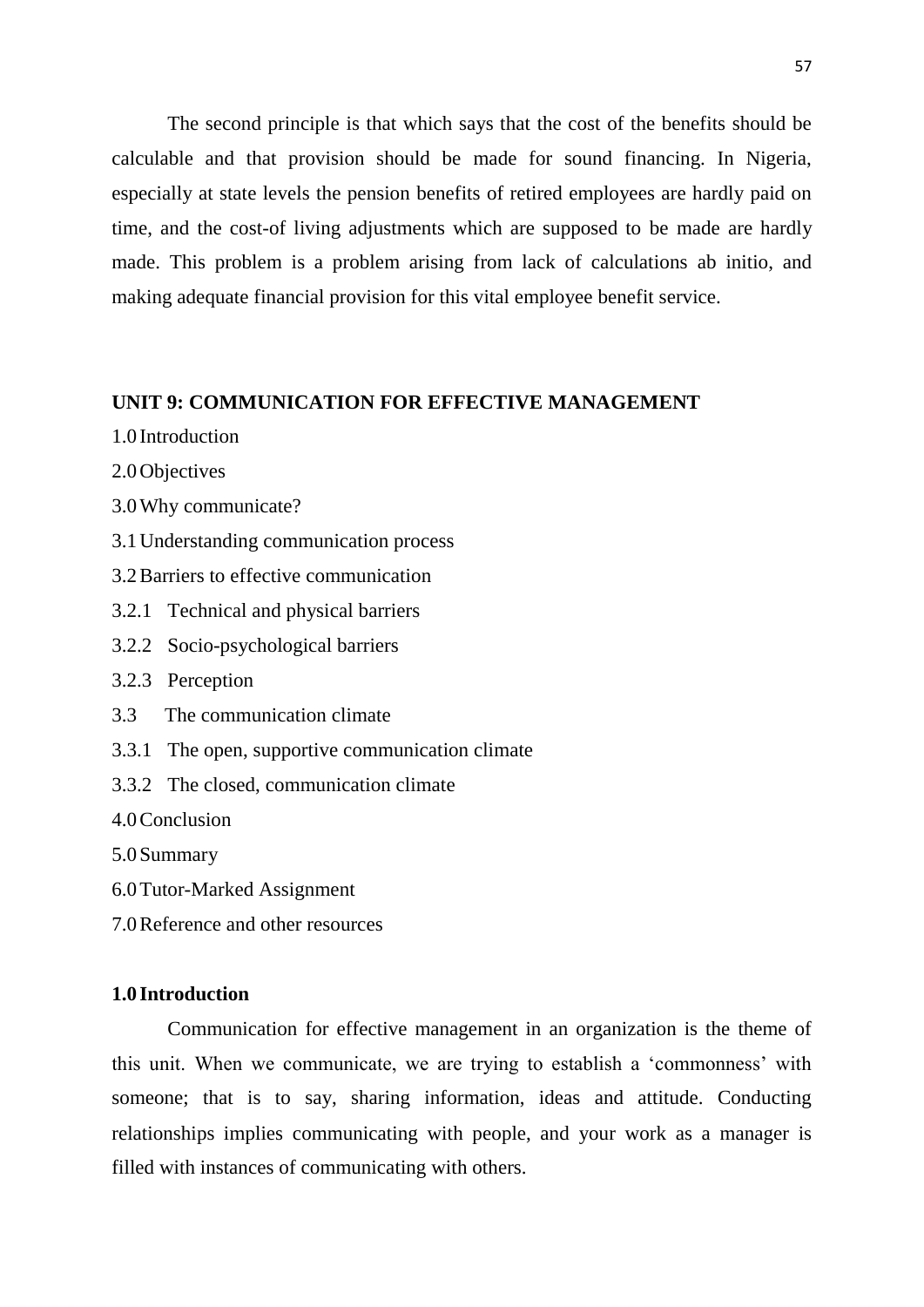Communication is a major activity of business organization. The ability to communicate clearly and accurately is one of the most valued skills in business. In this unit, we shall take a closer, analytical look at communication. We shall introduce the idea of communication as a process, and then explore some of the barriers to effective communication. We shall also examine some of the ways in which the quality of communication in an organization is determined.

# **2.0Objectives**

After studying this unit, you should be able to do the following:

- i. Explain why communication is important to the managers
- ii. Analyse the ways in which your work as a manager involves communications of various kinds
- iii. Explain the relevance of the communication process.
- iv. Recognize the common barriers to communication that arise within an organization, and suggest how they might be overcome.
- v. Understand and explain the following concepts, feedbacks, serial distortion and perception, as active process and technical and human models of communication.

### **3.0Why communicate?**

In the modern era of the information explosion, nothing is more central to an organization"s effectiveness than its ability to generate and transmit relevant, accurate, meaningful and understandable information among its stakeholders. All the advantages of organization – economics of scale, technical and financial resources, diverse competencies, are of no practical value, if the organization's stakeholders are unaware of WHAT is required of WHO, HOW, WHEN and WHERE. These must be communicated by management, who are charged with the responsibility of achieving desired results through cost – effective utilization of resources. Interacting and conducting required relationship with these stakeholders implies communication.

Managers are the nerve centre of the organization. Effective communication is the crucial tool a manager has at his disposal for developing and sustaining smooth,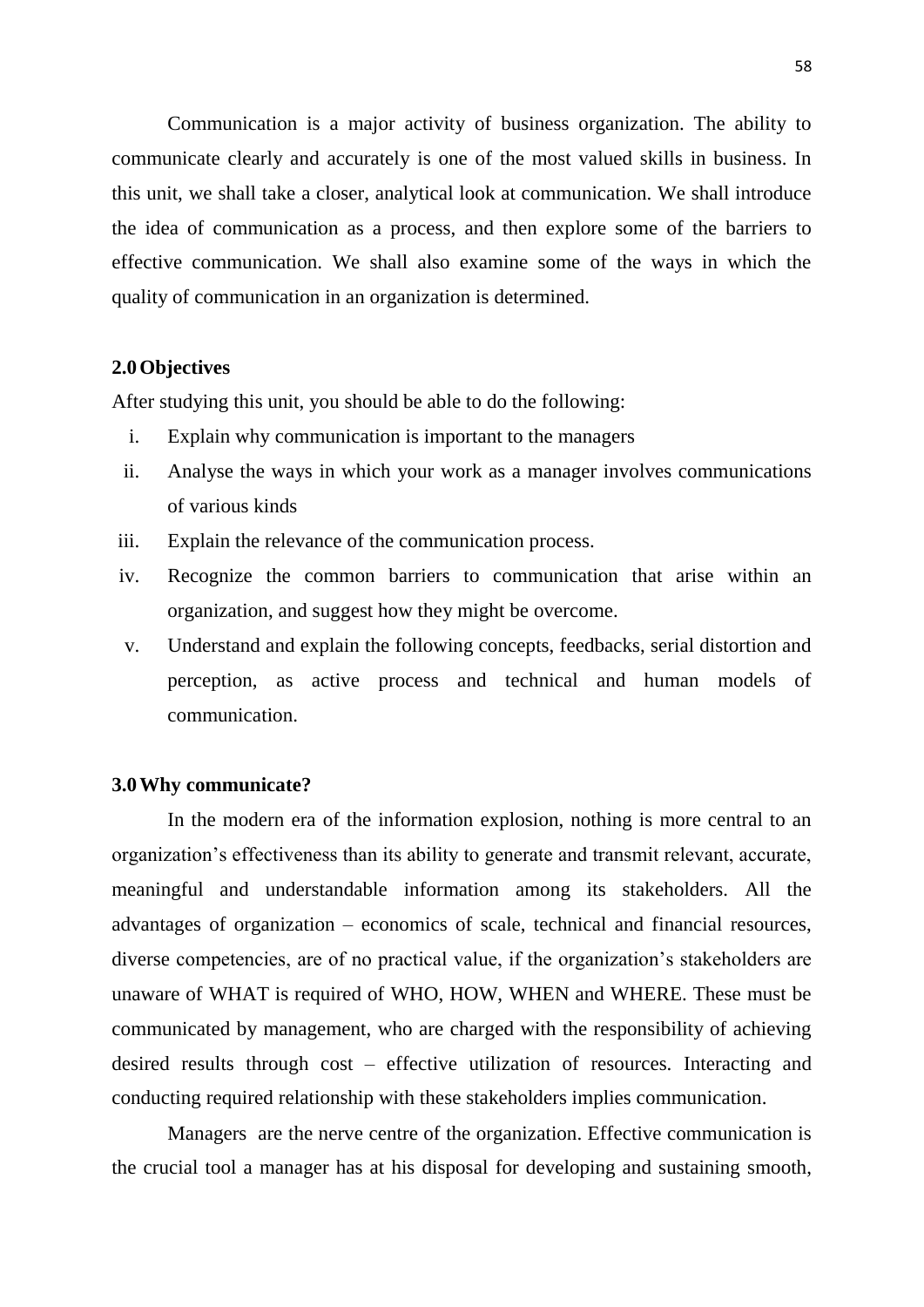functioning work-team, for directing the employees, and for coordinating and controlling their activities towards the accomplishment of corporate goals and objectives, as well as satisfying the aspirations and expectations of employees.

A manager, who wants to successfully accomplish his objectives of managing work and people, occupies many work roles simultaneously, and all the roles demand that the manager is effective in communicating. Executives have estimated that they spend approximately 90 percent of their time communicating form of; reading, writing, speaking, or listening (Lewis, 1980).

Mintzberg (1991), a management guru, confirmed that a sample of the Chief Executive he studied, spent 78% of their working time on verbal communication alone. Of the ten managerial roles, Mintzberg identified communication is of prime importance. For example, let us consider the manager's role as a decision maker, which requires making discriminating choice. Here, the manager would request for data, facts, ideas, reports, opinions and make observations to enable him or her monitor work in progress, control and take appropriate decisions to guide and direct the organization towards the achievement of objectives and targets.

It is through effectiveness in communicating that the manager is able to do the following:

- i. Inform-establish and disseminate information
- ii. Influence-lead, motivate and mobilize
- iii. Activate-direct, instruct and control.

Communication has as its ultimate purpose, the integration of managerial and employee functions. Furthermore, it is through effective communication that managers can perform all the core functions of managing people within the organization.

# **3.1Understanding communication process**

Communication, as we have noted, is the capacity of an individual to communicate ideas and feelings to another individual, and where necessary, to evaluate discriminating response. Effective communication means the success transfer of information, meanings and understanding from a SENDER, RECEIVER. This is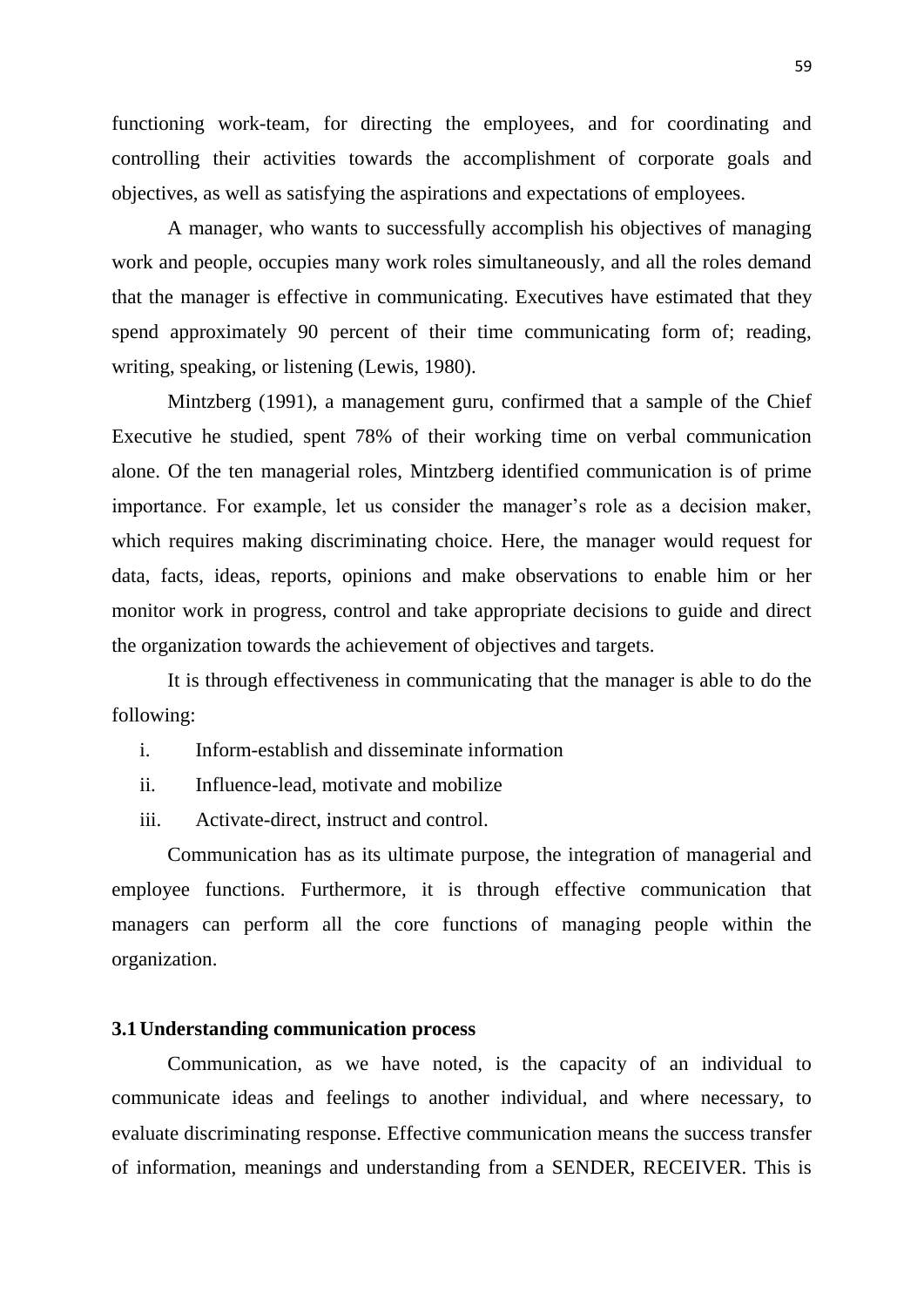usually referred to as a process of imparting ideas, delivering objective, accurate and timely information from a source, receiver through a channel. Figure 1.8 below shows the conventional model of the communication of the communication process.



**Figure 1.8 Conventional model of the communication process** 

What comes out clearly from the above model is the sender, who in the communication process, encodes the message, chooses a channel for transmitting the message so that it can reach the receiver. In other words, the sender sends the message through a channel to receiver, who interprets and deciphers the message, and sends means feedback for the former sender, to in-turn decipher. The ultimate aim the meaningful feedback to be the same as the message "received".

The exchange of information is successful and effective only when the understanding has taken place. Unfortunately, communication results in effective transmission of information for a number of reasons:

- i. If the information is distracted
- ii. If the receiver is unable to interpret or use the information
- iii. If there are other forms of barriers to effective communication.

Feedback is a process of checking and clarification, through a questions and repeating the message to ensure that the encoding, decoding result in mutual understanding of the message. This is an easy but often neglected part of the communication process. The feedback process also draws our attention to the fact that true communication two-way process. The major benefit of the feedback process is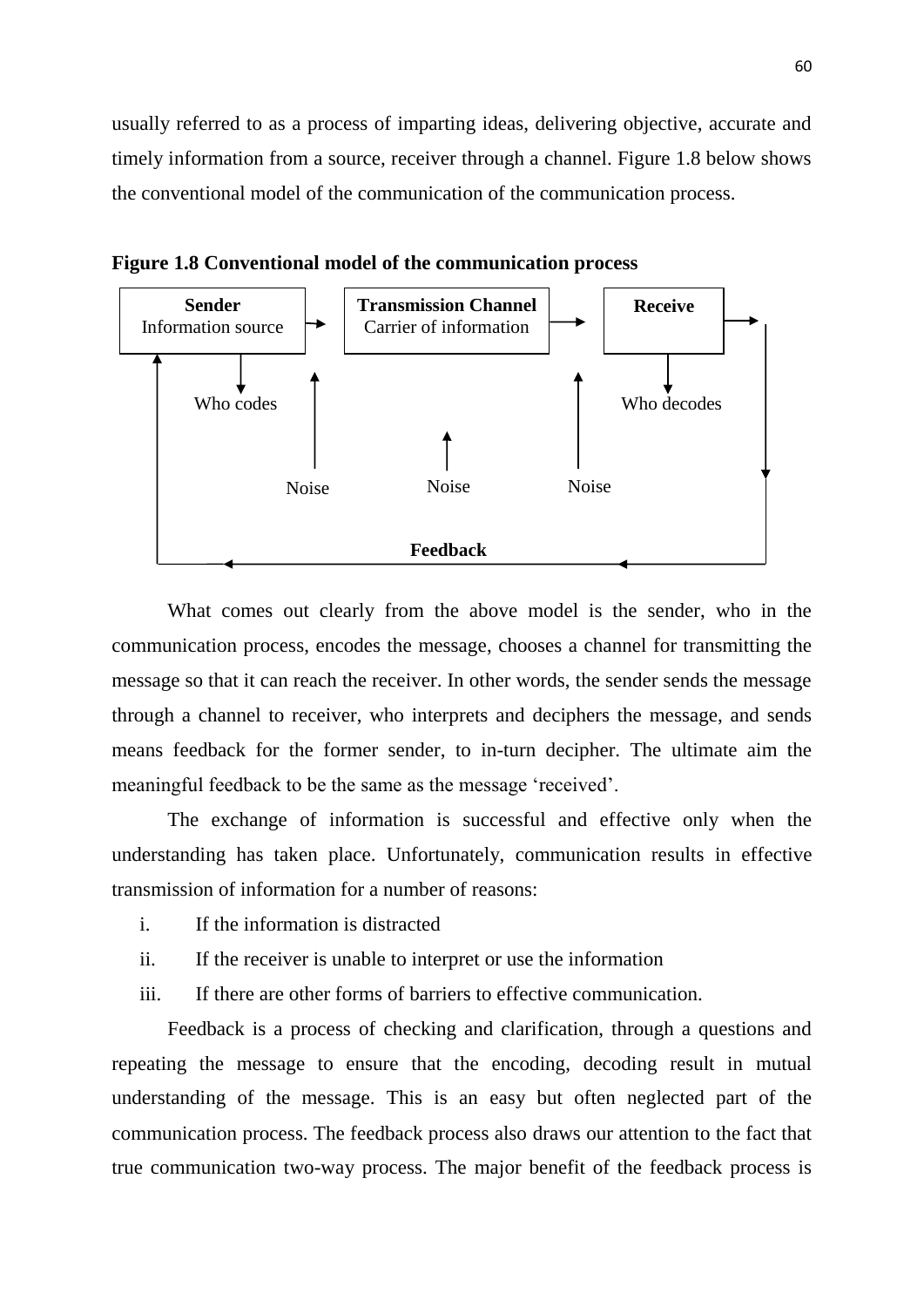that it provides opportunity not only for clarifying the original message, but also for new insights and perspectives on the original ideas, which may then be notified.

#### **3.2Barriers to effective communication**

A number of barriers to effective communication exists in all organizations. These can be classified into two, namely physical or technical, and sociopsychological barriers.

## **3.2.1 Technical and physical barriers**

These barriers are those that can minimize the opportunities for effective communication to occur. These may include, among others:

- i. Poor means of communication such as typing facilities, photocopying, telephone breakdown, poor audio-visual aids, and other related facilities.
- ii. Time constraints that prevent the opportunity to communicate. Most physical barriers are relatively easy to remove, once they are known to exist.

#### **3.2.2 Socio-psychological barriers**

The more difficult sets of barriers are the socio-psychological barriers. These usually arise from perceptual differences of persons in communication relationships. Many of the problems may be the result of attitudes, norms, values and beliefs held by parties. For example, the sender determines what he or she wants to communicate, how to phrase the message which is often influenced by his perception of himself, the image he has of the receiver, and his conception of this role in the organization. What you must be aware of, as a manager, is that the process of communication is an active (not a passive) process. People do not simply encode and decode messages passively, they actively select and interpret them, try to make sense of them, and strive to give expression to their thoughts.

Consider, for example, the sender, who initiates the communication process. The message he intends to communicate is rarely self-evident; it often consists of halfformed thoughts and ideas. To communicate, he has to give expression to those thoughts and ideas by putting them into acceptable words (languages) and symbols.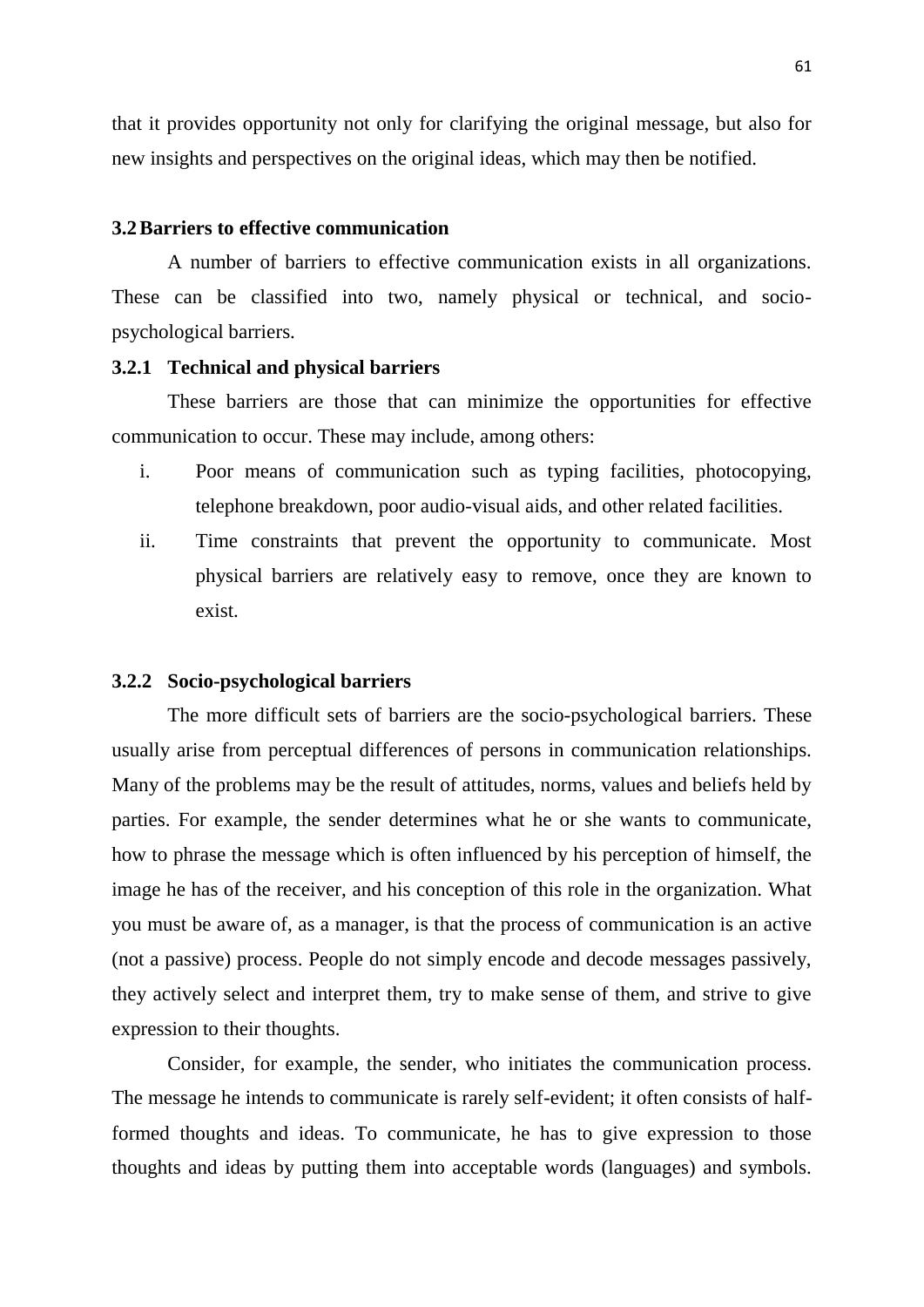This is a complex process, which would require you to choose appropriate language (technical and socially acceptable), the symbol and expression.

As for the receiver, we need to be aware that people do not passively receive messages; they select, filter and interpret them. If people think that a message is unlikely to be interesting or unimportant, they may ignore it altogether. Even when we have decided to concentrate on something, our mind may wander and we may switch our attention to some other things. Each of us, because of our unique background and socialization, develop our own frame of reference, which influences our perception of the world around us, and the way we see and respond to it.

### **3.2.3 Perception**

This is the process by which we actively make sense of the world around us and respond to it, taking in information that is consistent with our frames of reference, and filtering out information that does not fit. If our personalities and perceptions were identified, we would all tend to think alike and communication problems would be rare.

### **3.2.4 Serial distortion**

There is what is commonly referred to as serial distortion process. A common problem in a large organization is that messages often have to travel long distances, and to through several people, before they reach their final destination. When this involves oral communication, the chances are that the message received would be somewhat different from the original message-because everyone involved in receiving and transmitting it will inevitably add their own interpretation. In what ways can messages be so distorted?

- a. Particular points in the message may be highlighted, that is to say, given an increased prominence and importance.
- b. New information may be added (or subtracted) to make the message sound more interesting and palatable.
- i. Certain details may be modified to suit either the receiver or the sender.
- ii. The order of the events may be altered- often done to make the message seem more logical, but it can affect the accuracy.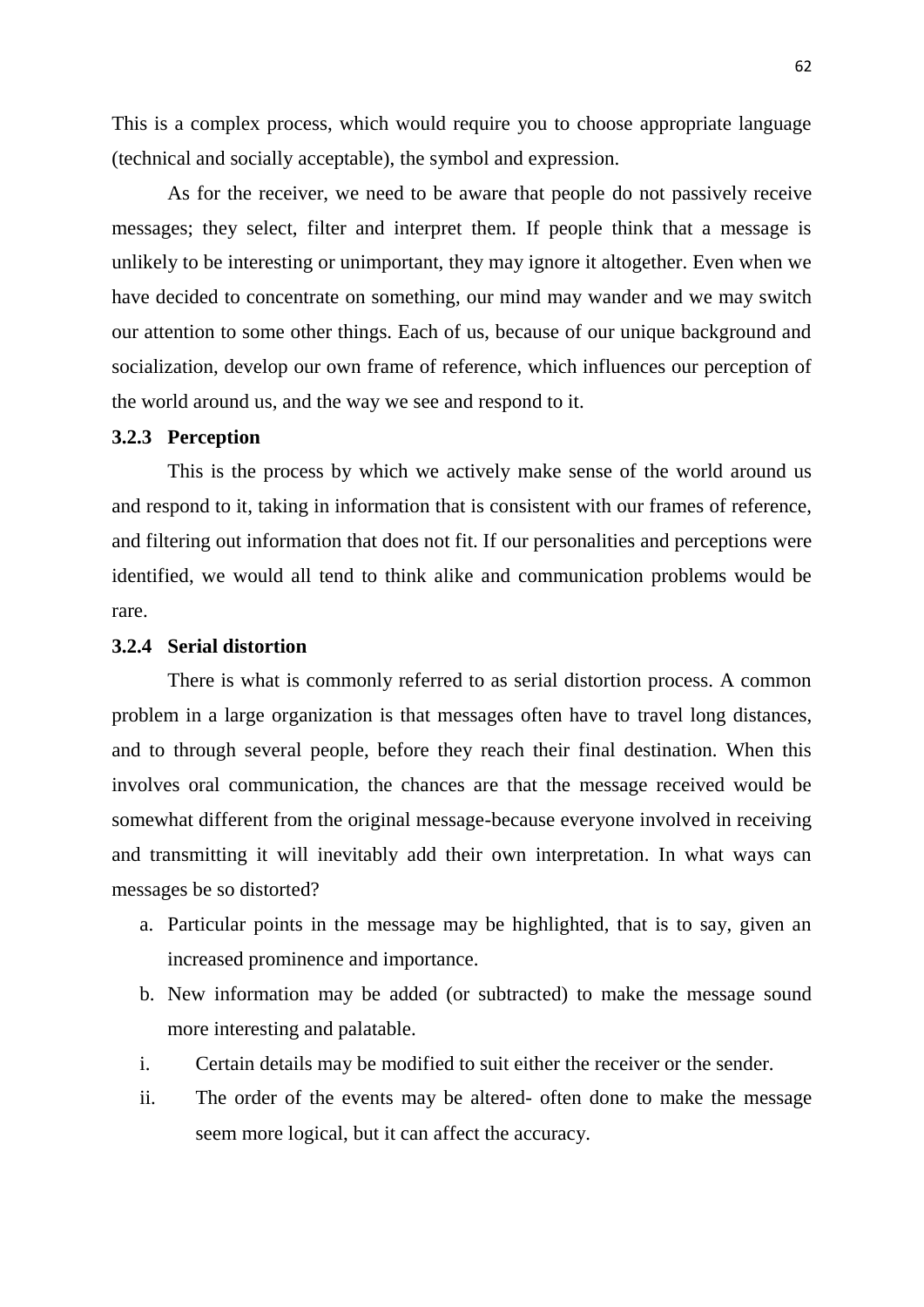iii. Gaps may be filled-in to make sense of the message, and make it sound more credible.

Sometimes, these distortions are deliberate. People may decide that a particular message reflects badly on them, or they may want to withhold it from others in order to exercise their own power. We must bear in mind that information can rapidly assume a political perspective in an organization. Often, however, the intention may not be malicious. It is simply that as we decide, interpret and decode any message we convey, and the more stages it passes through, the more room there is for distortion.

As a form of summary of the many ways distortions can block effectiveness in the communication process, table 1.9 on 50 provides a picture of the major phrases and possible barriers to effective communication.

| <b>Barriers</b>                       | <b>Sender</b>                        | <b>Recipient</b>                |
|---------------------------------------|--------------------------------------|---------------------------------|
| <b>Barriers</b><br>sending<br>in<br>a | Inadequate information; pre-         |                                 |
| messages                              | judgment about<br>recipient,         |                                 |
|                                       | language                             |                                 |
| Barriers to reception                 |                                      | Needs and anxieties; beliefs    |
|                                       |                                      | and values, attitudes<br>and    |
|                                       |                                      | opinions exploitations<br>and   |
|                                       |                                      | prejudices                      |
| Barriers to understanding             | technical<br><b>Semantics</b><br>and | Poor<br>(concentration)         |
|                                       | lack<br>jargons;<br>of               | listening<br>abilities;<br>pre- |
|                                       | communication skills                 | judgment                        |
| Barriers to acceptance                | Personal<br>characteristics,         | opinion,<br>Attitude,<br>pre-   |
|                                       | dissonant behaviour, attitude        | judgment, beliefs, values,      |
|                                       | and opinions, beliefs and            | frame of reference previous     |
|                                       | values                               | experience                      |
| Barriers to acceptance                | Memory and retention level           | Personal characteristics; level |
|                                       | of acceptance                        | of acceptance; flexibility for  |
|                                       |                                      | change                          |

|  |  |  |  |  |  | Table 1.9 Major barriers to effective communication |
|--|--|--|--|--|--|-----------------------------------------------------|
|--|--|--|--|--|--|-----------------------------------------------------|

**Source:** Torrington & Chapman, 2017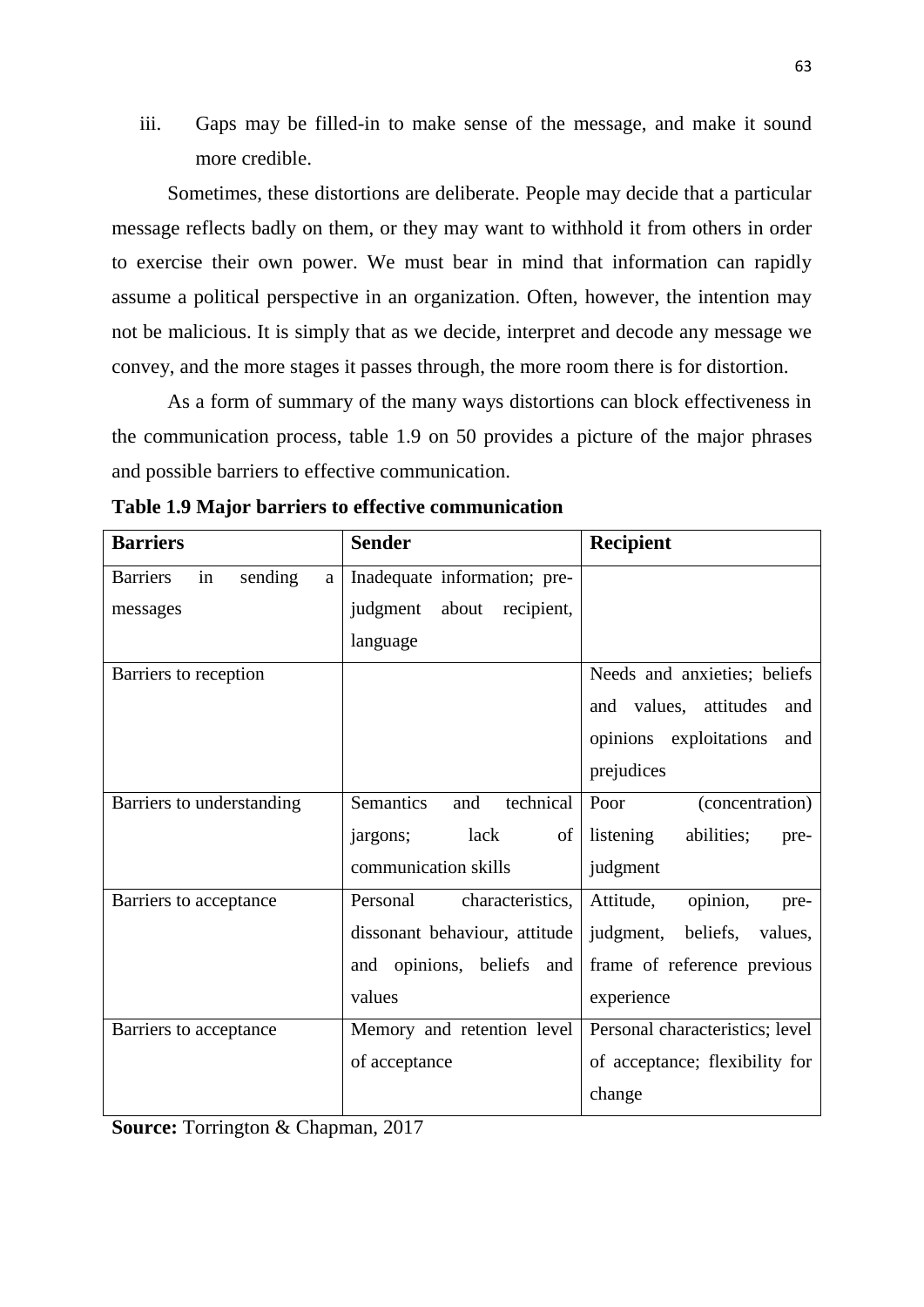### **3.3 The communication climate**

Why is it that communication often seems to flow more smoothly within some groups of people than others? One reason is that the prevailing communication climate directly influences the extent to which communication is a positive or negative force in an organization. An open or supportive communications climate promotes cooperative working relationships and is therefore conducive to effective information gathering and transfers. A closed and defensive communication climate has the opposite effect.

Communication climate is not something that exists beyond the people who work together in the organization; it reflects the skills and dispositions that people bring to the work situation and modified by their interactions and experiences in the organization. A conducive communication climate has to be created and nurtured by management.

### **3.3.1 The open supportive communication climate**

It has long been observed that people are more likely to have a sense of worth and importance, and feel free to speak without fear of reprisal, in an open and supportive environment. This kind of situation promotes an understanding of what each team members wants to accomplish, and also encourages working together towards common goals.

Supportiveness is communicated most clearly with the following kinds of response.

- i. **Descriptive response:** statements that are informative rather than evaluative.
- ii. **Solution-oriented response:** a focus on problem-solving, rather than an emphasis on what cannot be done.
- iii. **Open and honest response:** even if criticisin is expressed, there are few hidden messages; the aim is to help and improve.
- iv. **Caring response:** puts an emphasis on empathy and understanding
- v. **Equalitarian response:** communication that values everyone regardless of their role or status.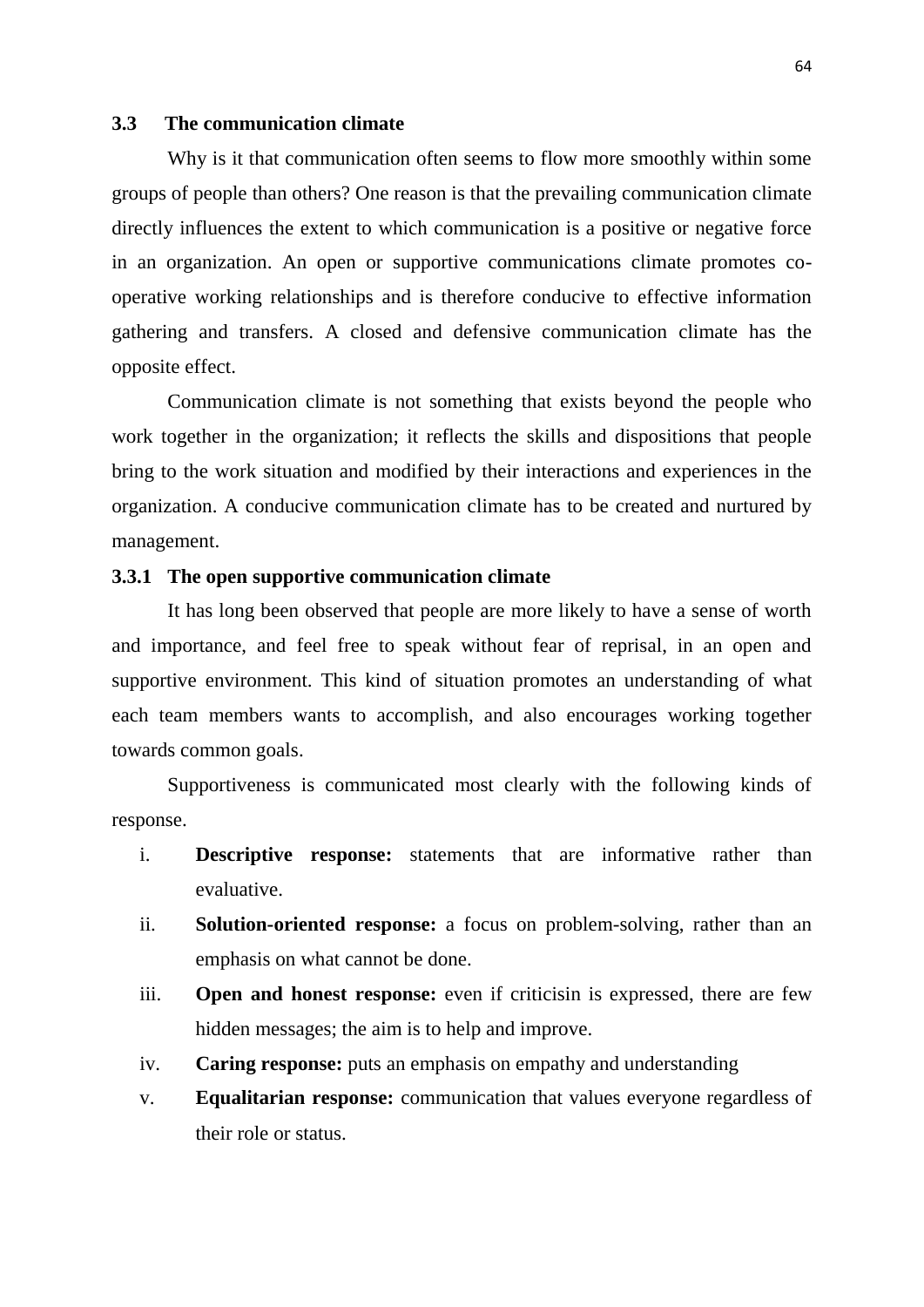- vi. **Forgiving response:** recognizing the inevitability of error of misjudgments, and the likelihood of taking action to minimize repetition.
- vii. **Feedback response:** these are seen as a positive and essential part of maintaining good working relationships and high levels of performance.

Management style is a critical factor in determining whether the communication climate is open and supportive. If there is a history of suggestions being welcomed and acted upon, mistakes being used as an opportunity to learn, crises being dealt with in an even-handed way then staff are more likely to be open in their communications. They will feel trusted, secure and confident in their jobs and in the organization as whole. Effective team-working, flexibility and a sense of involvement – a contribute to (and benefit from) an open and supportive climate.

### **3.3.2 The closed, communication climate**

Effective communication is one of the first casualties in a closed and defective work environment. When the environment is highly "political" competition for approval, promotion or resources is invariably high on the hidden agenda. In this kind of environment, "information is power". People often become very possessive and territorial about the information to which they have access. Control is maintained through the suppression of open forms of communications. Information is given or withhold to reinforce, person's position rather than to contribute to effective working.

Communication behaviours that are likely to predominate in a close communications environment have been found to include the followings:

- i. **Judgment behaviour:** people are explicitly expected to conform to certain types of behaviour and to inhibit or change attitudes and behaviours that are inconsistent with the norm.
- ii. **Deceptive behaviour:** messages tend to hold a hidden meaning, or are expressed insincerely or in a manipulative way.
- iii. **Non-caring behaviour:** communications tend to be detached and impersonal, and show little concern for others.
- iv. **Superior behaviour:** people"s ways of interacting with each other tend to emphasize their differences in status, skills or understanding.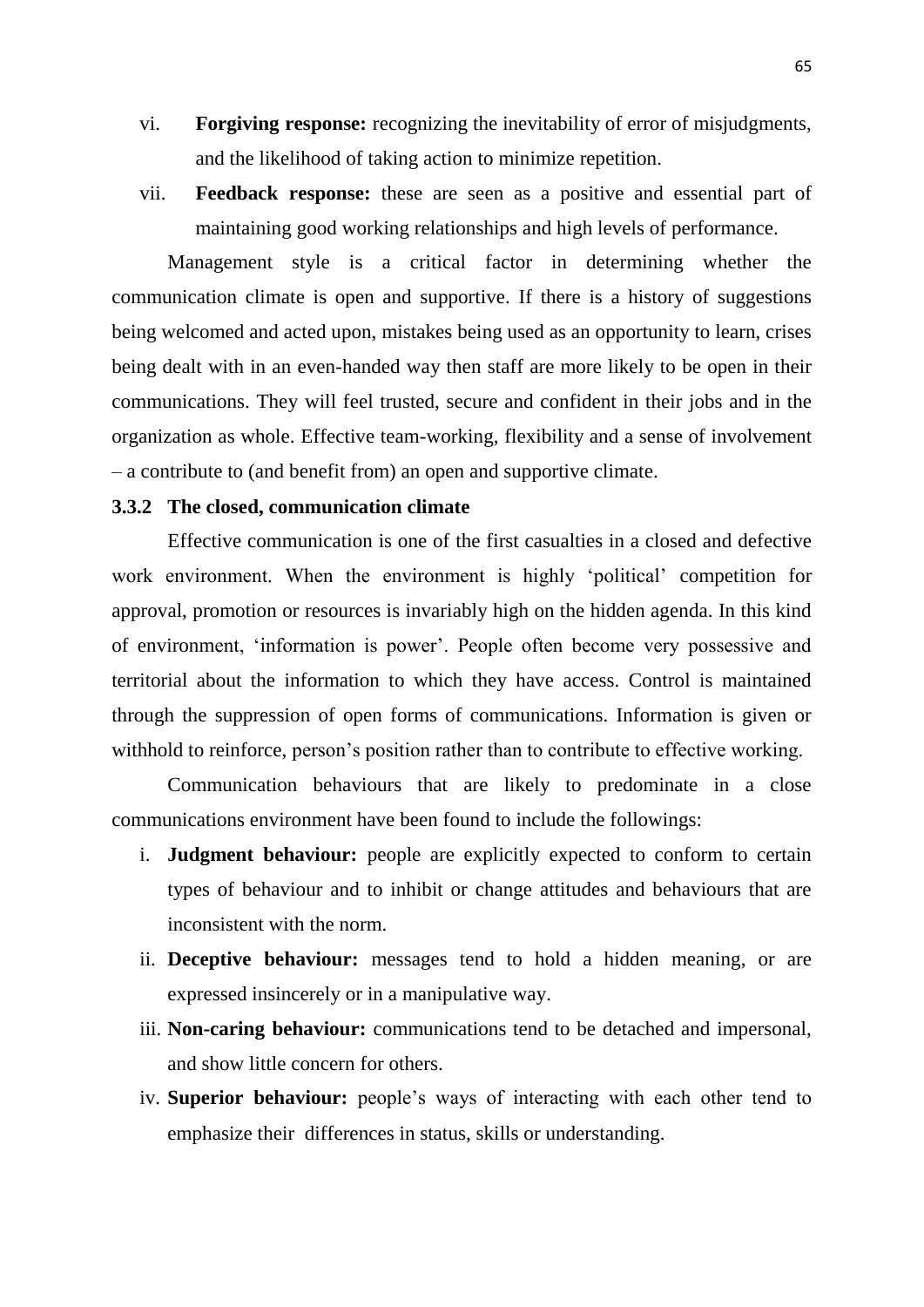- v. **Dogmatic behaviour:** there is little discussion and an unwillingness to accept other points of views or to compromise.
- vi. **Hostile behaviour:** there is a predominantly negative approach, which places little importance on the needs of others.

Effective managerial communication, in these circumstances, tend to breakdown to such an extent that the interaction between individuals is minimal; certain topics are simply not discussed and verbal aggression becomes more commonplace. Communication still exists, but it can easily become defensive and covert.

#### **4.0Conclusion**

An important way to achieve behavioural effectiveness in the workplace is to communicate effectively. Effective communication is one of the major ingredients of the manager"s job. It involves a process of passing information and understanding from a sender to a receiver. Managing communication involves understanding the numerous barriers to effective communication and knowing how to overcome them. The unit examined some of the barriers that arise from time to time, and also introduced a number of ways to underline the communication culture.

#### **5.0Summary**

Communication is what all managers spend most of their working day doing as the "nerve" centre of the organization. It is a major part of their role. In particular, communication is about people in an organization. It is essential to the main function of management – managing people. Communication cannot take place outside a network of people encoding, transmitting, decoding and interpreting information.

As we shall find in subsequent units of the course, effective communication is integral and supportive of each of the core functions of managing people in organizations.

#### **6.0Tutor-Marked Assignment**

What is the value of effective communication skills in the workplace?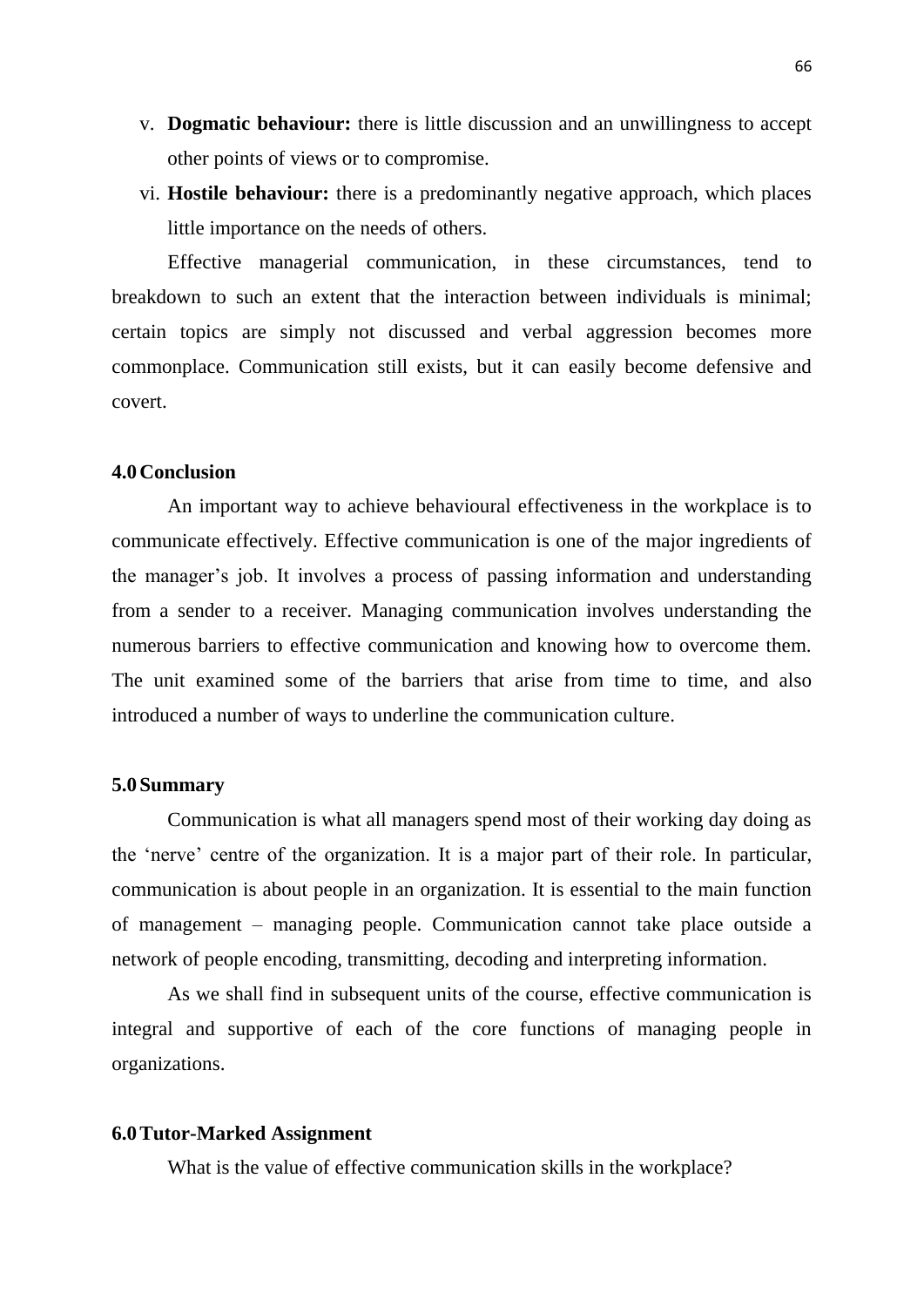#### **7.0Reference and other resources**

Lewis, P.V. (1980) *Organizational Communication: Essence of effective*  Management? 2<sup>nd</sup> Ed. Grid Publishing, Ohio.

Majors, R.E. (1990) *Business communication,* Harper and Row Publishers, NY.

- Material was drawn from the Open University course B800 book 6: Managing People: *A wider view,* Session 2. Communication.
- Mintzberg, H. (1975) *The Manager's job: Folklore and Facts,* Havard Business Review, July-August, pp. 49-61.
- Mintzberg, H. (1975) *The Manager's job: Folklore and Facts,* Prentice Hall, Englewood, Cliffs, NJ.
- Oribabor, P. (2000) *Effective communication: A tool for successful management* in Oribabor, P.E. and Ogunbanjo O.A. Ed, *Introduction to industrial Sociology,*  O.A.U. Press Ltd., Ile-Ife.

Torrington, D. and Chapman, J. (1979) *Personnel Management,* Prentice Hall, N.J.

### **UNIT 10: MANAGING PERFORMANCE**

- 1.0 Introduction
- 2.0 Objectives
- 3.0 What is performance management?
- 3.1 Performance management system
- 3.2 Measuring performance
- 3.2.1 Objective measures
- 3.2.2 Subjective measures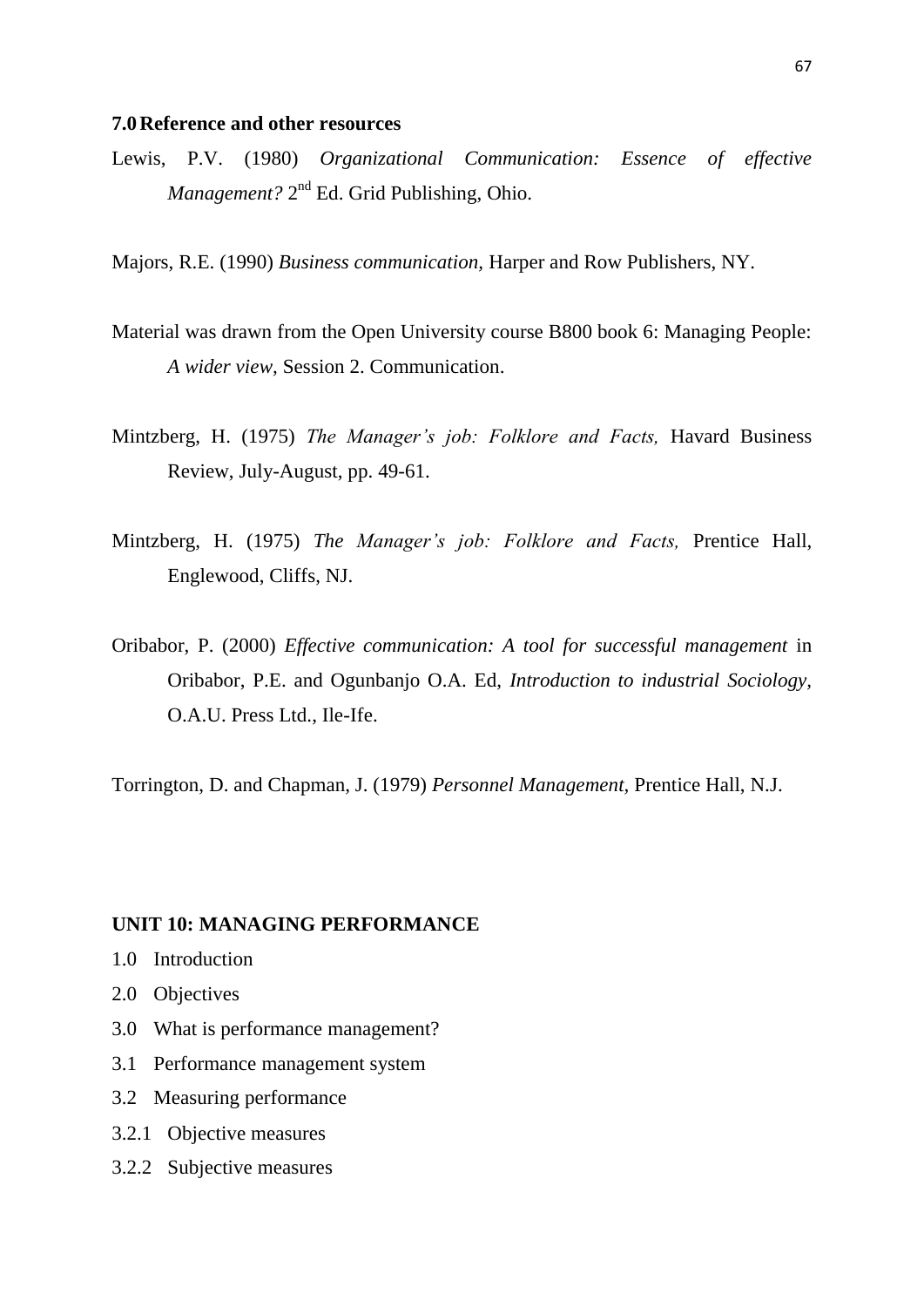- 3.3 Taking appropriate action
- 3.3.1 Continuing unchanged
- 3.3.2 Correcting performance
- 3.3.3 Revising the standard
- 4.0 Conclusion
- 5.0 Summary
- 6.0 Tutor-Marked Assignment
- 7.0 References and other resources

## **1.0 Introduction**

In an earlier unit on the staffing process, we looked at the first process in the series of processes involved in bringing people into the organization. Of course, the interest of managers in a new employee does not stop, once the induction process is complete. Since employees are employed in order to contribute to the organization"s objectives, there must be systems in place for assessing the contribution and promoting high performance. Several tools have been designed to achieve this objective. They include, setting targets, monitoring performance, managing rewards and developing people, these activities are sometimes grouped together under the concept managing performance.

In this unit, we shall examine some of the key issues in managing performance. The aim is to attempt to produce a broad conceptual framework for a discussion of staff performance appraisal in subsequent units.

### **2.0Objectives**

At the end of this unit, you should be able to do the following:

- i. Discuss performance management as a core function of human resource management
- ii. Describe and understand the control loop as a useful framework for thinking about the management of performance
- iii. Contribute meaningfully to standard setting processes and the monitoring of performance relative to set standards.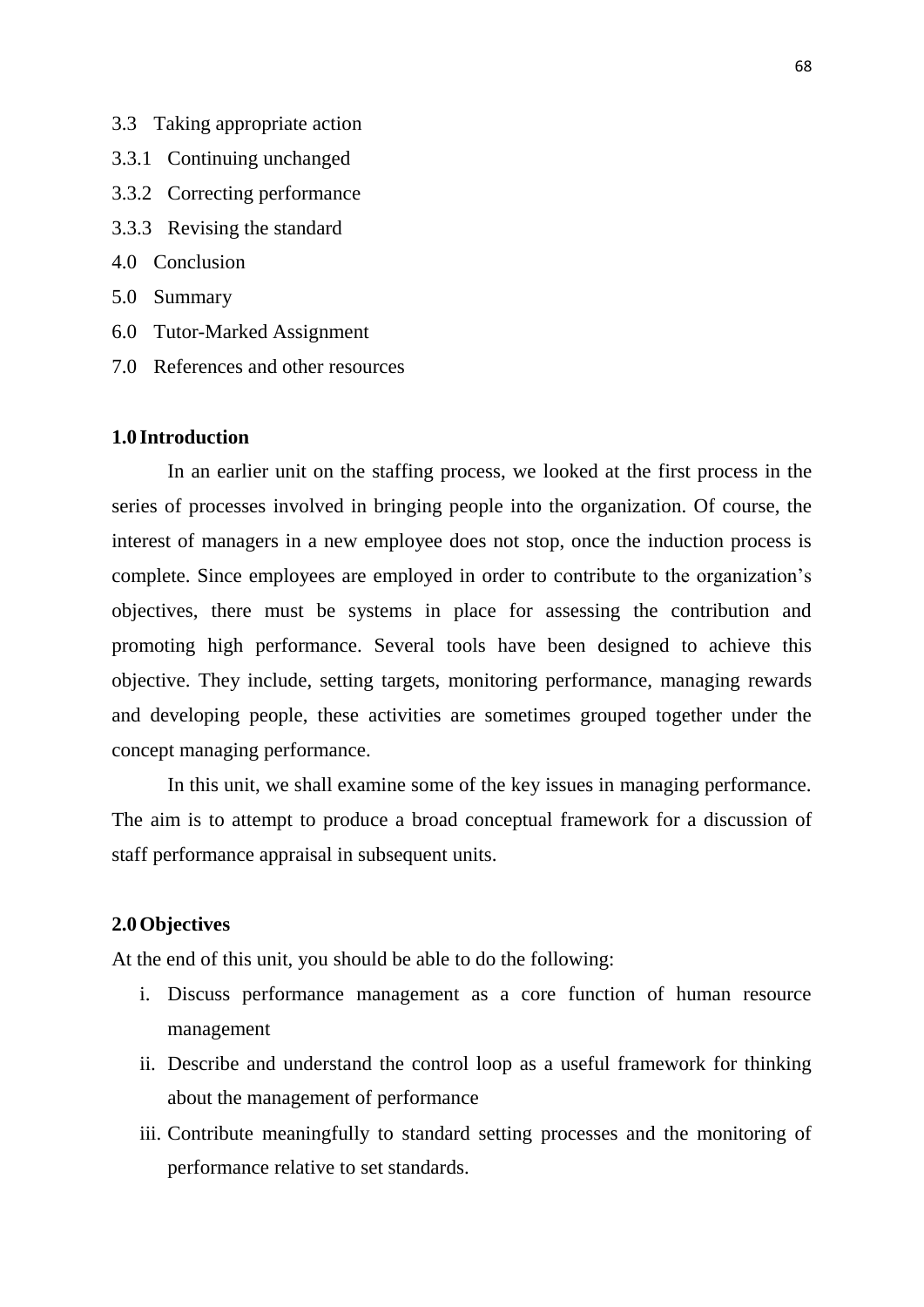



This analysis of performance management assumes that management is, in essence, a rational activity. From this perspective, performance management and appraisal can be seen as part of a range of mechanisms by which management seeks to exert control.

#### *Activity*

What do you consider as the main features of a PMS? List and attempt a brief description of them.

Management, when thought of as a rational activity assumes implicitly that:

- i. An organization's goals can be expressed in terms clear enough, that they can be used to construct actual policies, standards and targets;
- ii. It is possible to measure or at least estimate reliably, the extent to which an individuals or a group is helping to achieve these standards and targets.
- iii. Human performance can be analysed as a series of interlocking causes and effects.
- iv. This series can be managed in other words, poorly performing parts of the chain can be "repaired" or at least "improved" by the action of "managers".

How realistic is this rational model of performance in real work situation? It is important that individuals have their performance monitored, for reasons other than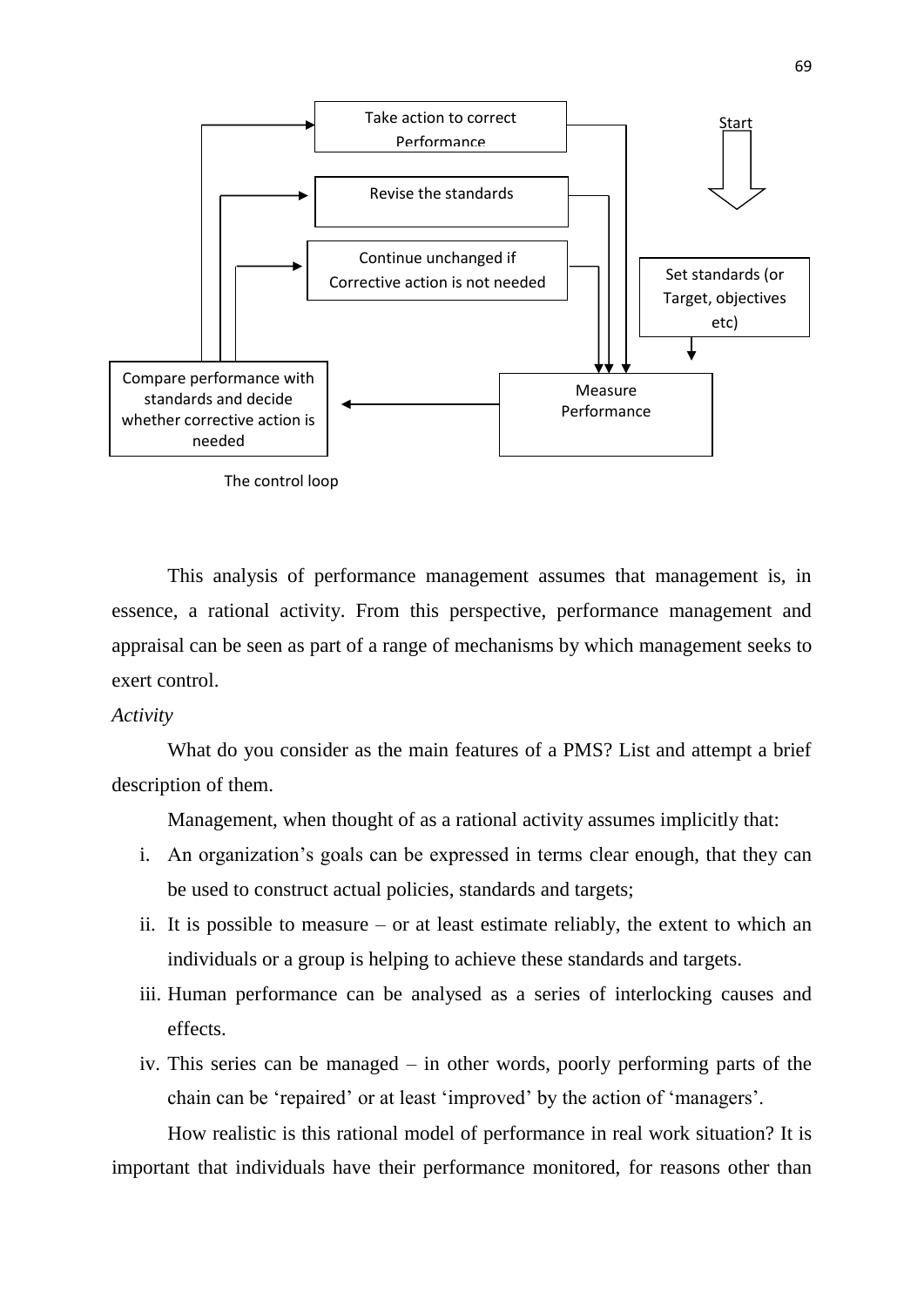those associated with control. Individuals feel more secure and valued, when they receive constructive feedback from their manager, on how they have performed. This process will happen during day-to-day management, individual review sessions or appraisal. The emphasis is placed on encouraging high performance overall, rather than on control loop-style management, related to individual tasks carried out in pursuance of particular plans.

In the context of managing performance, one of the theoretical bases of the control loop is goal-setting theory, which was first put forward by Edwin Locke (1981). He argued that goals pursued by employees can play an important role in motivating superior performance. In aiming to achieve goals, people examine the consequences of their behaviour. If they think their current behaviour will not allow them to achieve their goals, they will either modify their behaviour or choose different goals. If managers can intervene to set goals, in such a way that the individuals think the organization"s aims are worth achieving, then they should improve their staff"s performance.

There are many reasons why the day-to-day control of human resources is more 'messy' than the rationalist model of performance. First, very few managers are able to identify and articulate clear strategic objectives. Often, there may be too many objectives, and some of them may even be mutually contradictory, or competing. If the organization is unable to set out explicitly its strategy, it is unlikely to be able to carry out the next step which is to identify particular dimensions of performance, that are most likely to achieve its goals (Mabey et al 2001).

Second, objectives may be changing so fast that any attempt to base a system of performance on them would be useless. Even when the objectives are relatively stable, the standards to be attained and maintained may not be so clearly specified. For example, how do you satisfactorily measure increasing customer satisfaction? Another danger lies in assuming that the manger has to be involved in the error correction process. In many cases, it will be sufficient to feed back information to the employee who will then be able to correct performance without the need for managerial intervention. Also, if corrective action is needed, it will not always be clear what is appropriate, nor will the results of an action be totally predictable.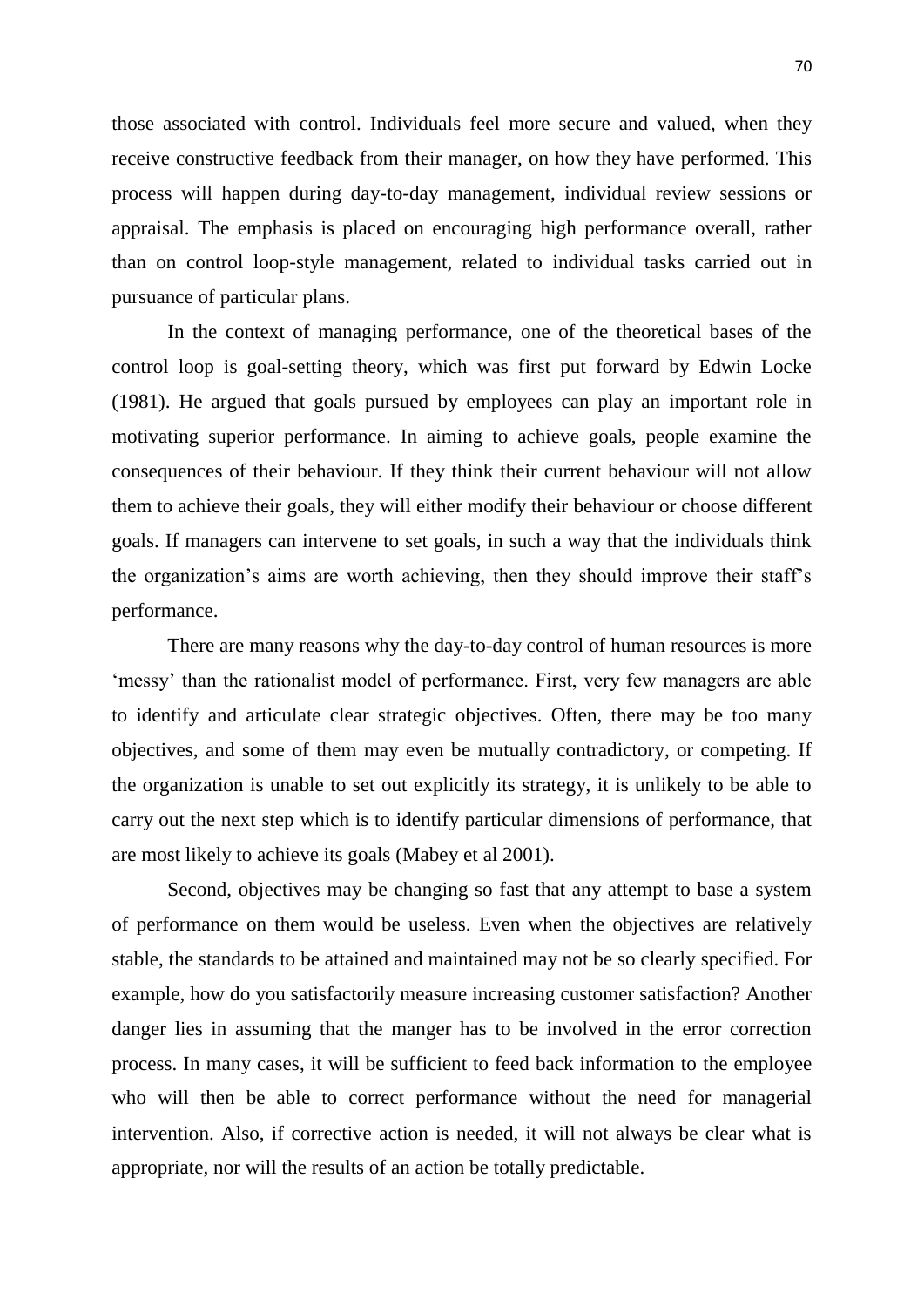#### *Activity*

List the most common means of monitoring and measuring performance you know of and identify the strengths and weaknesses of each one.

#### **3.0What is performance management?**

# **3.1Performance management system**

# **3.2Measuring performance**

One of the key implications of the control loop as a metaphor for managing human resource is that there should be standards against which an individual can be assessed. This raises the issue of measurement, and there are essentially two types: Objective measures (based on independently verifiable data) and Subjective measures (based on human judgment).

### **3.2.1 Objective measures**

These are usually numerical measures of how well an individual or a group is meeting the main objectives set. They might specify targets, such as timescales and deadline, quantities, costs and resource usage.

For example, many organizations will have financial health as one of their objectives, and so monitor their financial performance regularly. Organizations also generate a whole range of quantitative data such as sale figures, output, productivity, absenteeism.

#### **3.2.2 Subjective measures**

Not all aspects of performance can be easily measured and quantified. As a result, subjective measures of performance are made in all organizations. Many aspects of performance identified for inclusion in a performance management system may, if they are to be assessed at all, rely not on quantitative measures, but on qualitative judgments. Most people will have a complex picture of the ability and performance of their colleagues, which is based only in part on formal results. These subjective judgment may be useful in deciding who to promote within a department, for example, in other words, if subjective assessments are well designed and thoroughly audited, they may offer a more accurate gauge of performance than many objective measures. The challenge for a performance management system according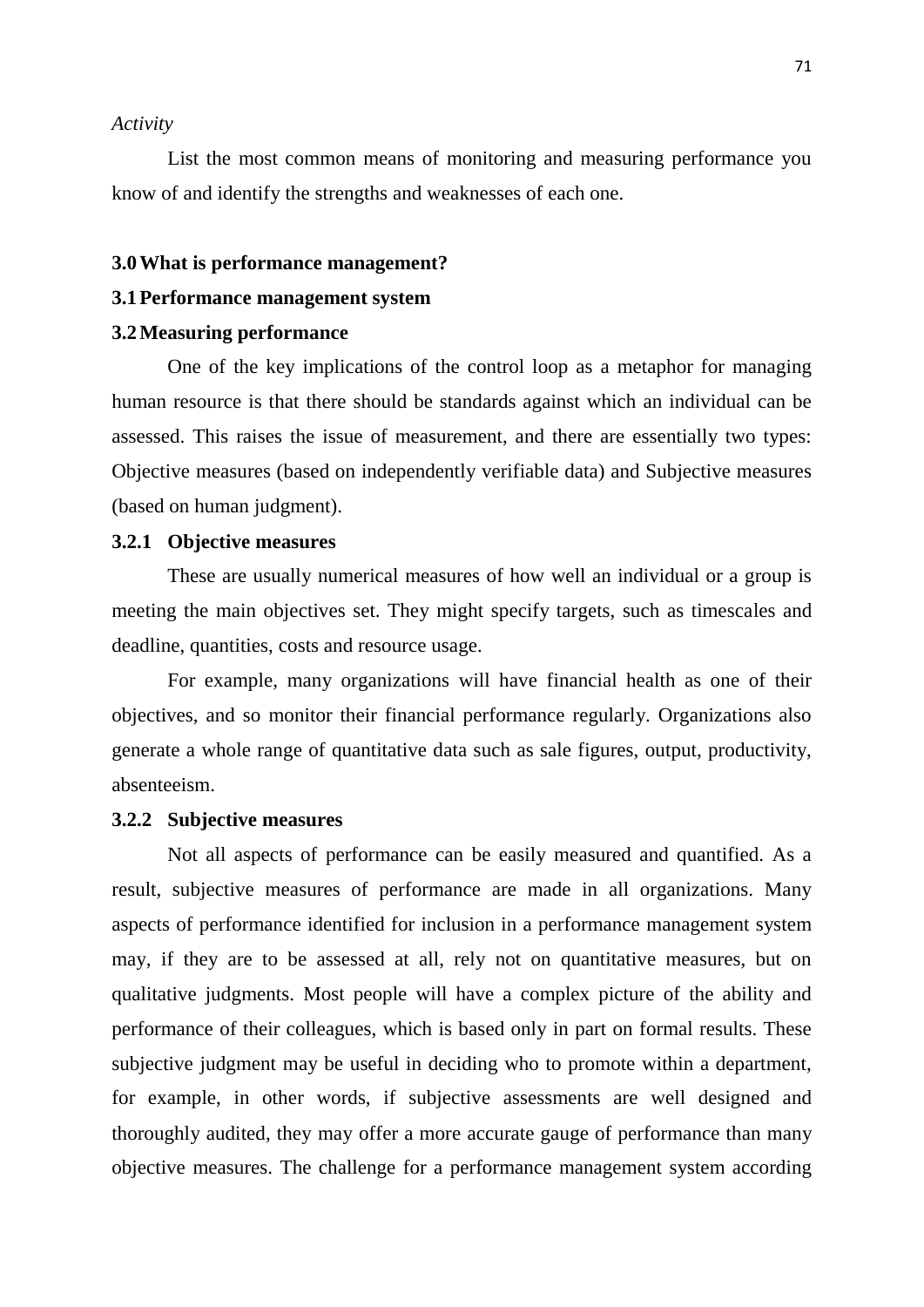to Mabey et al (2001) is that its procedures should be auditable, so that it can be verified that the measures are being used fairly and effectively. This tends to result in a move of formalize the process of subjective performance measurement. The most common way in which this is carried out is via a system of appraisal. A detailed discussion of appraisal system is taken up in a subsequent unit.

# *Activity*

Make a note of two aspects of your own work, in your organization, which you could easily measure; assess your won performance against specific targets.

*Who set these targets?*

*Are they realistic and achievable?*

# **3.3Taking appropriate action**

Ensuring effective control demands that appropriate action is taken when there is a difference (good or bad) between planned and actual performance. Three options are generally possible as demonstrated earlier in the control loop:

- i. Continuing unchanged
- ii. Taking action to correct or improve performance
- iii. Revising the standard, in reality, you may respond to a problem with a mixture of all three.

### **3.3.1 Continuing unchanged**

This option is less straight forward than might appear. Perhaps your monitoring suggests that not only is an individual not likely to meet his or her targets, but also there are reasons why the best option might be to avoid taking corrective action. For example, it might be that the gap is so insignificant that you might have to delay intervening and allowing more time to establish reasons for the observed disparity,

# **3.3.2 Correcting performance**

This option might involve insisting that the work is done again or improved, getting directly involved yourself to resolve difficulties, arranging additional training for staff or any other form of appropriate, corrective action. Whenever you have to take any corrective action, think critically about what it is you are correcting. There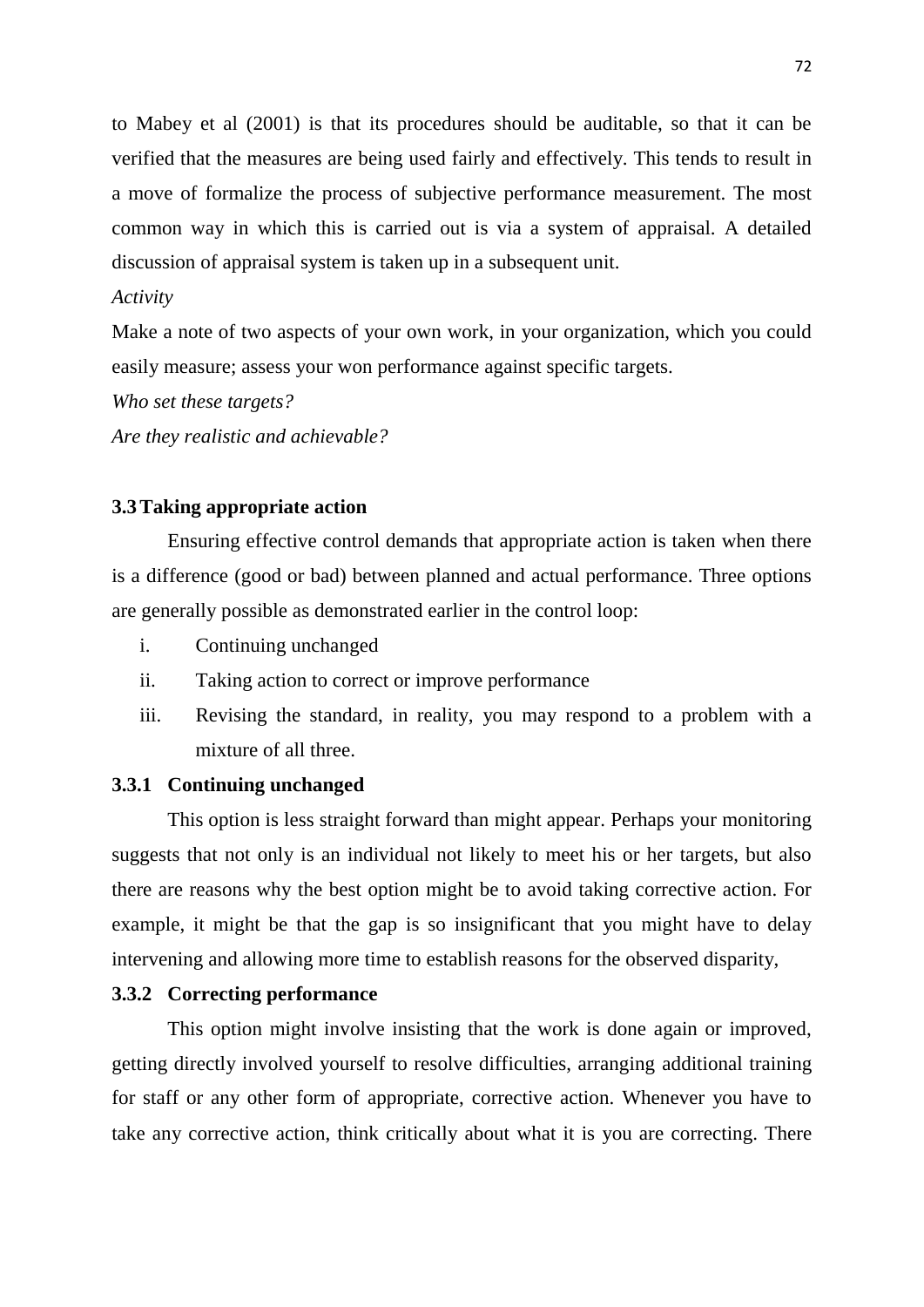may, of course, be occasions when you have no choice but to cure the effect while seeking the cause.

On some occasions, discipline must be enforced to ensure that standards are not compromised, undermined or ignored. In dealing with this type of situation, you will need to take into account other aspects of the social aspects of work, including leadership, motivation, power, conflict and disciplinary procedures.

# **3.3.3 Revising the standard**

The standard or target may need revision when a standard is exceeded. Do not simply raise the standards as a "reward". Where you feel that the standard is unrealistic and should be revised, it is important to consider whether you will cause more problems by changing than by holding firm. For example, by changing would you:

- i. Encourage people to ignore any future standards (or targets) you set?
- ii. Remove a good incentive, even if the standard (or target) cannot quite be achieved?
- iii. Make those who have really exerted themselves feel it was a waste of effort?
- iv. Be setting no more realistic standards (or target) than you had before?
- v. Engender a feeling of failure?

These are crucial points to consider before embarking on taking decisions on revising set standards. Their consideration may also help you to decide that the original standard (or objective) was not appropriate and needs modifying. The conclusion one can make from the above discussion is that continuous improvement of performance will only happen, if individuals are able to make a realistic assessment of their performance, and modify their targets and plans, if they are no longer appropriate or effective.

### **4.0Conclusion**

In this unit, we have discussed what performance management system is all about, and utilized the concept of the control loop framework to show how performance management can be carried out in theory. The detailed steps involved as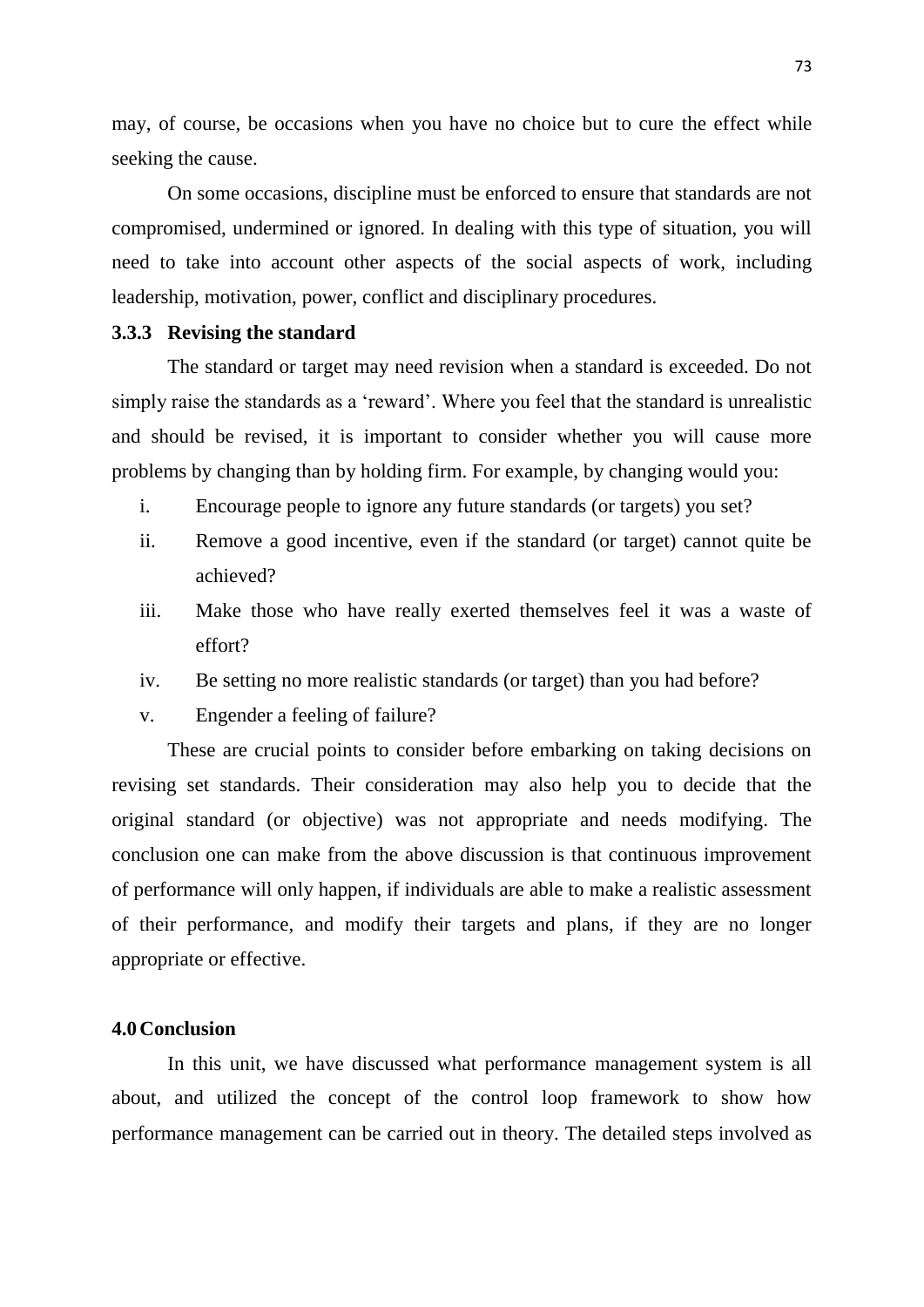well as the problems involved in the practical application of the framework have been described and discussed.

#### **5.0Summary**

Performance monitoring and management are designed to encourage managers and individuals to work and organize their behaviour in such a way that they help the organization achieve its goals and objectives. A useful framework through which to approach the problem is framework that involves setting individual or group standards, measuring performance, applying corrective action where appropriate, and revising the objectives where necessary. The feasibility of this framework is still open to debates. The performance management framework, however, provides a theoretical backcloth for meaningful discussion of performance appraisal system.

### **6.0Tutor-Marked Assignment**

List and briefly discuss four main operational imperatives of PAS

### **7.0References and other resources**

- The unit draws material from the Open University (UK) B800 People Book 5 (Managing Performance).
- Alo. O. (1999), *Human Resource Management in Nigeria,* Business & Institutional Support Associates Ltd, Lagos.

Armstrong, M. (1994), *Personnel Management,* Kogan Page, London.

- Locke, E.A. et al (1981), 'Goal setting and Task Performance 1969-1981', *Psychological Bulletin,* Vol. 90, pp. 125-52.
- Mabey, C.; G. Solomon & J. Storey (2001), *Human Resource Management. A Strategic Introduction,* Blackwell, Oxford.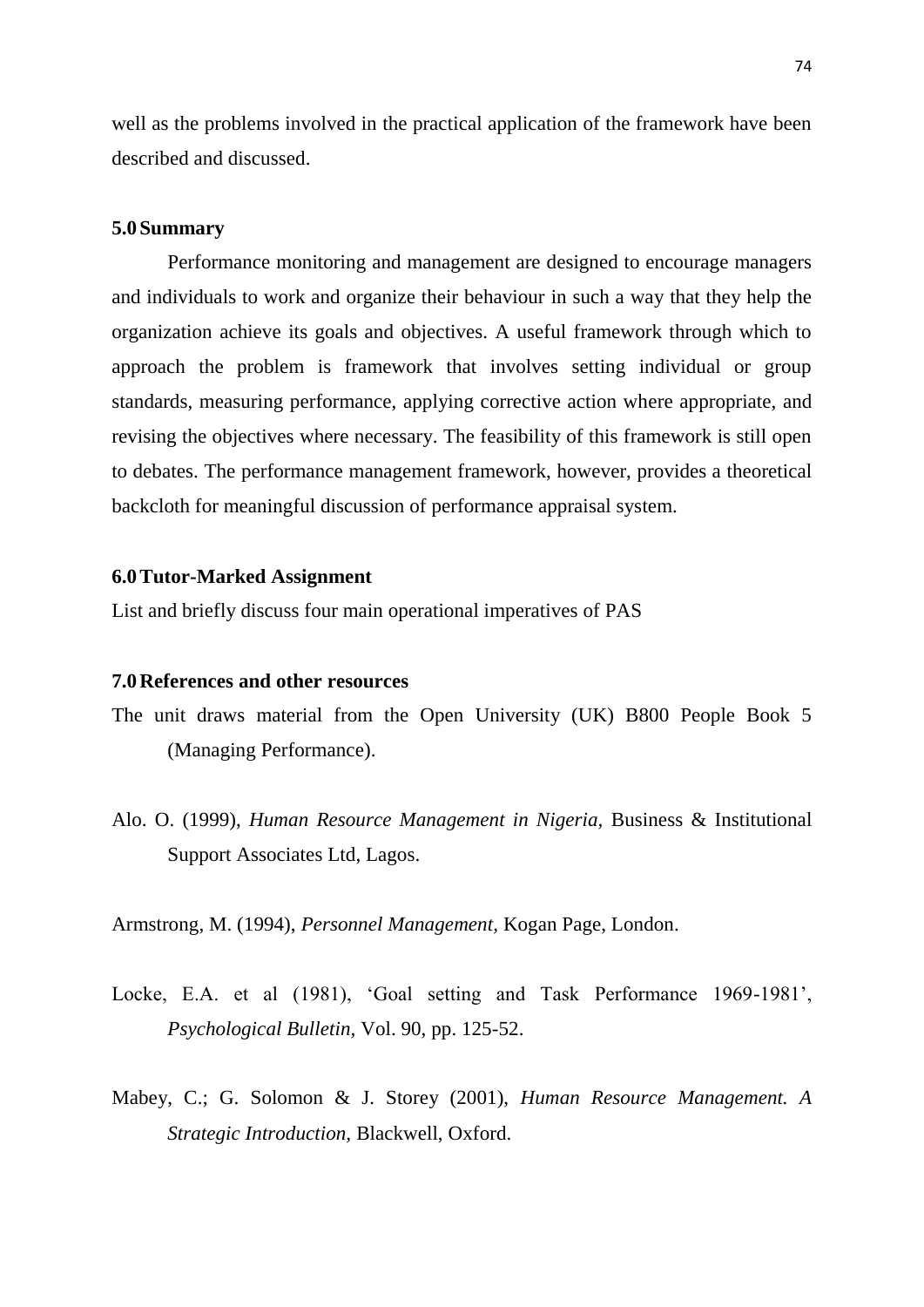### **UNIT 11: MOTIVATION OF EMPLOYEES AT WORK**

- 1.0 Introduction
- 2.0 Objectives
- 3.0 What is motivation?
- 3.1 Forms of motivation
- 3.1.1 Fear of motivation
- 3.1.2 Financial incentives
- 3.1.3 Advancement motivation
- 3.1.4 Affiliate motivation
- 3.1.5 Competence motivation
- 3.2 The use of theories of motivation
- 3.2.1 Abraham Maslow
- 3.2.2 Herzberg"s tow factor theory
- 3.2.3 Mclleland"s learned needs theory
- 3.2.3 Vroom"s expectancy theory
- 3.3 Motivation: implication for management
- 4.0 Conclusion
- 5.0 Summary
- 6.0 Tutor-Marked Assignment
- 7.0 References and other resources

### **1.0 Introduction**

"You either do it my way or you"re fired". This type of motivation may have worked at the turn of the century, but today, many employees would tell their supervisor to 'take job and shove it'. Today's 'new breed' of employees don't respond to "traditional" values that might have motivated employees twenty or thirty years ago. Employees in today"s organizations are better educated, more highly skilled, and work with more advanced technology. They have significantly higher expectations, which create difficult challenges for managers.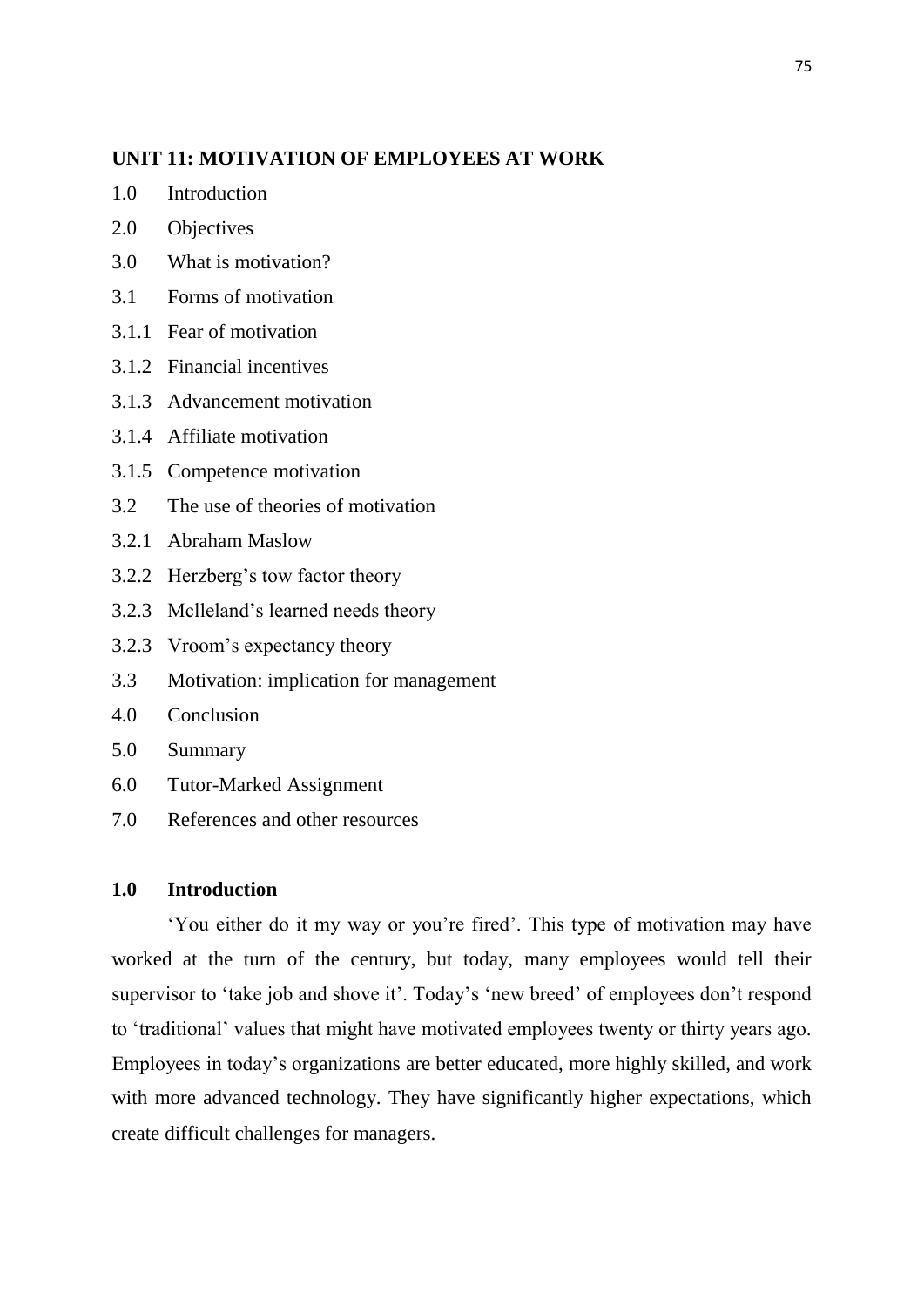Invariably, work is an activity that is expected of all people of any nation, irrespective of tribe or religion, unless one has a mental or physical handicap. Even in the Bible, we were told of how Adam and Eve were mandated to make their living through hard works, after their disobedience. In several places in the Bible, hard work is commended, while laziness is condemned.

Apart from providing economic security, work adds meaning to life. It gives one an identity and feeling of self-worth. It bestows status and a feeling of belongingness to people who work in a given organization. A satisfying job can be self-fulfilling. Invariably, work has a bearing on one"s emotional state and physical well-being. It has an effect on martial, parental and community roles of people.

In spite of the above facts, research has shown that many people are not satisfied with their jobs. Job satisfaction has been linked with variables like absenteeism, labour turnover, labour performers and productivity levels. Industrial work observers are concerned that the gap between potential and actual performance is widening. It is believed that appropriate motivational (strategies) moves by management will result in considerable benefits to both parties (Labour and Management). However, management should try to find out the reason why an individual wants to work. Behaviour scientists have found out that certain needs drive people towards certain goal achievement. This drive is known as motivation. This drive within human beings might lead them to get involved and to use their intellect to achieve desired goals.

In view of these major developments, the manager must ask, "How do I motivate my employees to perform more effectively and efficiently?" This question reflects one of the most challenging aspects of a manager's job, and managers in all types of organizations frequently ask it.

#### **2.0 Objectives**

After you have read through this unit, you should be able to do the following:

- i. Provide a comprehensive definition of motivation;
- ii. Discuss the various content and process theories of motivation
- iii. Describe the applications of these theories by management.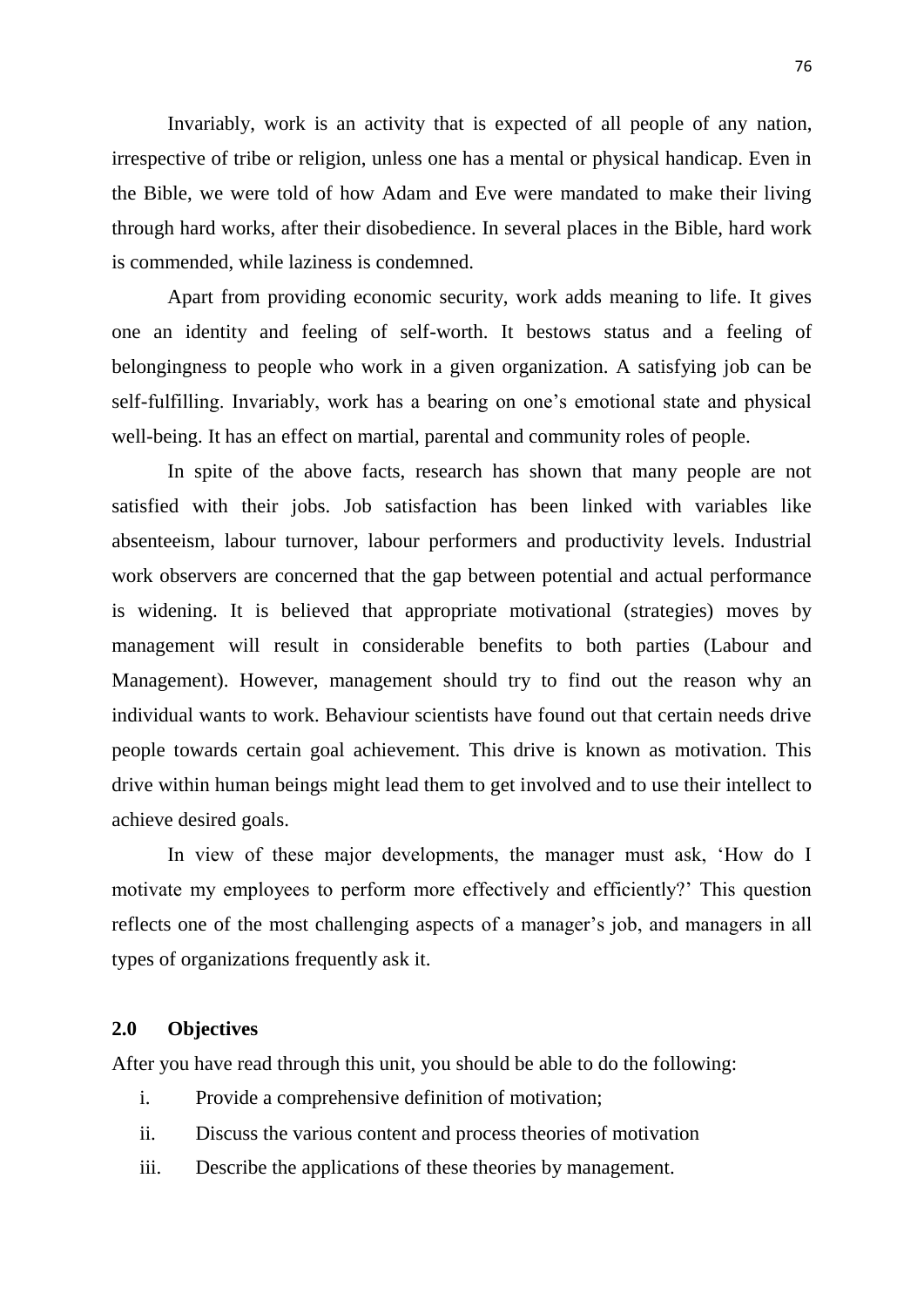#### **3.0 What is Motivation?**

Motivating a worker today is considerably more complex than the simple application of the "carrot and the stick" approach used by many managers of yesterday. The dictionary of sociology defines motivation as the process of initiating conscious and purposeful action. It defines "motivation" as the process of supplying an incentive, adequate to induce deliberate and purposeful action. However, motivation in relation to work could be defined as the condition of being influenced to do something. It is the process of influencing workers to give off their very best to their organization. Simply, put, it is the driving force that stimulates an individual, i.e. a worker, into action in order to achieve his or her organization's objectives. It is also described as the willful or volition act on the part of an individual.

However, the key to understanding motivation lies in the meaning and relationship between needs, drives and goals. The needs set up drives to accomplish goals. A need simply means deficiency. Needs per se are created as a result of physiological or psychological imbalance. Drive can also imply motive, while goal is defined as anything that can alleviate a need and consequently reduce a drive.

How best to motivate an individual to achieve desired objectives, has long been one of the world"s most important, difficult and controversial problems (Vroom, 1964). This problem has since the medieval period attracted the attention of Social Scientists, Philosophers, as well as Novelists in different parts of the world. The interest of psychologists in this problem dated back to the early part of the twentieth century, which is reflected in the emergency, and development of industrial psychology and vocational guidance (Vroom, 1964).

It is true that people participate in an organized enterprise in order to achieve some goals that they cannot attain as individuals. But this does not mean that they will necessarily work and contribute all they can to be sure that these goals are accomplished. A motivated worker would surely perform his duties, contribute to the achievement or organizational goals. On the other hand, even though frustrated and coerced workers may be forced to contribute to production, yet it must be realized that while it is possible to push-start a stalled car or switch on and off a faulty machine, the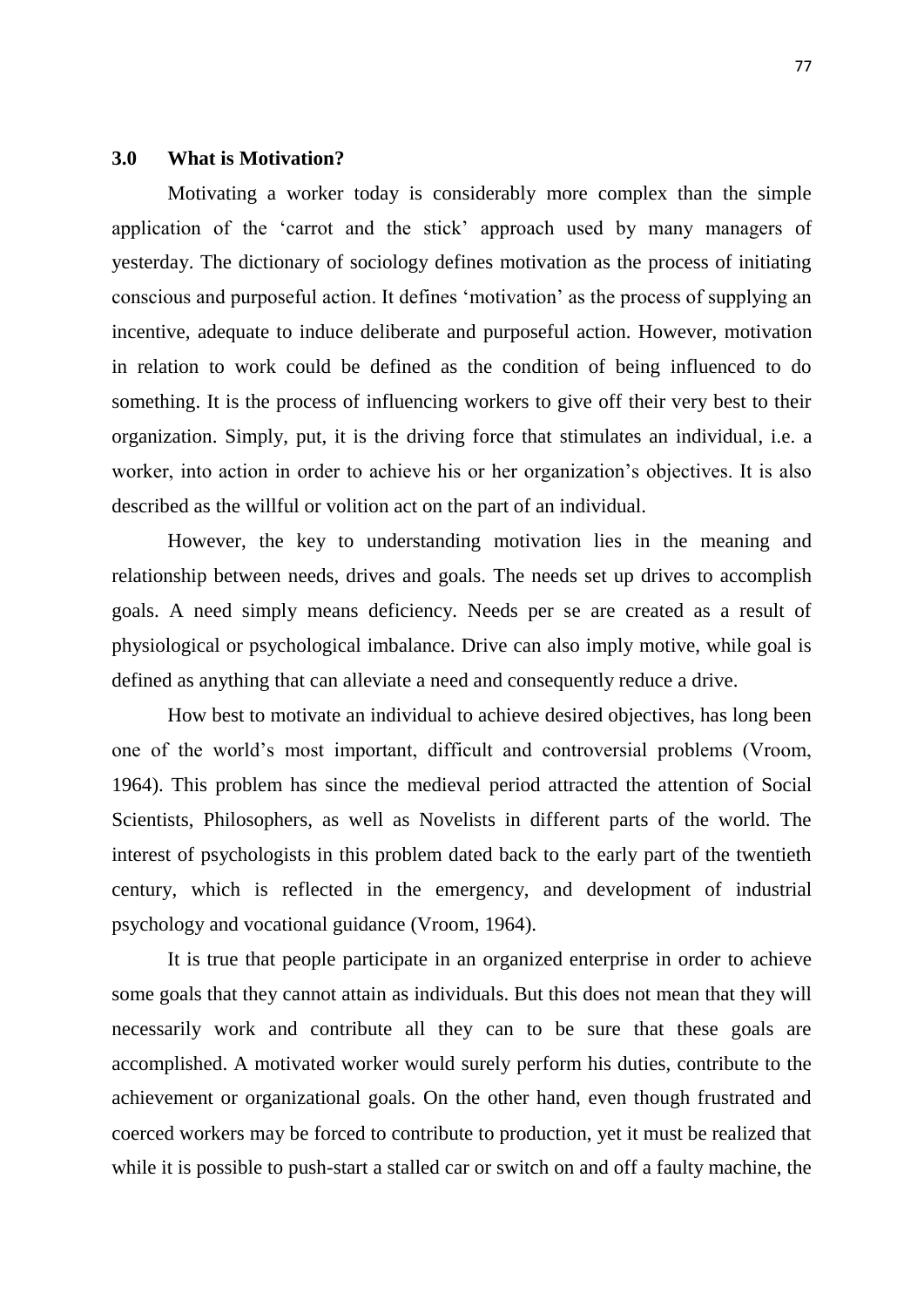human being is none of these. Hence, force will hardly make much in getting human beings to perform their assigned tasks satisfactorily.

Critically looking at the Nigerian situation, the conflicts, strikes and related problems often experienced in our industries, may not be unconnected with the lack of motivation.

# **3.1 Forms of motivation**

According to Davis (1977), four motivation patterns that are especially significant are achievement, affiliation, competence and power. We shall consider these one after the other.

# **3.1.1 Fear motivation**

Fear as a motivation is one of the oldest and perhaps the most widely used for motivating workers. This type of motivation plants fear in the minds of employees. Such employees get things done on the platform of threat or punishment, loss of job or dismissal, loss of status, loss of facilities to the workers who do not conform to laid down rules and regulations.

Fear motivates subordinates to work harder and produce more goods and services. It is also assumed that people would work best when they are forced into a situation in which they must produce or be punished.

### **3.1.2 Financial incentive**

This has something to do with increase in pay rise, granting of bonuses on the basis of personnel appraisal, rather than according to an automatic standard. Money is an important incentive in society, because it represents the power to save and the power to spend money, buys things that people value, thus providing a psychological life through the acquisition of economic goal (Tobes et al, 1977).

However, it should be recognized that money is necessary in satisfying the demand of the society as defined by our cultural value. Managers in industry and trade union leaders tend to place major reliance on pay, bonuses and other financial incentive, because they are easier to manipulate. In Nigeria, Adebo inquiry (1970), Udoji Award (1974) and very recent Economic Relief Package (1980), Structural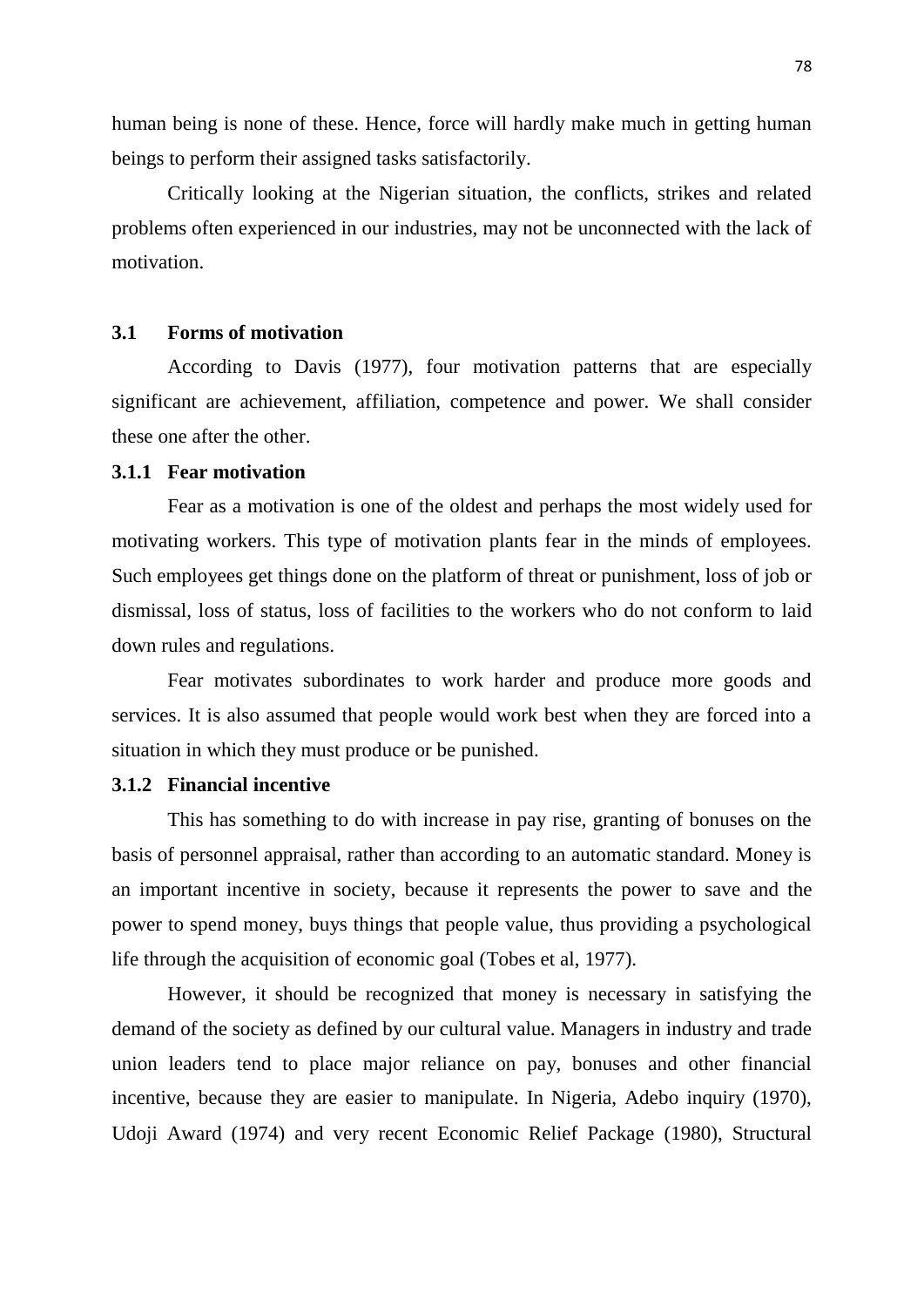Adjustment Programme (SAP) relief of Babangida (1997), Abubakar"s new minimum wages and finally 1999 Obasanjo's latest minimum wage are typical examples.

## **3.1.3 Advancement motivation**

Advancement-motivation simply regular promotion of workers, based on adequate personnel appraisal, scheme, which could form the basic core of the employee motivation for high job performance in organization. The concept of job security is gradually taking firm root in our various organizations. Workers feel secured when their voices are heard, when old age pension, unemployment insurance, accident and sick benefits and guaranteed. For the voices of the employees to be heard, Trade Union are used.

Achievement-motivation is a desire to overcome challenges. The countries where achievement-motivation dominates are those that made the most socioeconomic progress. Achievement-motivation leads to higher levels of aspiration, so that the people work harder, and make more progress.

Achievement-motivated persons are the best source of competent leadership in the nation"s organizations, and those persons with more achievement-motivation tend to rise to the highest positions. Achievement-motivated persons seek accomplishment for its own sake. They are not strongly 'money conscious' although they may acquire wealth in their drives to achieve. They work because of the sense of challenge, accomplishment and service. Monetary rewards are more of a lure to people who are low in achievement-motivation.

# **3.1.4 Affiliation motivation**

Furthermore, affiliation motivation is a drive to relate to people. Comparisons of achievement-motivated employees with affiliated ones will illustrate how the different motivational patterns influence behaviour. People with achievementmotivation work better when they are complimented for their favourable attitude and co-operation. Achievement-motivated persons select assistants who are competent, regardless of personal feelings about them. However, affiliation-motivated people select friends to surround them.

### **3.1.5 Competence motivation**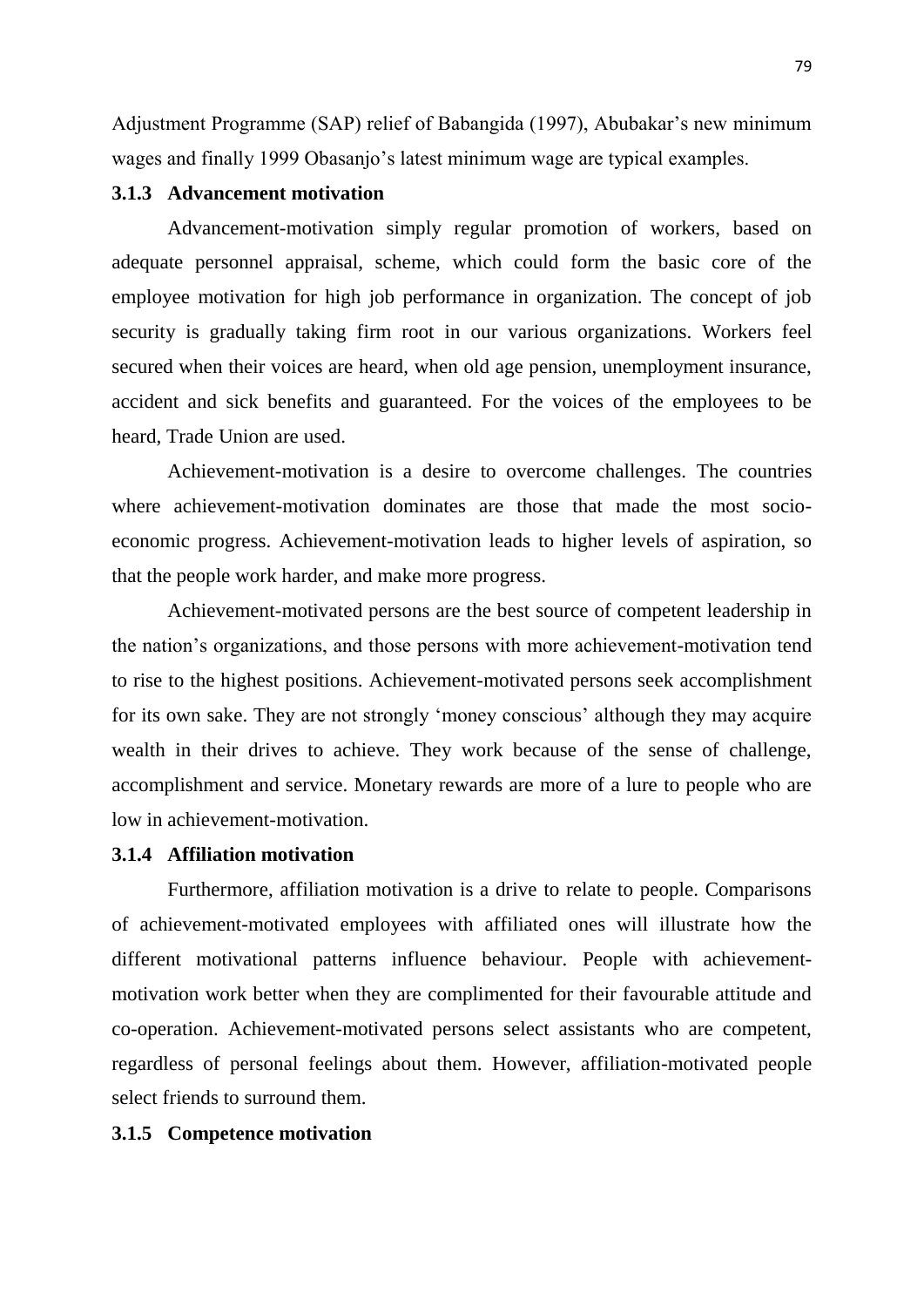Competence-motivation is a drive to do quality work. Competence-motivation employees often are so interested in the technical aspect of their job that they are blind to the human factor at work. They seek job mastery and professional growth.

However, the results of various studies on motivation and performance have led to the proliferation and application of different types of motivational strategies such as fear or coercive motivation, financial incentive, job security, opportunity for advancement, just to mention a few.

Knowledge of motivational patterns help management recognize those employees who are self-motivated, as distinguished from those who depend more on external incentives. Management can then deal with people differently according to their personal motivational patterns.

## **3.2 The use of theories in motivation**

For adequate understanding of motivation and workers, attempt is made here to explain certain motivation theories. These can be grouped into two major categories: i.e. the content and process theories. The content theories focus on the factors that are within the person that actually directs, sustains energize or really stop behaviour. In other words, they attempt to determine specific needs, which motivate people. However, process theories focus on the provision of description and analysis of the process of how behaviour is energized, directed, sustained and stopped. In fact, the process theories focus attention on needs and incentives that cause behaviour. However, under the content theories of motivation, we shall examine three important ones viz: Maslow"s need of hierarchy, Herzberg"s two-factor theory and McClelland achievement theory. However, two process theories will also be treated, and they are Vroom"s expectancy theory and reinforcement theory.

### **3.2.1 Abraham Maslow**

Abraham Maslow was a psychologist, who developed the theory of human motivation, and classified human needs into five categories in a hierarchical manner, that is, movement from one need to another particularly after a need has been satisfied. The five needs according to Maslow are enumerated below.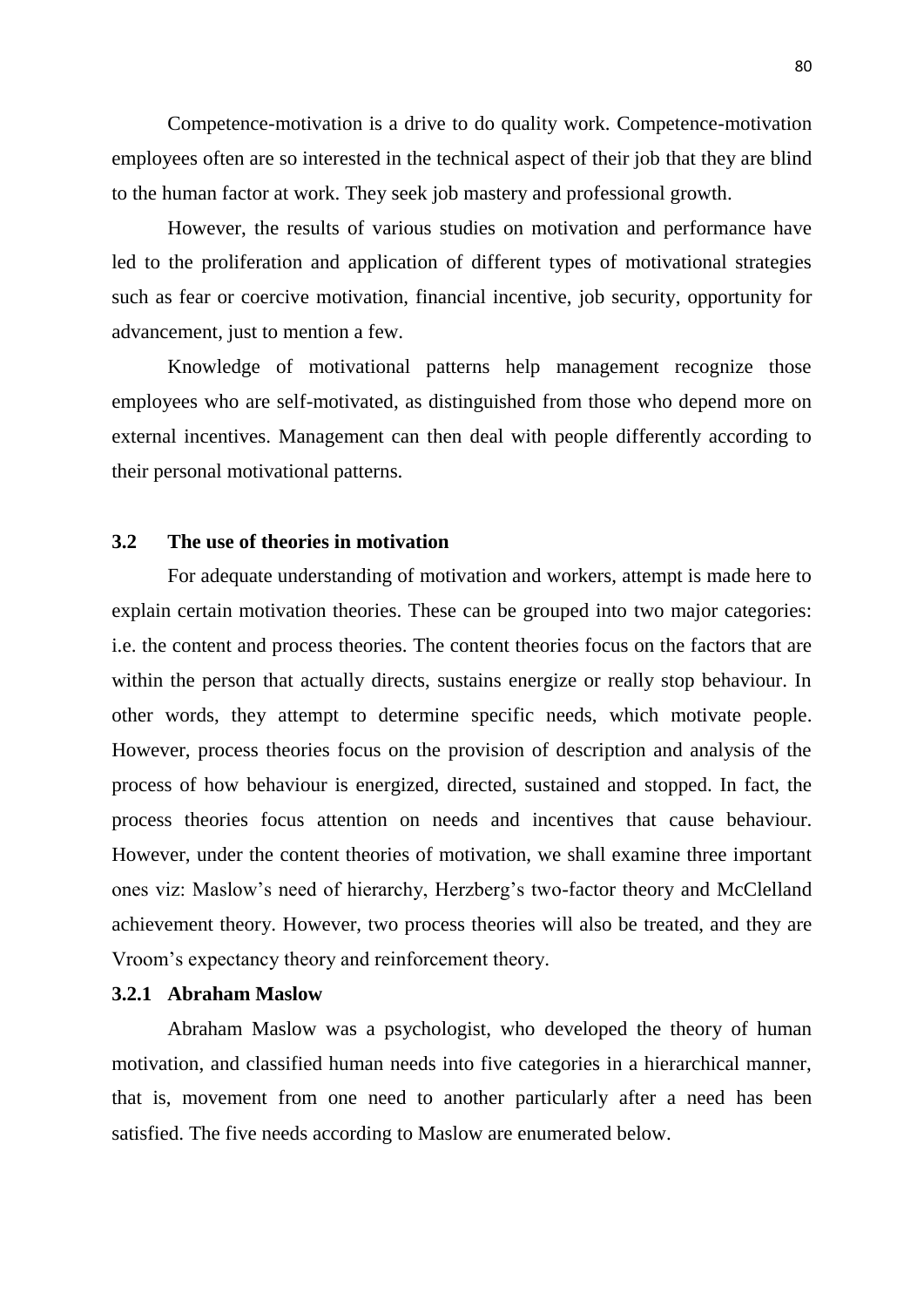**Physiological need** – The need for food, drink, shelter and relief from pain. They are required for maintaining the body in a state of equilibrium i.e. survival.

**Safety and security needs-** The need for freedom from threat i.e. threatening events and situations. The need not necessarily means physical safety, but it also includes psychological safety and security; for example, provision for future, insurance scheme, confirmation of appointment.

**Belongingness and love needs –** The need for friendship, affiliation, interaction and love. This is also called social needs. Management can reinforce these needs by providing recreation facilities for workers to enhance interaction.

**Esteem needs –** These include the desire for self-respect, strength, achievement, competence, confidence, independence and freedom. It also includes the desire for reputation or respect or esteem from other people, status, dominance, recognition and attention. However, these needs can be satisfied through acquisition of power in the work environment or place.

**Self-actualization needs-** The need to fulfil ourselves by maximizing the use of abilities, skills and potentials. However, it could be said that emergence of these needs rests upon prior satisfactory of the other needs earlier discussed.

*Activity*

List all the 'goodies' the management of your organization have just put in place, to motivate employees to work harder.

### **3.2.2 Herzberg's two-factor theory**

Fredrick Herzberg propounded two factors theory of motivation. He says that man has two different sets of needs. One "lower level": for example basic needs and "higher-level set of need. This is however unique to human characteristics; the ability to achieve, and to experience psychological growth.

However, the two factors are also called dissatisfies-satisfies, the hygiene motivators or the extrinsic-intrinsic factor theory. There are a set of extrinsic job conditions which result in dissatisfaction among employees and they are not present. However, if they are present, they do not necessarily motivate workers. These conditions are needed to maintain a level of "no dissatisfaction":

a. Responsibility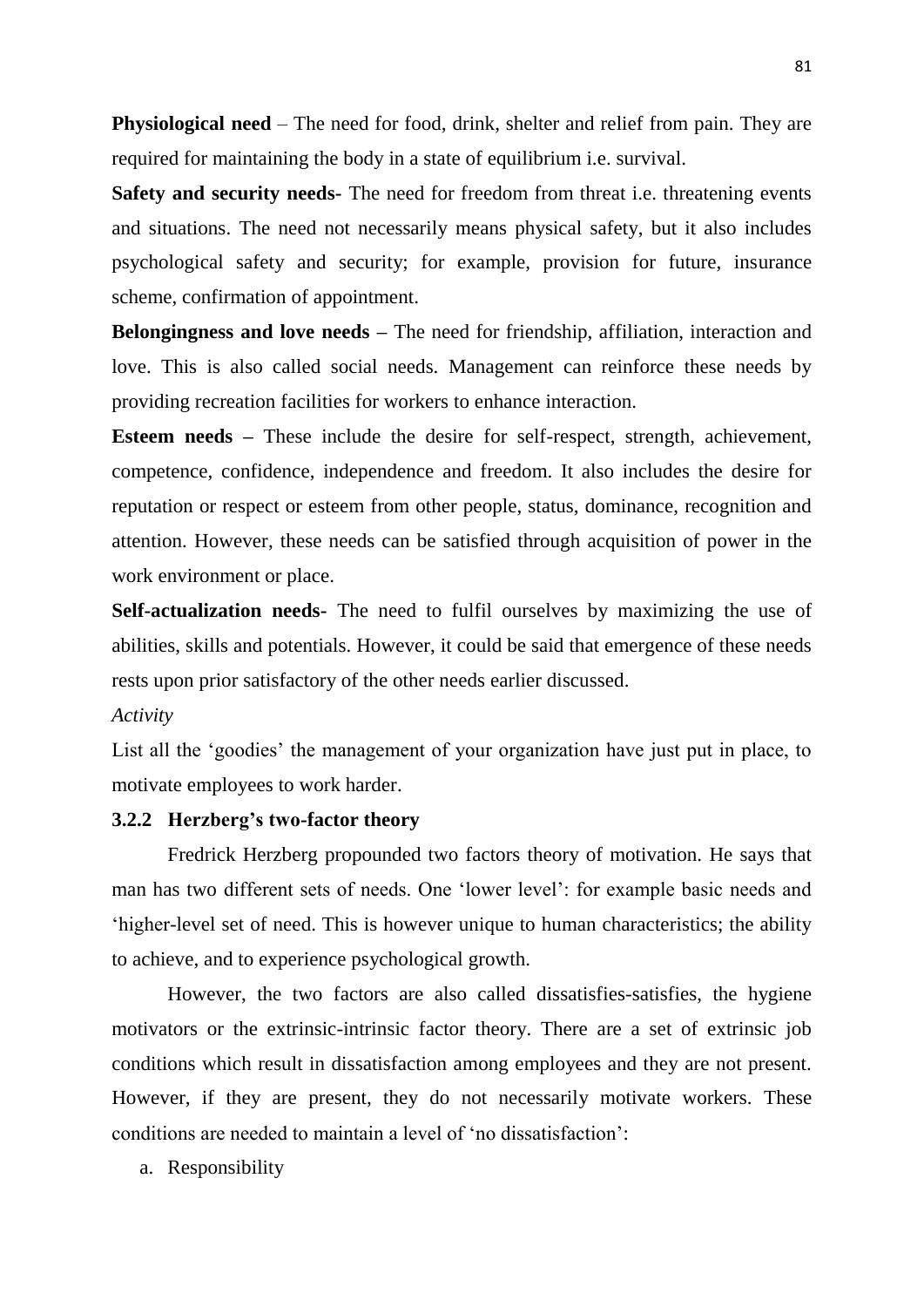- b. Advancement
- c. The work itself
- d. The possibility of growth

In collusion, Herzberg's model provides new insights into organizational behaviour. One major insight is the idea of job enrichment. According to Herzberg, building more motivation factors into them should enrich jobs.

# **3.2.3 McClelland's learned needs theory**

McClelland"s proposed a theory of motivation, which closely associated with learning concepts. He believed that many needs were acquired from culture. However, he laid emphasis on the three needs- namely: the need for achievement (Nnarch), the need for affiliation (Naff) and the need for power (Npow). McClelland has found that everyone has each of these needs to some degree. For example, one person may be very high in his need for achievement, but low in his need for affiliation and power.

**Need for achievement –** Here, a person tends or likes to take responsibility for solving problems.

- i. The person tends to set moderate achievement goals and is inclined to take calculated risks;
- ii. The person desires feedback on performance

**The need for affiliation –** This actually reflects a desire to interact socially with people. A person with high needs for affiliation is concerned about the quality of personal relationship. This then implies that social relationships is given priority over task accomplishment or such a person.

**Need for power –** A person with a high need for power concentrates on obtaining and exercising power and authority. He is concerned with influencing others and winning arguments. Power can be positive if it expresses persuasive or inspirational behaviour, and can be negative if it emphasizes dominance. Further still, the main theme of McClelland's theory is that their needs are learned through coping with one's environment. Since needs are learned, behaiour, which is rewarded, recurs at a higher frequency.

## **3.2.4 Vroom's expectancy theory**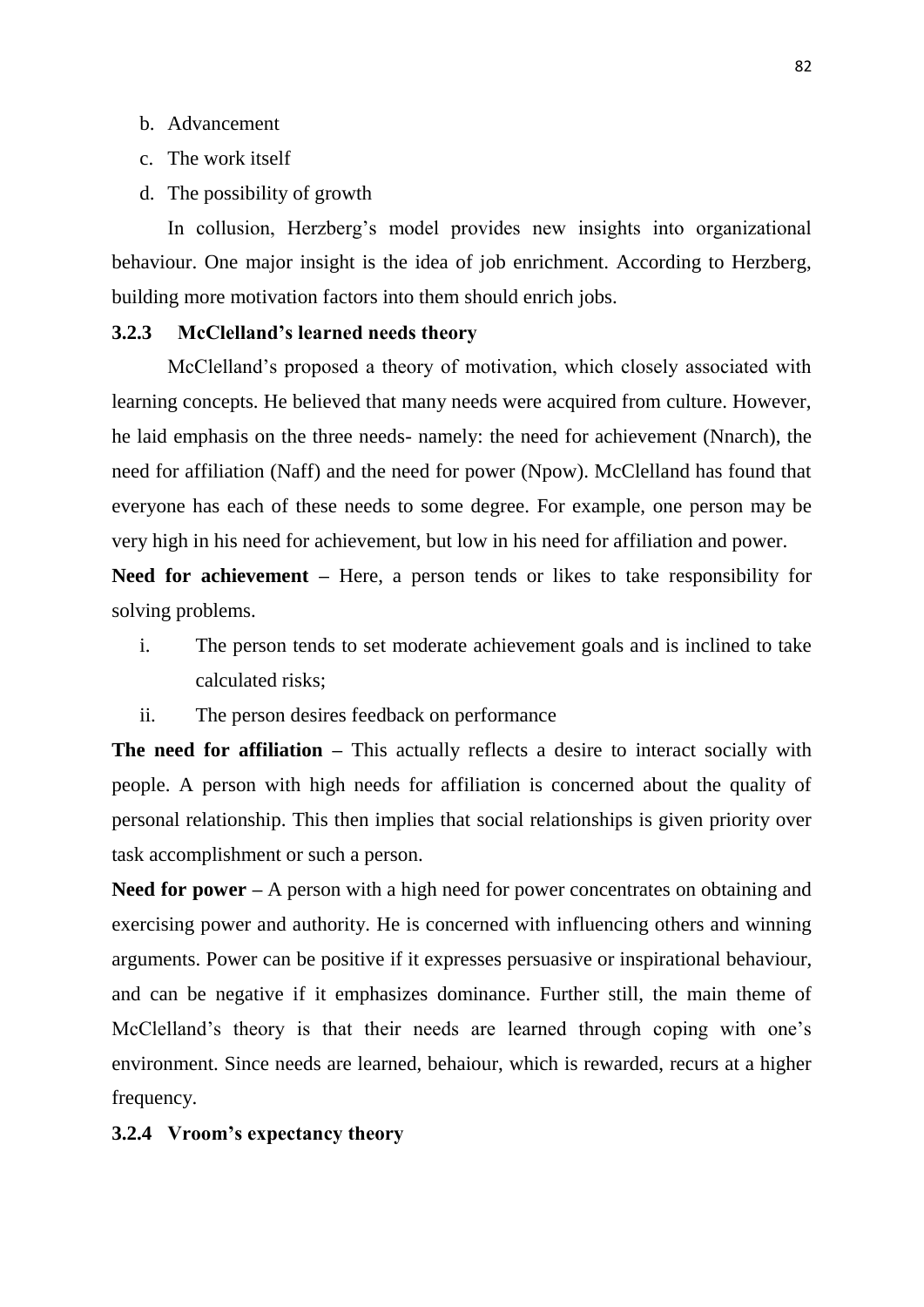Expectancy theory centres mainly on how motivation occurs. There are three major elements in the expectancy theory according to Vroom, they are:

- i. Choice
- ii. Expectancy
- iii. Preference

**Choice-** This simply represents the individual"s willingness and freedom to select and pick from a number of alternative behaviours. If fact, the theory suggests that individuals are motivated at work to make choices among different behaviours or intensities of work effort. For example, a worker may decide to work fast or slow, hard or moderate, stay at homw or come to work. However, in some cases, working fast may lead to more pay if compensation is simply based on the number of units produced. If a worker believers that his or her effort at work will be rewarded adequately, he or she will make a choice of working, so that he/she can receive the reward that follows. Therefore, the logic of expectancy motivation is that "individuals will exert work effort to achieve performance, which will result in preferred rewards.'

**Expectancy-** Expectancy is the belief that a particular act will be followed by particular outcomes. Put in another form, it is the belief that a particular behaviour will or will not be successful. It is a subjective probability. It represents employee judgment of the probability that achieving one result will lead to another result. Expectancy would be '0' if a person believed that it was impossible to produce, say 20 units of output per day. It would be to '1' if a person believed or felt certain that he or she could produce 15 units per day.

**Preference** – The values a person associates with various outcomes are regarded as preference. The outcome here can be in form of rewards or punishment. According to Vroom, the preference are also referred to as valences. Therefore, valence refers to the strength of a person's preference for one outcome in relation to others. It is an expression of the amount of one"s desire for a goal. Take for example, if an employee strongly wants a promotion, it is said that the promotion has high valence for the employed. The valence arises out of employee's internal self, as conditioned by experience, and it varies from person to person.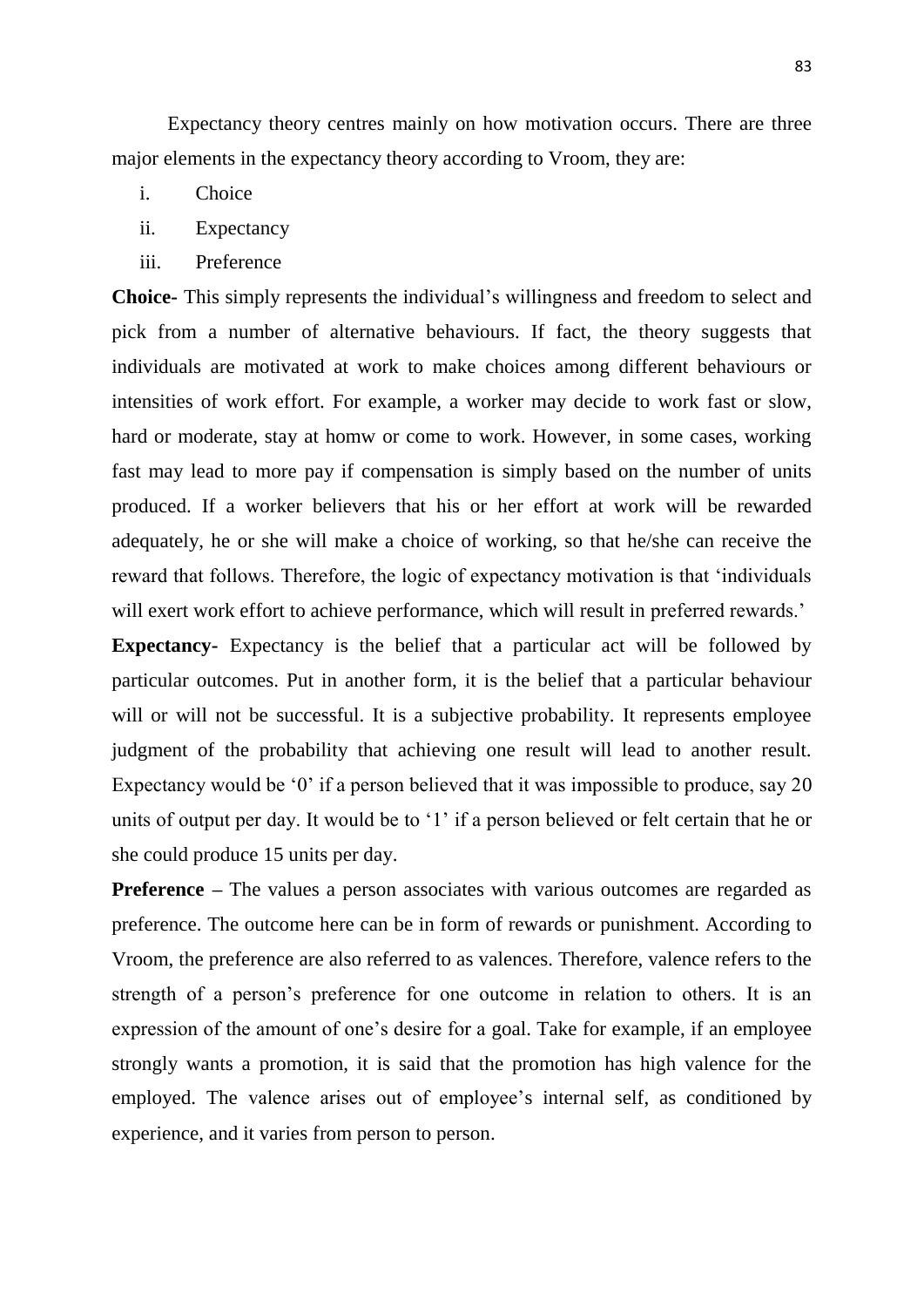Valence may be positive or negative, depending on the preference for the outcome. However, if a person is indifferent to an outcome, then the Valence is zero.

**Instrumentality** – This is another issue covered in the expectancy model of motivation. It is the probability that a person assigns to the performance outcome link. It is the probability that a particular performance level will lead to a specific outcome (Donnelly, 1988).

# **3.3 Motivation: implications for management practice**

From our discussion of the theories of motivation, several implications for managers can be derived. They are as follows:

- 1. Managers should recognize and try to develop a better understanding of human behaviour, if they are to create a climate that encourages greater employee's performance and satisfaction.
- 2. Human needs that are reasonably well-satisfied motivate behaviour. Thus, management should devote more of its attention towards providing climate for the satisfaction of the upper-level needs of esteem and self-actualizations.
- 3. Personnel have been underutilized and over-managed. Organizations should try to provide more responsible and challenging jobs, that allow a greater degree of self-control by the individual.
- 4. Creation of recreational facilities in many organizations such as staff-clubs, company canteens etc, are by-products of motivational theory. All these were borrowed from Maslow"s social theory of needs, and are greatly in use today by managers.
- 5. The increased popularity of vertically expanding jobs, to allow workers greater responsibility in planning and controlling their work, can be largely attributed to Herzberg"s findings and recommendations.
- 6. Employees have been successfully trained to stimulate their achievement need. If the job calls for a high achiever, management can select a person with a high achievement drive.

#### **4.0 Conclusion**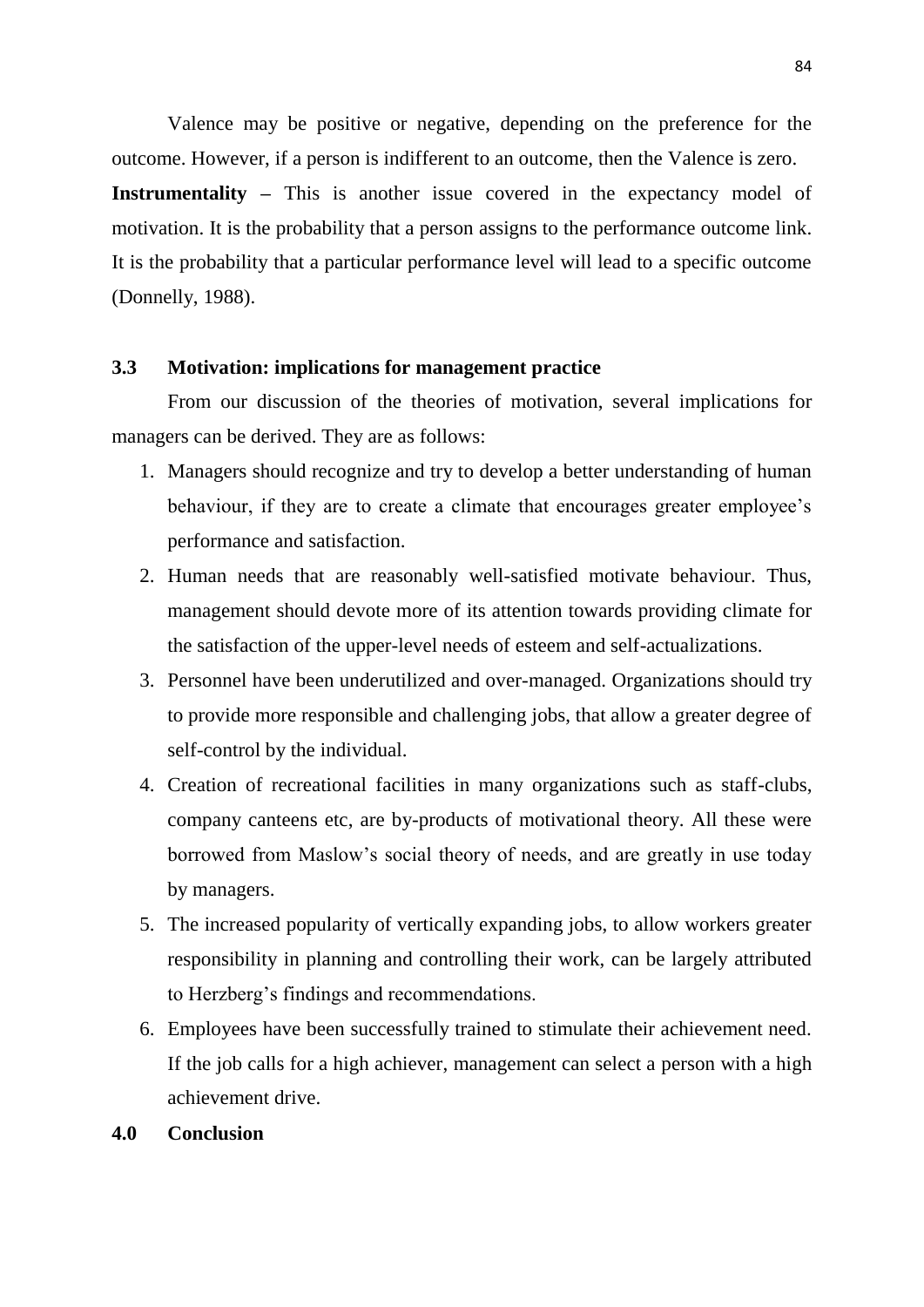We have discussed several theories and concepts of human motivation may be useful to managers. From our analysis, it should be clear that is no one best approach (or theory) to motivate, that will be effect appropriate for all employees in an organization or work unit. Theories of motivation provide approaches a manager can use in more employees. However, the manager must adapt his or her motivation to meet the needs of the situation. A number of situational factors considered before a manager is able to optimize his or her ability to motivate (internal) environment such as objectives, structure, technology management approach personnel).

#### **5.0 Summary**

All employees have different needs and aspirations, the motivational for one individual will not be the same for another person. Thus a need must evaluate each person, in order to determine what will stimulate person to exert effort above and beyond what is normally expect possible, an environment should be created so that each employee motivated to his or her fullest potential. Thus, the manager must be of adapting his or her motivational approach to meet the needs of people in a changing environment.

In addition to the major theories of motivation, managers should develop an understanding of the role of money as a motivator, importance of equity between an individual"s performance and that he or she receives.

### **6.0 Tutor-Marked Assignment**

**Ouestion** 

Explain one of the content theories of motivation you are familiar with.

### **7.0 References and other resources**

Davis, P. (1975) *Human Behaviour at Work,* Tata Mc Graw-Hill Publisher Co. Ltd., N.Y.

Maslow, A.H. (1970) *Motivation and Personality,* Harper and Row, N.Y

McGregor, D. (1960) *The Human Side of Enterprise,* McGraw- Hill,

McClelland, D.C. (1963) *The Achievement Motive,* Appletor Century N.Y.